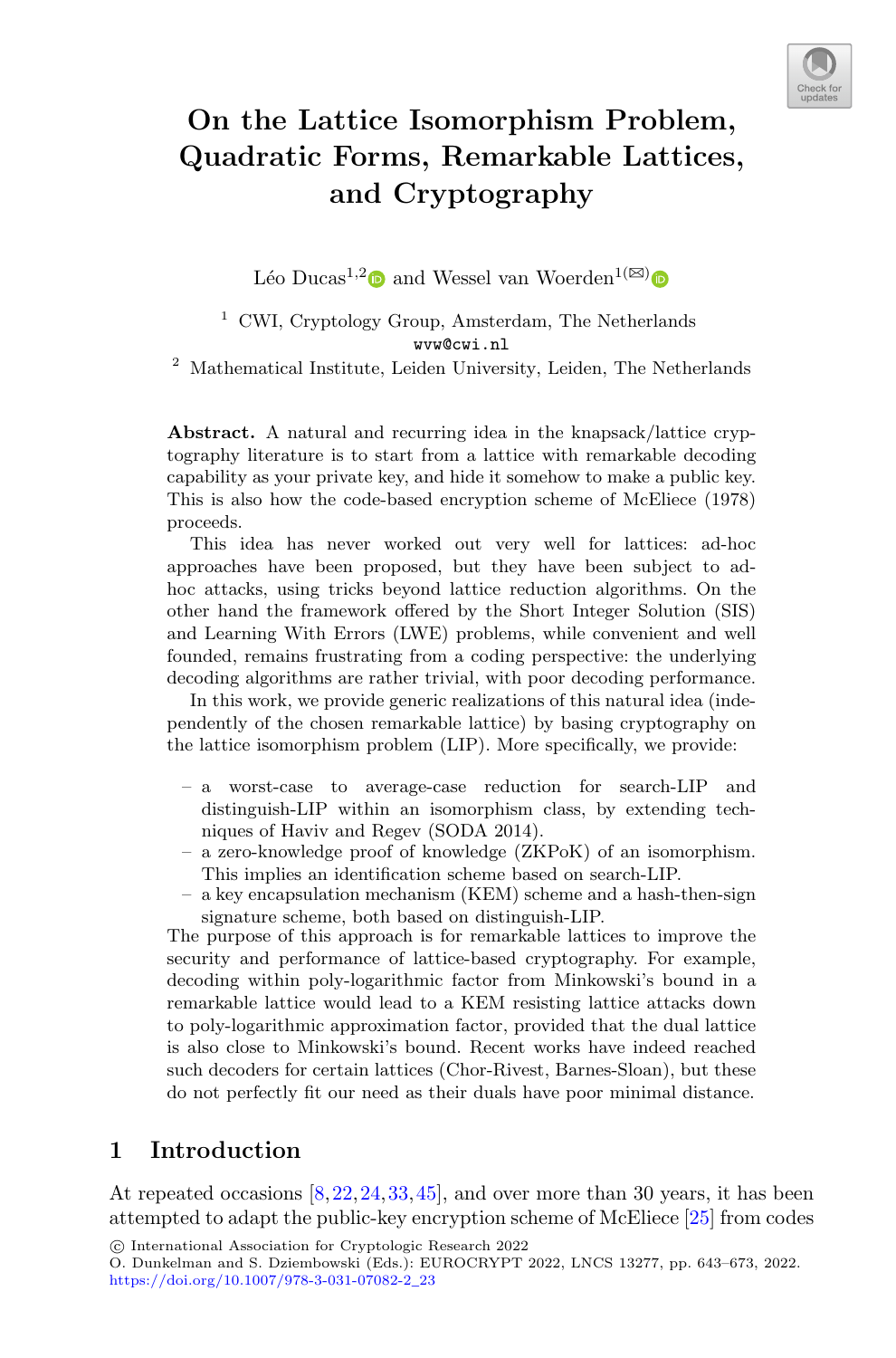to lattices. More specifically, these works attempted to construct particularly good lattices with efficient decoding algorithms, to use it as a secret-key, and to give a bad description of a similar lattice as the corresponding public-key. For example, it was analysed in [\[11\]](#page-28-1) that the Chor-Rivest cryptosystem [\[8](#page-28-0)] was implicitly relying on a family of lattices for which it is possible to efficiently decode errors up to a radius within a factor of  $O(\log n)$  from optimal (Minkowski bound). For comparison, the decoding algorithm underlying schemes based on the Learning with Error problem [\[39](#page-30-1)] (LWE) fall short from the Minkowski bound by polynomial factors; they essentially reduce decoding to the case of the trivial lattice  $\mathbb{Z}^n$ .

This McEliece-like approach has unfortunately not been very popular lately. Perhaps it has suffered from the failure of the Merkle-Hellman Knapsack-based cryptosystem [\[26](#page-29-4)[,43](#page-30-2)] more than it should have. Indeed, from the "knapsackera", only the Merkle-Hellman cryptosystem and its variants were completely devastated by a polynomial-time attack [\[32](#page-29-5)]. In contrast, the best known attack against the scheme of Chor and Rivest  $[8,24]$  $[8,24]$  $[8,24]$  remains sub-exponential in the dimension  $n$ ; what may be concerning is that those attacks are not pure lattice reduction attacks. For both versions of this scheme, the canonical coordinates are partially brute-forced during the best attack. Lapiha [\[20](#page-29-6)] found that an Information Set Decoding attack was possible against the variant of Li *et al.* [\[24\]](#page-29-1). Brickell's attack against the original scheme also relies on guessing over a few canonical coordinates, inside of an arithmetic attack [\[8,](#page-28-0) Sec. VII.5].

However, we note that these attacks are enabled by the fact that these schemes only re-randomize the lattice by applying a permutation of the coor-dinates.<sup>[1](#page-1-0)</sup> Such permutations are isometries, i.e. lattice isomorphism, but those are not the only ones... The isometry group  $\mathcal{O}_n(\mathbb{R})$  acting on lattices is much larger than the one acting on codes, and applying a random isometry from this larger group should convincingly thwart those code-style attacks: the canonical coordinate system becomes irrelevant.

All these remarks point toward the Lattice Isomorphism Problem (LIP) as a potential theoretical platform for finally getting this natural approach properly formalized, and hopefully, truely "lattice-based" in the cryptanalytic sense: the best known attack should be based on generic lattice reduction algorithms such as LLL  $[21]$  $[21]$  and BKZ  $[40]$  $[40]$ . The current state of the art on LIP supports this hypothesis: all known algorithms [\[17](#page-28-2),[37,](#page-29-8)[38,](#page-29-9)[44](#page-30-4)] rely on finding short vectors. This is the case even for algorithms specialized to the trivial lattice  $\mathbb{Z}^n$  [\[46](#page-30-5)]. However, experimental studies [\[6\]](#page-28-3) show that the basis randomization step requires care.

While instantiating LIP with  $\mathbb{Z}^n$  may already give rise to secure cryptosystems, the end goal of this work is to enable lattice-based cryptosystems that

<span id="page-1-0"></span><sup>&</sup>lt;sup>1</sup> This permutation is in fact implicit, hidden in the ordering of the evaluation points used to define the lattice. Furthermore, both in these lattice schemes and in subsequent versions of the McEliece, one may also discard some the evaluation points to randomize the lattice/code itself beyond isometry. In this article, we will not consider this extra randomization.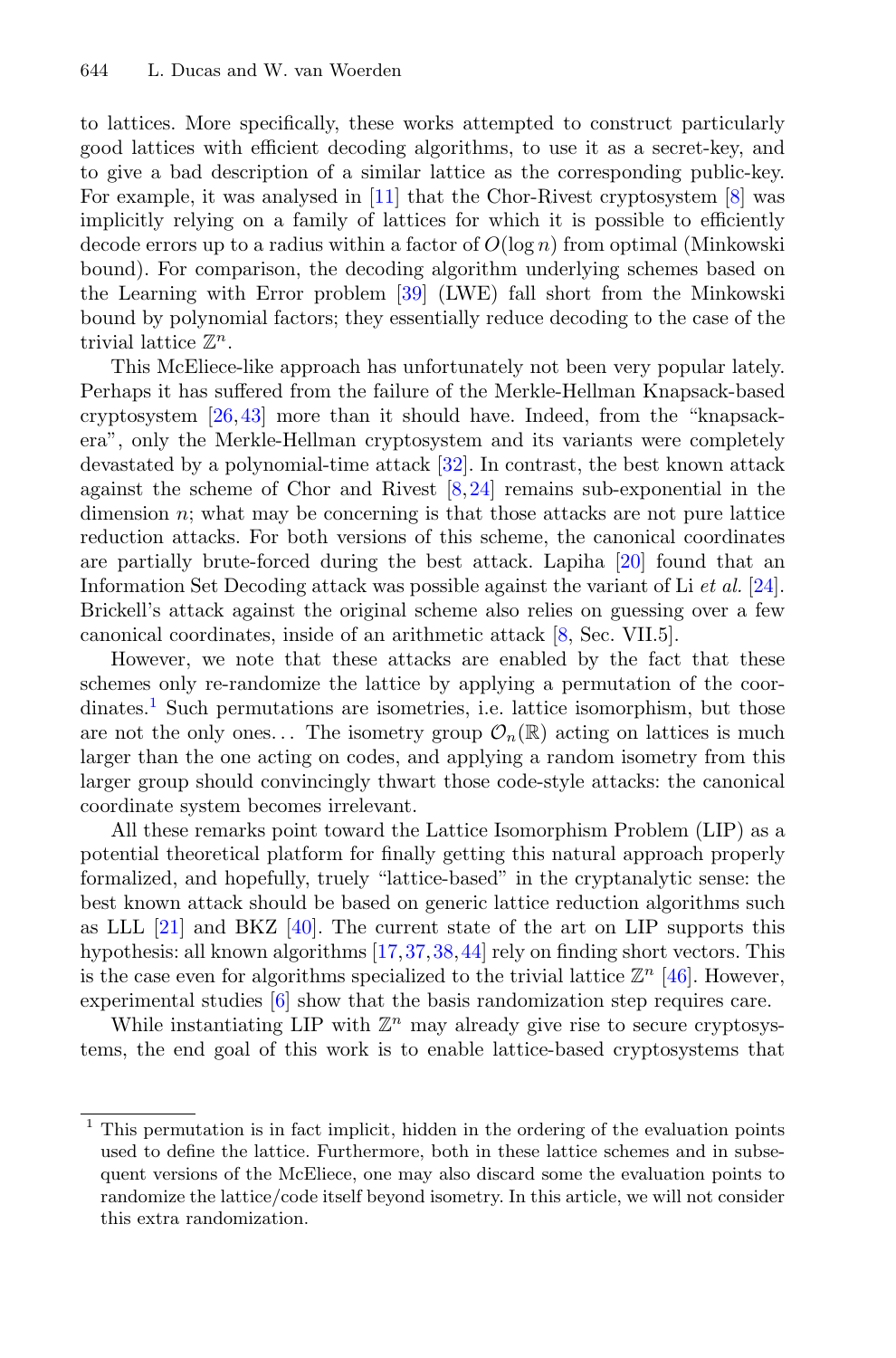could be even more secure than those based on LWE and SIS, by instantiating the constructed schemes with remarkably decodable lattices.

### **1.1 Contributions**

We propose a formal and convenient framework for LIP-based cryptography, from which we build an identification scheme based on search-LIP (sLIP), a (passively secure) Key Encapsulation Mechanism (KEM) based on distinguish-LIP ( $\Delta$ LIP), as well as signature scheme also based on  $\Delta$ LIP. In more details:

- We first discuss the LIP problem, recall the quadratic form formalism (Sect. [2.2\)](#page-4-0), and rephrase the LIP problem in terms of quadratic forms to conveniently avoid real numbers. Then, thanks to Gaussian Sampling [\[12](#page-28-4),[34\]](#page-29-10), we define an average-case distribution for LIP and establish a worst-case to average-case reduction within an isomorphism class (Sect. [3\)](#page-9-0). This addresses the concerns raised by Blanks and Miller [\[6\]](#page-28-3), and formalizes their heuristic countermeasure.
- The above cryptographic foundations are directly inspired by the Zero-Knowledge proof of lattice non-isomorphism of Haviv and Regev [\[16](#page-28-5)]. We further extend on their techniques by proposing a Zero-Knowledge proof of knowledge (ZKPoK) of a lattice isomorphism (Sect. [4\)](#page-14-0). This directly implies an identification scheme based on sLIP.
- We propose a KEM scheme (Sect. [5\)](#page-16-0) and a hash-then-sign signature scheme (Sect. [6\)](#page-19-0), both based on  $\Delta$ LIP. Perhaps surprisingly, and unlike the original scheme of McEliece for codes, we circumvent the additional assumption that decoding a certain class of random lattices would be hard. This is done via a lossyness argument [\[36\]](#page-29-11) for the KEM, and a dual argument for the signature scheme.
- We review the state of the art for solving LIP (Sect. [7\)](#page-22-0). In particular we note that all known algorithms go through lattice reduction, and we quantify the required approximation factor.
- We discuss natural instantiations for each scheme (Sect. [8\)](#page-25-0) from any remarkable lattice. This section handles the construction of the auxiliary lattice appearing in ΔLIP for the lossyness arguments to get through.

# **1.2 Potential Advantages**

*The KEM.* To instantiate our KEM, consider a lattice L (w.l.o.g. of volume 1) such that:

- the minimal distance is within a factor f from Minkowski's bound:  $\lambda_1(L) \geq$  $\Omega(\sqrt{n}/f),$
- there exists an efficient algorithm that can decode errors in L up to radius  $\rho$ within a factor f' from Minkowski's bound:  $\rho \ge \Omega(\sqrt{n}/f')$ .<sup>[2](#page-2-0)</sup>

<span id="page-2-0"></span><sup>&</sup>lt;sup>2</sup> Note that uniqueness of decoding implies  $f' \geq 2f$ .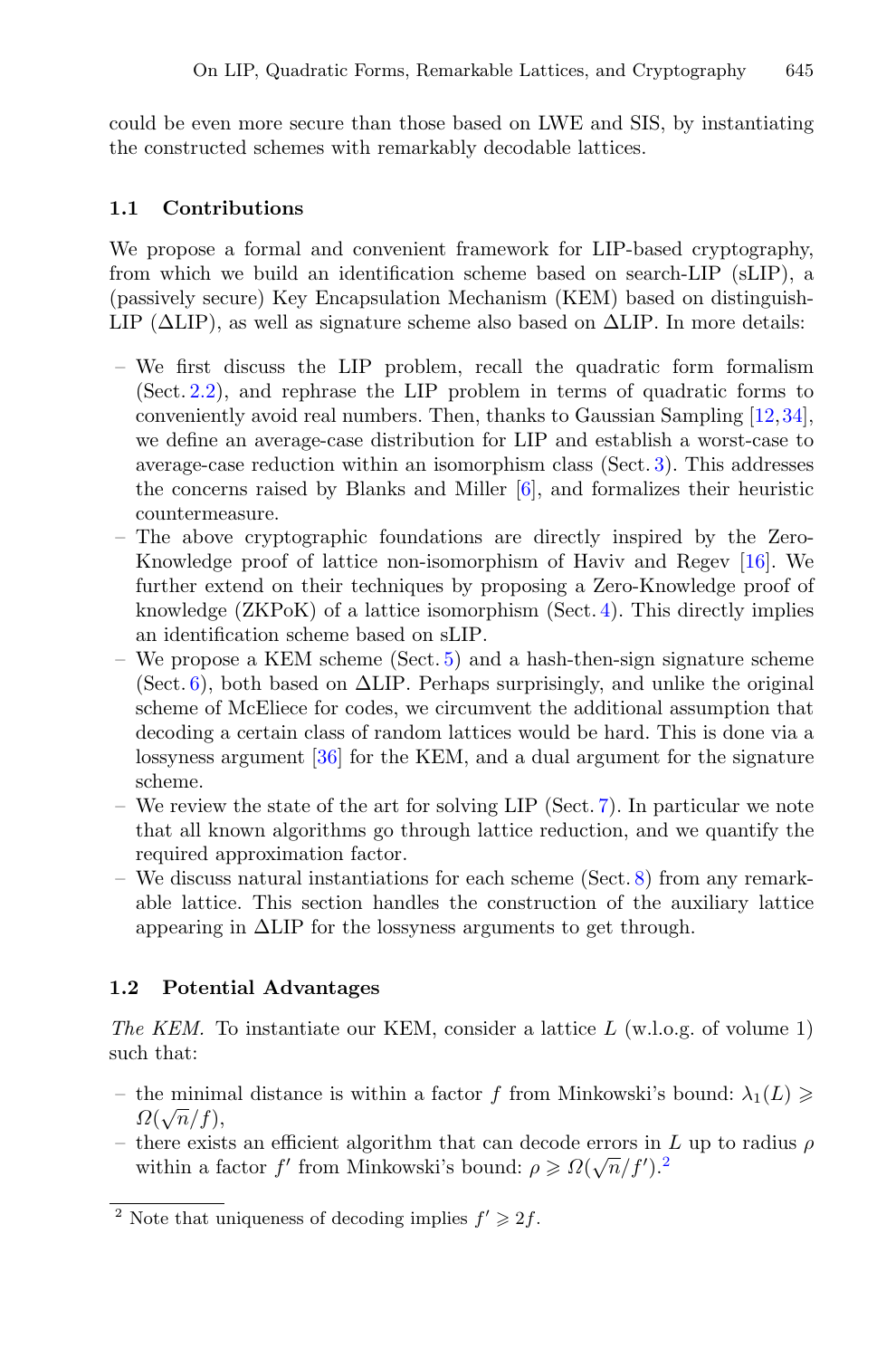– the dual minimal distance is within a factor  $f^*$  from Minkowski's bound:  $\lambda_1(L^*) \geqslant \Omega(\sqrt{n}/f^*)$ .

Then, our instantiated KEM appears to resist lattice attack down to an approximation factor  $O(\max(f, f^*) \cdot f^* \cdot f')$ . More specifically, it's security is based on ΔLIP for two lattices whose primals and duals are all within a factor  $O(\max(f, f^*) \cdot f^* \cdot f')$  from Minkowski's bound.

The trivial lattice  $\mathbb{Z}^n$  gives all three factors  $f, f', f^*$  of the order  $\Theta(\sqrt{n})$ . The Barnes-Wall [\[28\]](#page-29-12) lattice improves all three factors down to  $\Theta(\sqrt[4]{n})$ .

The endgame would be to instantiate with lattices for which all three factors would be very small. In particular, one would naturally turn to recent work on decoding the Chor-Rivest lattices [\[8,](#page-28-0)[11](#page-28-1)[,20](#page-29-6)[,24](#page-29-1)] and the Barnes-Sloane lattices [\[31](#page-29-13)] giving  $f = \text{polylog}(n)$  and  $f' = \text{polylog}(n)$ , but unfortunately their dual are not that good:  $f^* \geq \Theta(\sqrt{n})$ . Indeed, all these constructions are integer lattices  $L \subset \mathbb{Z}^n$  with single exponential volume  $\det(L) = c^n$ : their dual  $L^*$  have a Minkowski's bound of  $\Theta(\sqrt{n}/\det(L)^{1/n}) = \Theta(\sqrt{n})$ , but contain all of  $\mathbb{Z}^n \subset L^*$ , including vectors of norm 1.

Note nevertheless that there is no geometric impossibility to the existence of the desired remarkably decodable lattice: random lattices have  $f = O(1)$  and  $f^* = O(1)$ ; so decoding is possible down to  $f' = O(1)$  but the best known algorithm is conjectured to take exponential time.

*The Signature Scheme.* The same principle also applies to our signature scheme, but this time with respect to Gaussian sampling rather than decoding: lattices with tight sampling (and large dual minimal distance) would lead to a scheme resisting attacks down to very small approximation factors. Alas, even ignoring the constraint on the dual lattice, we do not know of any lattice much better than  $\mathbb{Z}^n$  for efficient gaussian sampling. Yet, instantiated with  $\mathbb{Z}^n$  our scheme still has an interesting feature: not having to deal with any Gram-Schmidt or Cholesky matrices over the reals. This may be a worthy practical advantage over current hash-then-sign signature schemes [\[12\]](#page-28-4).

*The Identification Scheme.* Because sLIP seems super-exponentially hard in the dimension for well chosen lattices (large kissing number), it might be secure to instantiate our ZKPoK with a rather small lattice dimension, maybe down to about a hundred. Yet, this is more a theoretical curiosity than a practical advantage—the protocol still needs soundness amplification, and each round requires exchanging  $O(n^2)$  bits.

### <span id="page-3-0"></span>**1.3 Open Questions**

*A KEM with* polylog*-Approximation Factor Security.* Is there any family of lattices that can be efficiently decoded within a polylog factor from Minkowski's bound such as  $[8,11,20,24,31]$  $[8,11,20,24,31]$  $[8,11,20,24,31]$  $[8,11,20,24,31]$  $[8,11,20,24,31]$  $[8,11,20,24,31]$  $[8,11,20,24,31]$ , but whose dual would also have an equally large minimal distance?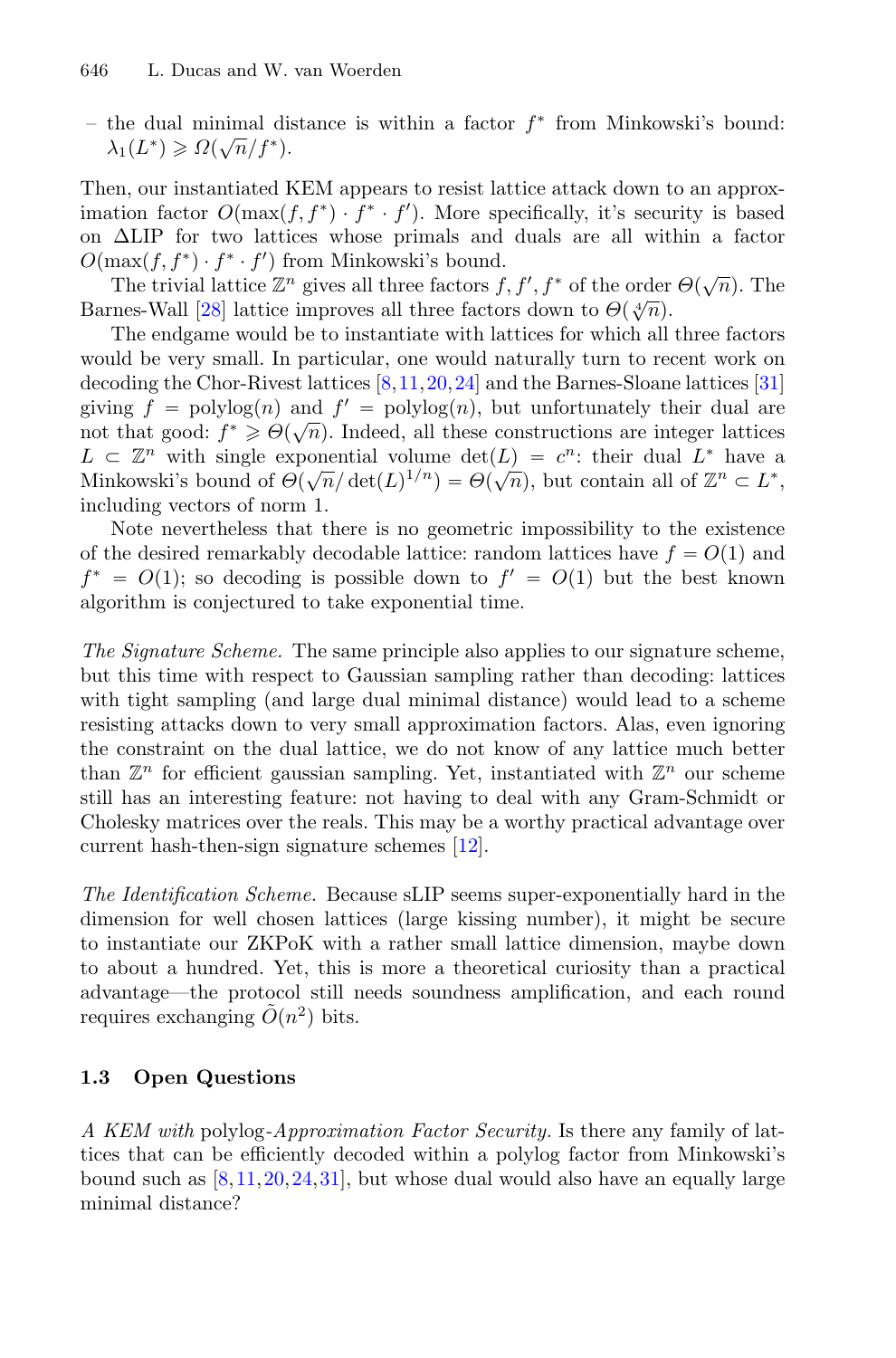*Tight Gaussian Sampling for Signatures.* Is there any family of lattices L (of volume 1) in which one can efficiently sample Gaussian with small parameter  $\sigma < o(\sqrt{n})$ , if not  $\sigma = \text{polylog}(n)$  (with exponential smoothing  $\sigma > \eta_{2^{-n}}(L)$ )? And if so, do they and their dual have a large minimal distance? Note that quantumly, this question is related to the previous one via the reduction of Regev [\[39\]](#page-30-1): decoding in the primal for a large radius gives Gaussian sampling in the dual for a small width. But a classical algorithm would be much preferable.

*Concrete Instantiation with Simple Lattices.* Instantiated with  $\mathbb{Z}^n$ , our signature scheme has the advantage of not requiring any Gram-Schmidt or Cholesky decomposition, contrary to existing hash-then-sign signature schemes; and may therefore be of practical interest. It could also be reasonable to instantiate our KEM with the lattice of Barnes and Wall, thanks to the decoder of Micciancio and Nicolesi [\[28\]](#page-29-12).

*Module-LIP.* At last, it also seems natural to explore structured variants of LIP, where both the lattice and the isometry should be structured. We note that for any ideal lattice in complex-multiplication number fields, a classical polynomial time algorithm is known [\[13,](#page-28-6)[23](#page-29-14)]. Could the module variant be secure? Can our constructions gain a linear factor on key sizes from this variant? And are there remarkably decodable lattices that are also ideals in certain number fields? The repeated-difference lattices (a.k.a. Craig's lattices [\[9](#page-28-7)]) are indeed ideal lattices in cyclotomic number field with large minimal distances, but a polynomial decoding algorithm for them remains to be discovered.

# **2 Preliminaries**

# **2.1 Notation**

Vectors *x* are denoted in bold and should be interpreted as column vectors. For a matrix B with columns  $b_1, \ldots, b_n$  we denote its Gram-Schmidt orthogonalisation by  $B^*$  with columns  $b_1^*, \ldots, b_n^*$ , and we denote the matrix norm by  $||B|| :=$  $\max_i \|b_i\|_2$ . We denote  $\mathbb{T}_q$  the discretized torus  $\mathbb{T}_q := (\frac{1}{q}\mathbb{Z})/\mathbb{Z}$  and identify it with its set of reduced representatives  $\{0, \frac{1}{q}, \ldots, \frac{q-1}{q}\}.$  The statistical distance between two random variable X and Y will be denoted  $\Delta(X, Y)$ .

### <span id="page-4-0"></span>**2.2 Lattice Isomorphism and Quadratic Forms**

Abstractly, the set of (full-rank, n-dimensional) lattices can be thought as the homogeneous space<sup>[3](#page-4-1)</sup>  $\mathcal{GL}_n(\mathbb{R})/\mathcal{GL}_n(\mathbb{Z})$ : a lattice  $L = \mathcal{L}(B) := B \cdot \mathbb{Z}^n$  is generated by the columns of a basis  $B \in \mathcal{GL}_n(\mathbb{R})$ , and two basis  $B, B' \in \mathcal{GL}_n(\mathbb{R})$  generate the same lattice if and only if there exists a unimodular matrix  $U \in \mathcal{GL}_n(\mathbb{Z})$  such that  $B' = BU$ .

<span id="page-4-1"></span><sup>3</sup> This quotient should read as the quotient of a *set* by the action of group, and not a group quotient. Indeed  $\mathcal{GL}_n(\mathbb{Z})$  is *not* a normal subgroup of  $\mathcal{GL}_n(\mathbb{R})$  for  $n > 1$ .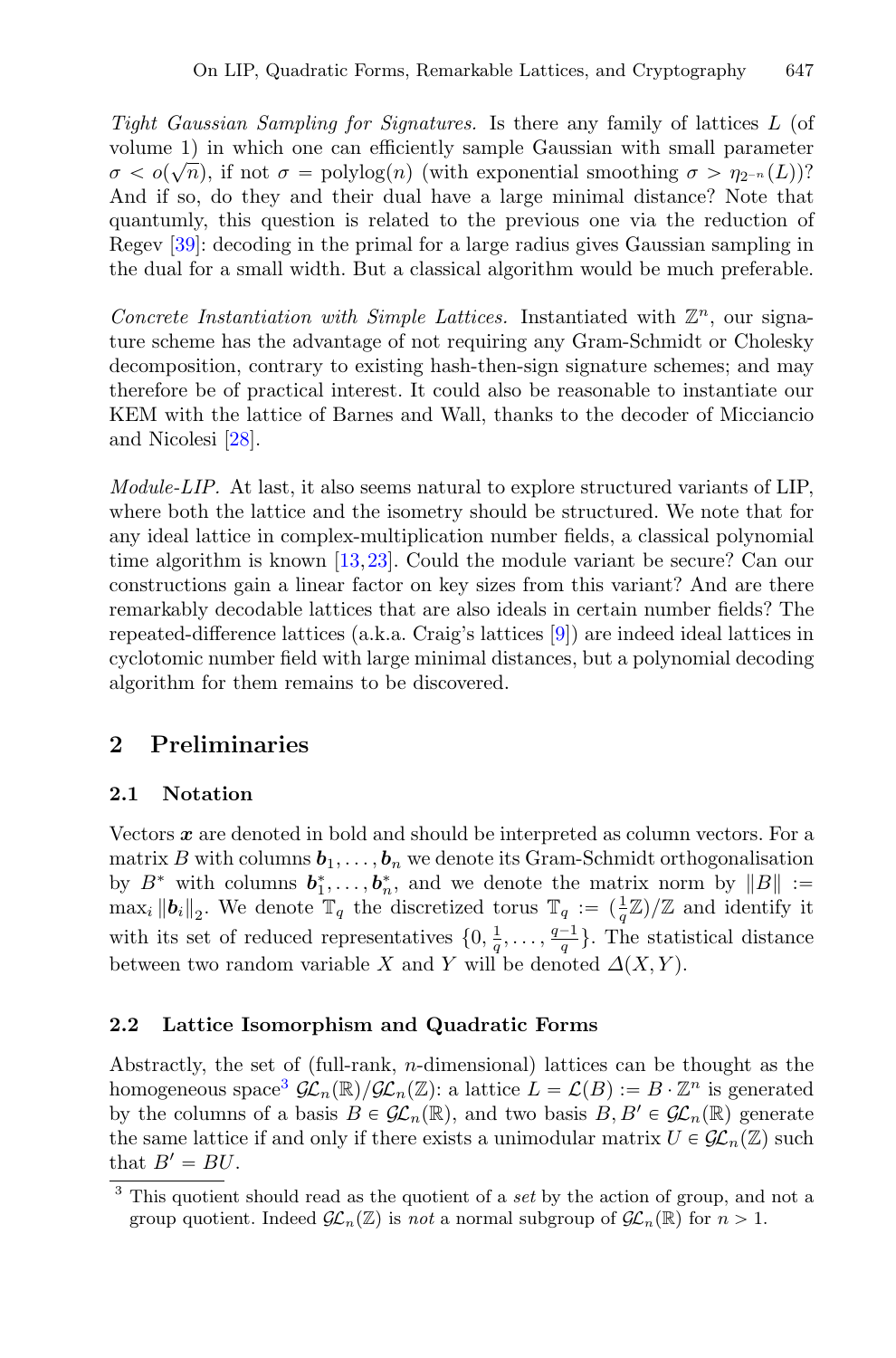Two lattices are *isomorphic* if there exists an orthonormal transformation  $O \in \mathcal{O}_n(\mathbb{R})$  sending one to the other. Finding this transformation, if it exists, is known as the Lattice Isomorphism Problem (LIP).

**Definition 2.1** (LIP, lattice version). *Given two isomorphic lattices*  $\mathcal{L}, \mathcal{L}' \subset$  $\mathbb{R}^n$  *find an orthonormal transformation*  $O \in \mathcal{O}_n(\mathbb{R})$  *such that*  $\mathcal{L}' = O \cdot \mathcal{L}$ *.* 

Algorithmically lattices  $\mathcal{L} = \mathcal{L}(B), \mathcal{L}' = \mathcal{L}(B')$  are represented by bases  $B, B' \in \mathcal{L}(\mathbb{R})$  $\mathcal{GL}_n(\mathbb{R})$ , and if  $\mathcal{L}' = O \cdot \mathcal{L}$ , then OB is a basis of  $\mathcal{L}'$ . If  $OB = B'$ , then we can easily compute  $O := B'B^{-1}$ , however in general  $OB$  will only be equal to B' up to some unimodular transformation. More specifically when  $\mathcal{L} = \mathcal{L}(B)$ , and  $\mathcal{L}' = \mathcal{L}(B')$ for some lattice bases  $B, B' \in \mathcal{GL}_n(\mathbb{R})$  the Lattice Isomorphism Problem asks to find an orthonormal  $O \in \mathcal{O}_n(\mathbb{R})$  *and* a unimodular  $U \in \mathcal{GL}_n(\mathbb{Z})$  such that  $B' =$ OBU. The presence of both the orthonormal and the unimodular transformation is what makes LIP a hard problem. In other words, reconstructing (or even testing) equivalence in either quotient  $\mathcal{GL}_n(\mathbb{R})/\mathcal{GL}_n(\mathbb{Z})$  or  $\mathcal{O}_n(\mathbb{R})\backslash\mathcal{GL}_n(\mathbb{R})$  is easy, doing so in the double quotient  $\mathcal{O}_n(\mathbb{R})\backslash\mathcal{GL}_n(\mathbb{R})/\mathcal{GL}_n(\mathbb{Z})$  appears to be hard.

The real-valued coordinates of the basis and orthonormal transformation can be inconvenient and inefficient to work with. We can alleviate some of these concerns by moving to the (equivalent) quadratic form setting, where instead of a basis B we focus on the Gram matrix  $Q = B<sup>t</sup>B$ .

*Quadratic Forms and Integral Equivalence.* The idea of the Quadratic Form point of view on LIP is to consider the quotient in the opposite order than in the lattice point of view: first on the left by  $\mathcal{O}_n(\mathbb{R})$  and then only on the right by  $\mathcal{GL}_n(\mathbb{Z})$ .

We define a *quadratic form* as a positive definite real symmetric matrix. A quadratic form can be thought as a basis modulo rotation; they realize the quotient  $\mathcal{O}_n(\mathbb{R})\backslash\mathcal{GL}_n(\mathbb{R})$ . More precisely, consider the surjective Gram map  $\gamma$ :  $\mathcal{GL}_n(\mathbb{R}) \to \mathcal{S}_n^{>0}(\mathbb{R})$  sending a lattice basis B to the quadratic form  $Q = B^t B$ . Note that the preimages of  $\gamma(B)$  are precisely the OB for  $O \in \mathcal{O}_n(\mathbb{R})$ .

For a lattice basis B the Gram matrix  $Q = B<sup>t</sup>B$  naturally gives a quadratic form. Additionally every quadratic form  $Q$  induces a unique upper-triangular lattice basis  $B_Q$  such that  $Q = B_Q^t B_Q$  (Cholesky decomposition). In the quadratic form setting lattice vectors  $Bx \in \mathbb{R}^n$  are represented by their integral basis coefficients  $x \in \mathbb{Z}^n$ . The inner product with respect to a quadratic form is naturally given by  $\langle x, y \rangle_Q := x^t Q y$ , and the norm by  $||x||_Q^2 := x^t Q x$ . Note that this perfectly coincides with the geometry between the original lattice vectors. We denote the ball of radius r by  $\mathcal{B}_Q(r) := \{x \in \mathbb{R}^n : ||x||_Q \leq r\}$ . Translating the lattice definition, one get the *first minimum*  $\lambda_1(Q)$  defined by

$$
\lambda_1(Q):=\min_{\pmb{x}\in\mathbb{Z}^n\backslash\{0\}}\|\pmb{x}\|_Q\,,
$$

and more generally the *i*-th minimal distance  $\lambda_i(Q)$  defined as the smallest  $r > 0$ such that  $\{x \in \mathbb{Z}^n \mid ||x||_Q \leq r\}$  spans a space of dimension at least i.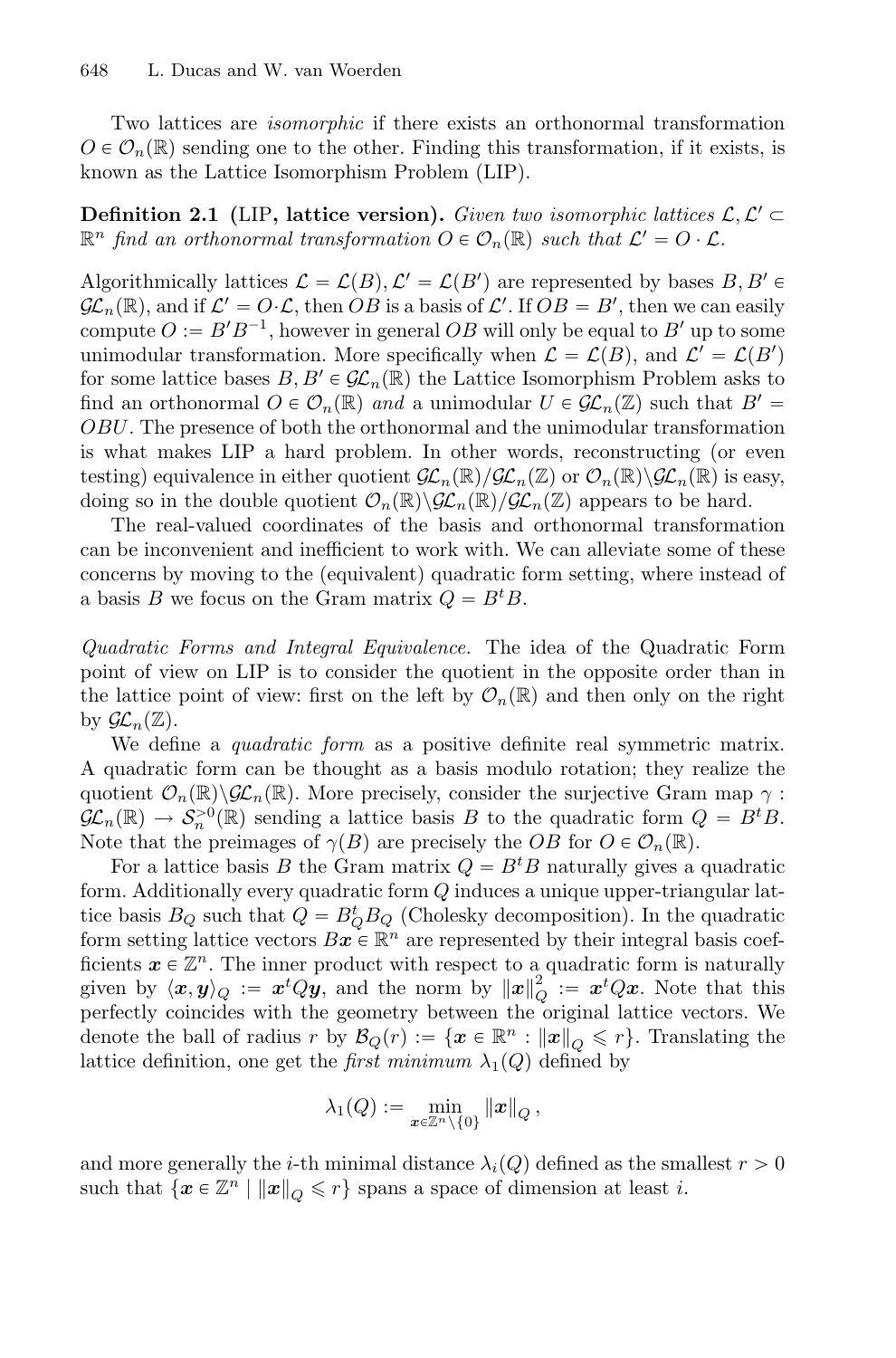In this realization  $\mathcal{S}_n^{>0}(\mathbb{R})$  of the quotient  $\mathcal{O}_n(\mathbb{R})\backslash\mathcal{GL}_n(\mathbb{R})$ , the action of  $U \in$  $\mathcal{GL}_n(\mathbb{Z})$  is given by  $Q \mapsto U^t Q U$ . We may now rephrase LIP for two lattice bases B and B'. Note that if  $B' = OBU$ , then for  $Q := B^tB$  we have:

$$
Q' := (B')^t B' = U^t B^t O^t O B U = U^t B^t B U = U^t Q U,
$$

and we call Q and Q' equivalent if such a unimodular  $U \in \mathcal{GL}_n(\mathbb{Z})$  exists, and denote the equivalence class by [Q], moving the real-valued orthonormal transform  $O \in \mathcal{O}_n(\mathbb{R})$  out of the picture. Additionally many remarkable lattices attain a rational-valued Gram matrix Q, removing the need for real-valued or approximate arithmetic. Later in this work we will restrict ourselves to integer-valued quadratic forms.

*Weaker Equivalence (Genus).* The study of integral equivalence of quadratic forms is classically approached via weaker notions, namely, equivalence over larger rings [\[9,](#page-28-7) Chapter 15, Sec 4]. In particular, we shall consider the rational equivalence class  $[Q]_Q$  of all  $U^t Q U$  for  $U \in \mathcal{GL}_n(\mathbb{Q})$ , as well as the *p*-adic integer equivalence class  $[Q]_{\mathbb{Z}_p}$  of all  $U^tQU$  for  $U \in \mathcal{GL}_n(\mathbb{Z}_p)$ . These equivalences are coarser than integral equivalence:  $[Q] = [Q'] \Rightarrow [Q]_{\mathbb{Q}} = [Q']_{\mathbb{Q}}$  and  $[Q]_{\mathbb{Z}_p} = [Q']_{\mathbb{Z}_p}$ . These data  $([Q]_{\mathbb{Q}},([Q]_{\mathbb{Z}_n})_p)$  about a quadratic form are called the *genus* of the quadratic form.

One could also consider equivalence over the reals  $\mathbb{R}$ , or over the *p*-adic rationals  $\mathbb{Q}_p$ . By a local-global principle (Minkowski-Hasse Theorem [\[42,](#page-30-6) Thm. 9, pp. 44) these data are redundant with the rational class  $[Q]_0$ .

*The Lattice Isomorphism Problem, Quadratic Form Formulation.* The Lattice Isomorphism Problem can now be restated. We start by properly defining the worst-case problems, in both a search and distinguishing variant.

**Definition 2.2** (wc-sLIP<sup>Q</sup>). For a quadratic form  $Q \in S_n^{>0}$  the problem wc-sLIP<sup>Q</sup> is, given any quadratic form  $Q' \in [Q]$ , to find a unimodular  $U \in \mathcal{GL}_n(\mathbb{Z})$ such that  $Q' = U^t Q U$ .

Note that the problem is equivalent to the original LIP problem as we can still extract an orthonormal transformation by computing  $O = B'(BU)^{-1}$ . Moreover, the automorphism group  $Aut(Q) := \{ V \in \mathcal{GL}_n(\mathbb{Z}) : V^t Q V = Q \}$  is finite, and for any solution  $U \in \mathcal{GL}_n(\mathbb{Z})$  to wc-sLIP<sup>Q</sup> such that  $Q' = U^tQU$ , the full set of solutions is given by  $\{VU : V \in \text{Aut}(Q)\}.$ 

We also consider a *distinguishing* variant of LIP, denoted wc-ΔLIP. It is not to be confused with the *decisional* version of LIP (which we will refer to as  $dLIP$ ).<sup>[4](#page-6-0)</sup>

<span id="page-6-0"></span><sup>&</sup>lt;sup>4</sup> In dLIP<sup>Q<sub>0</sub></sup> one is given an arbitrary  $Q'$  and must decide whether  $Q'$  belongs to  $[Q_0]$ . The distinguishing version is potentially easier in that  $Q'$  is promised to belong to either  $[Q_0]$  or  $[Q_1]$  for some known fixed  $[Q_1]$ .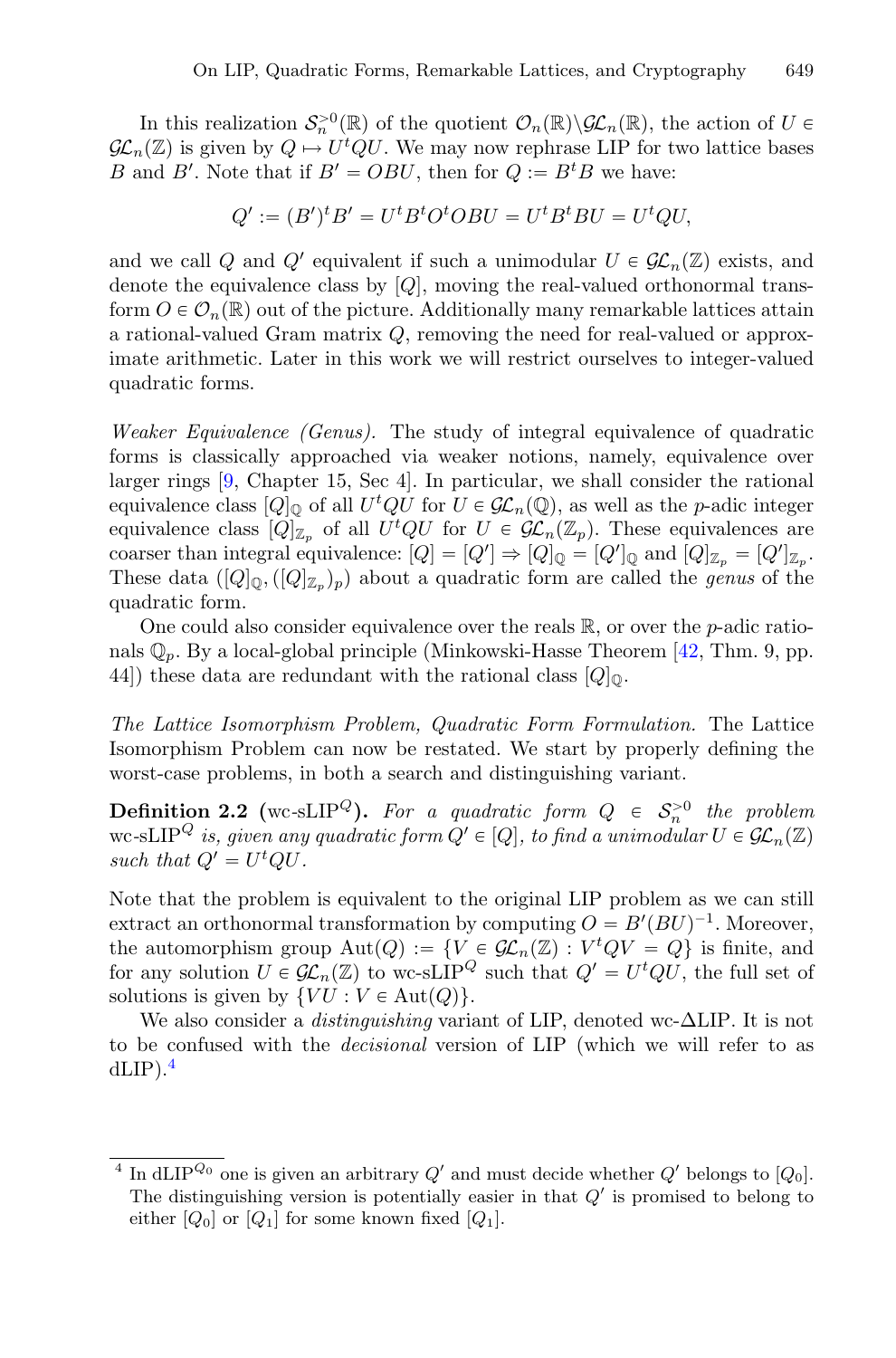**Definition 2.3** (wc- $\Delta$ LIP<sup>Q<sub>0</sub>,Q<sub>1</sub>). *For two quadratic forms*  $Q_0, Q_1 \in S_n^{>0}$  *the*</sup> *problem* wc- $\Delta$ LIP<sup>Q<sub>0</sub>,Q<sub>1</sub> *is, given any quadratic form*  $Q' \in [Q_b]$  *where*  $b \in \{0,1\}$ </sup> *is a uniform random bit, to find* b*.*

Because (part of) the genus is efficiently computable (see Sect. [7\)](#page-22-0), we will make sure that  $[Q_0]_R = [Q_1]_R$  for all relevant ring extensions  $R \in \{Q, \mathbb{R}, Q_p, \mathbb{Z}_p\}.$ 

*Hardness Statements.* When we discuss the hardness of LIP problems, we will implicitly assume that we are not talking of a single quadratic form Q (or of a single pair  $(Q_0, Q_1)$  for  $\Delta LIP$ ), but of a family  $(Q_n)_n$  (or a family of pairs  $(Q_{0,n}, Q_{1,n})_n$  for  $\Delta LIP$ ) where *n* ranges over an infinite set of positive integer.

#### **2.3 Discrete Gaussians and Sampling**

Discrete Gaussian sampling has been fundamental to the development of lattice based cryptography, by allowing to return short or nearby lattice vectors without leaking information about the secret key [\[12](#page-28-4)]. We rephrase the relevant definitions and propositions in the quadratic form language.

*Distribution.* For any quadratic form  $Q \in S_n^{>0}$  we define the Gaussian function on  $\mathbb{R}^n$  with parameter  $s > 0$  and center  $c \in \mathbb{R}^n$  by

$$
\forall \boldsymbol{x} \in \mathbb{R}^n, \rho_{Q,s,\boldsymbol{c}}(\boldsymbol{x}) := \exp(-\pi \left\|\boldsymbol{x} - \boldsymbol{c}\right\|_Q^2/s^2).
$$

The discrete Gaussian distribution is obtained by restricting the continuous Gaussian distribution to a discrete lattice. In the quadratic form setting the discrete lattice will always be  $\mathbb{Z}^n$ , but with the geometry induced by the quadratic form. For any quadratic form  $Q \in S_n^{>0}$  we define the discrete Gaussian distribution  $\mathcal{D}_{Q,s,c}$  with center  $c \in \mathbb{R}^n$  and parameter  $s > 0$  by

<span id="page-7-0"></span>
$$
\Pr_{X \sim \mathcal{D}_{Q,s,c}} \left[ X = \boldsymbol{x} \right] := \frac{\rho_{Q,s,c}(\boldsymbol{x})}{\rho_{Q,s,c}(\mathbb{Z}^n)} \text{ if } \boldsymbol{x} \in \mathbb{Z}^n \text{, and } 0 \text{ otherwise.}
$$

If the center c is not denoted we have  $c = 0$ . An important property of the discrete gaussian distribution is the smoothing parameter, i.e. how much gaussian noise  $s > 0$  is needed to 'smooth out' the discrete structure.

**Definition 2.4 (Smoothing Parameter).** For a quadratic form  $Q \in S_n^{>0}$  and  $\epsilon > 0$  we define the smoothing parameter  $\eta_{\epsilon}(Q)$  as the minimal  $s > 0$  such that  $\rho_{Q^{-1},1/s}(\mathbb{Z}^n) \leq 1 + \epsilon.$ 

The smoothing parameter is a central quantity for gaussians over lattice, for example it permits to control the variations of  $\rho_{Q,s,c}(\mathbb{Z}^n)$  is over all centers *c*.

**Lemma 2.5** ([\[29\]](#page-29-15)). For any quadratic form  $Q \in S_n^{>0}$ ,  $\epsilon > 0$ , center  $c \in \mathbb{R}^n$  and *parameter*  $s > \eta_{\epsilon}(Q)$  *we have:*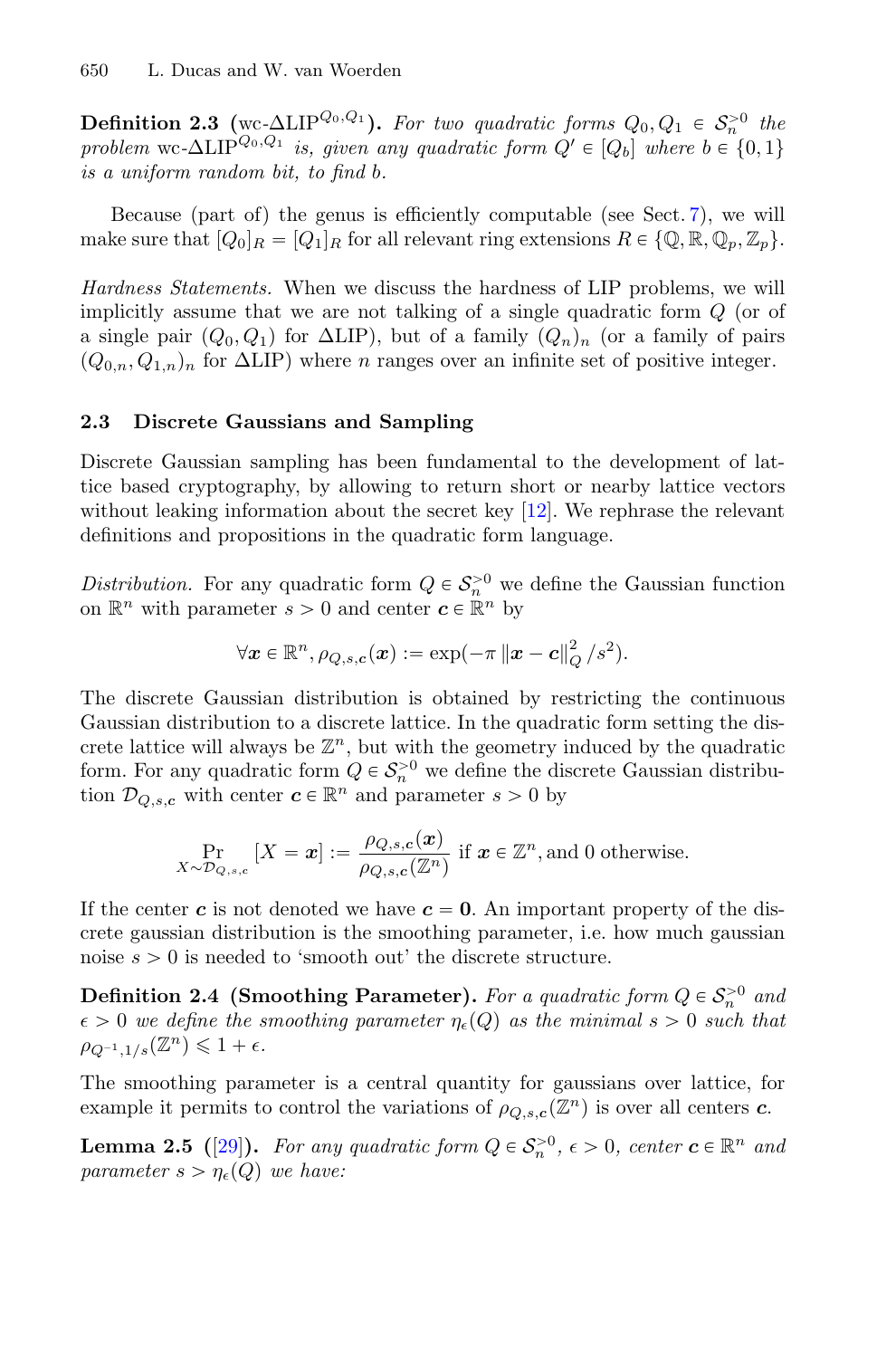<span id="page-8-3"></span>
$$
(1-\epsilon)\frac{s^n}{\sqrt{\det(Q)}} \leqslant \rho_{Q,s,c}(\mathbb{Z}^n) \leqslant (1+\epsilon)\frac{s^n}{\sqrt{\det(Q)}}.
$$

Note that the smoothing parameter  $\eta_{\epsilon}(Q)$  is an invariant property of the similarity class  $[Q]$ , and so we might also denote  $\eta_{\epsilon}([Q])$  for a similarity class. While computing or even approximating the exact smoothing parameter is hard, we can obtain sufficient bounds via the dual form.

**Lemma 2.6 (Smoothing bound** [\[29](#page-29-15)]). *For any quadratic form*  $Q \in S_n^{>0}$  we *have*  $\eta_{2^{-n}}(Q) \leq \sqrt{n}/\lambda_1(Q^{-1})$  *and*  $\eta_{\epsilon}(Q) \leq ||B_Q^*|| \cdot \sqrt{\ln(2n(1+1/\epsilon))/\pi}$  *for*  $\epsilon > 0$ *.* 

Above the smoothing parameter the discrete gaussian distribution is in some sense 'well behaved' and we have the following tailbound that one would expect from a Gaussian distribution.

**Lemma 2.7** (Tailbound [\[30](#page-29-16), **Lemma 4.4**]). *For any quadratic form*  $Q \in S_n^{>0}$ ,  $\epsilon \in (0, 1)$ *, center*  $\boldsymbol{c} \in \mathbb{R}^n$  *and parameter*  $s \geq \eta_{\epsilon}(Q)$ *, we have* 

<span id="page-8-1"></span>
$$
\Pr_{\boldsymbol{x}\sim\mathcal{D}_{Q,s,c}}[\|\boldsymbol{x}-\boldsymbol{c}\|_Q>s\sqrt{n}]\leqslant\frac{1+\epsilon}{1-\epsilon}\cdot 2^{-n}.
$$

A constant factor above the smoothing parameter we can furthermore lower bound the min-entropy of the distribution.

**Lemma 2.8 (Min-entropy** [\[35\]](#page-29-17)). For any quadratic form  $Q \in S_n^{>0}$ , positive  $\epsilon > 0$ , center  $c \in \mathbb{R}^n$ , parameter  $s \geq 2\eta_{\epsilon}(Q)$ , and for every  $x \in \mathbb{Z}^n$ , we have

<span id="page-8-2"></span>
$$
\Pr_{X \sim \mathcal{D}_{Q,s,c}} [X = x] \leqslant \frac{1+\epsilon}{1-\epsilon} \cdot 2^{-n}.
$$

*Gaussian Sampling.* While the discrete Gaussian distribution already is an important theoretical tool, for many practical purposes we want to actually sample (close to) the distribution in an efficient manner. In their breakthrough work Gentry et al. [\[12](#page-28-4)] showed that Klein's [\[19](#page-29-18)] randomized Babai's nearest plane algorithm does exactly that. Given a lattice basis one can sample statistically close to the discrete Gaussian distribution with parameters depending on the shortness of the (Gram-Schmidt) basis; a better reduced basis allows for a lower Gaussian width s. To simplify later proofs we use an exact sampling algorithm by Brakerski et al. [\[7](#page-28-8)].

<span id="page-8-0"></span>**Lemma 2.9 (Discrete Sampling** [\[7](#page-28-8), **Lemma 2.3]).** *There is a polynomialtime algorithm* **DiscreteSample** $(Q, s, c)$  *that given a quadratic form*  $Q \in S_n^{>0}$ , *center*  $\boldsymbol{c} \in \mathbb{R}^n$ , and a parameter  $s \geq \|B_Q^*\| \cdot \sqrt{\ln(2n+4)/\pi}$ , returns a sample *distributed as*  $\mathcal{D}_{Q,s,c}$ .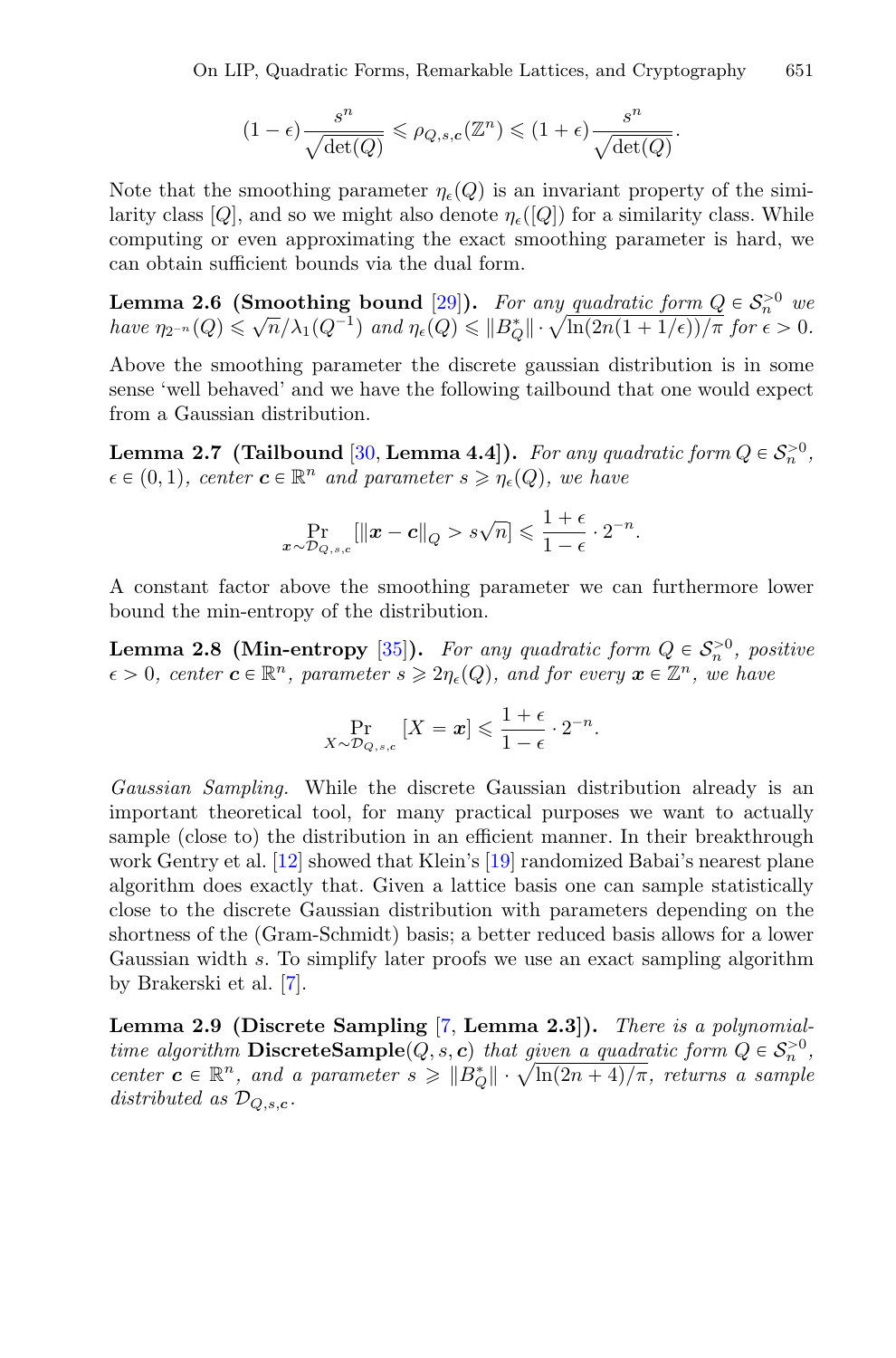#### **2.4 Randomness Extractors**

A randomness extractor allows, using a publicly known random seed, to convert a non-uniform randomness source X with high min-entropy  $H_{\infty}(X) :=$  $-\log_2(\max_x \Pr[X = x])$  to a near-uniform random variable [\[3](#page-28-9)[,15](#page-28-10)].<sup>[5](#page-9-1)</sup>

**Definition 2.10 (Extractor).** An efficient function  $\mathcal{E}: \mathcal{X} \times \{0,1\}^z \to \{0,1\}^v$ *is an*  $(m, \epsilon)$ -extractor, if, for all random variable X distributed over X and  $H_{\infty}(X) \geqslant m$ , it holds that

$$
\Delta\big((Z,\mathcal{E}(X,Z)),(Z,V)\big)\leq \epsilon
$$

*where the seed*  $Z \leftarrow \mathcal{U}(\{0,1\}^z)$  *and*  $V \leftarrow \mathcal{U}(\{0,1\}^v)$  *are drawn uniformly at random, and independently of* X*.*

When instantiating our scheme, we will rely on the existence of an  $(m, \epsilon)$ extractor with parameters  $m = \Theta(v)$  and  $\epsilon = 2^{-\Theta(m)}$ .

# <span id="page-9-0"></span>**3 LIP and Self-reducibility**

In this section we lay the foundation for using the Lattice Isomorphism Problem in cryptography. We present an average-case distribution for any quadratic form equivalence class, show how to sample from it, and conclude with a worst-case to average-case reduction. Note that the worst-case to average-case reduction is realized *within* an equivalence class.

#### **3.1 An Average-Case Distribution**

First we define our average-case distribution within an equivalence class  $[Q]$ , which can be seen as an extension of the techniques used by Haviv and Regev [\[17](#page-28-2)] to show that LIP lies in SZK. While in their work they use a discrete Gaussian sampler [\[12\]](#page-28-4) to sample a generating set of the lattice, we extend this by a linear algebra step that returns a canonically distributed lattice basis—or in our case a quadratic form.

A posteriori, this algorithm appears very similar to the heuristic approach of [\[6](#page-28-3)], but the use of Gaussian sampling formally guarantees that the output distribution solely depends on the lattice and not on the specific input basis—or in our case, depends only on the class of the input quadratic form.

<span id="page-9-2"></span>First we consider the linear algebra step, that given a quadratic form and short linearly independent vectors, returns a well reduced equivalent form.

**Lemma 3.1 (Adapted from** [\[27](#page-29-19), **Lemma 7.1]).** *There is a polynomial time*  $algorithm (R, U) \leftarrow$  **Extract** $(Q, Y)$  *that on input a quadratic form Q, and linearly independent vectors*  $Y = (\mathbf{y}_1, \ldots, \mathbf{y}_n) \in \mathbb{Z}^{n \times n}$ , outputs a transforma*tion*  $U \in GL_n(\mathbb{Z})$  and a quadratic form  $R = U^tQU$  equivalent to Q such that  $||B_R^*|| \leq \max_i ||y_i||_Q.$ 

<span id="page-9-1"></span><sup>5</sup> For our application, we do not need to relax the source to only have average minentropy, and therefore work with the simpler worst-case version.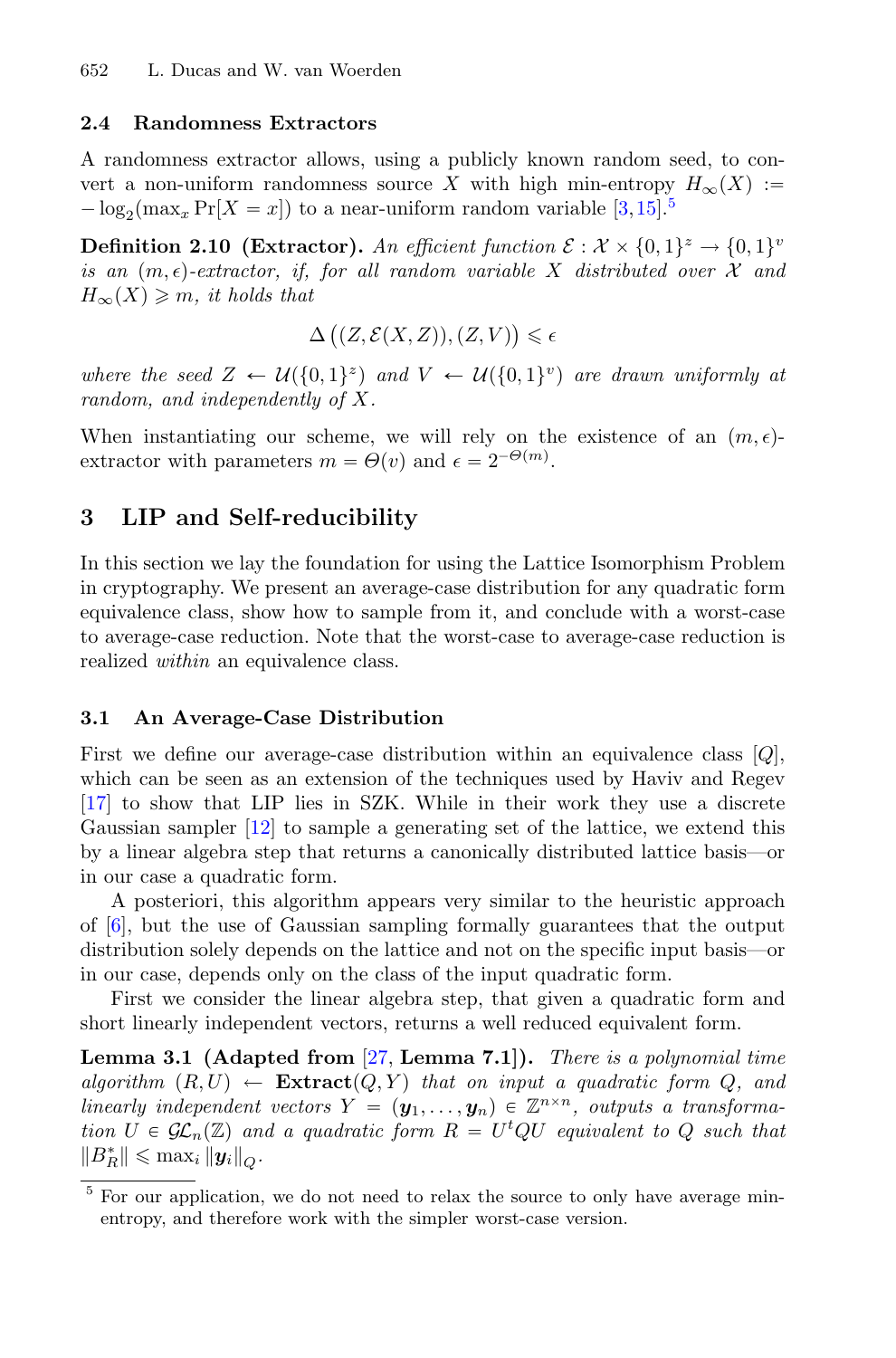*Proof.* First let  $U \in \mathcal{GL}_n(\mathbb{Z})$  be the unique transformation such that  $T = U^{-1}Y$ is the canonical upper-diagonal Hermite Normal Form of Y. Let  $R = U^t Q U$ and note that R is equivalent to Q. Denote the column vectors of  $U$  by  $u_1, \ldots, u_n$ . Because T is upper triangular and in Hermite Normal Form we have  $y_i = \sum_{j=1}^i T_{j,i} u_j$ , where  $T_{j,j} \geq 1$ . In particular we have that  $\text{span}(y_1,\ldots,y_k) =$ span $(\boldsymbol{u}_1,\ldots,\boldsymbol{u}_k)$ . Let  $\boldsymbol{y}_i^*$  and  $\boldsymbol{u}_i^*$  be the *i*-th Gram-Schmidt vector of Y and U respectively w.r.t. Q. Note that  $y_i^* = T_{i,i} \cdot u_i^*$ , and thus  $||u_i^*||_Q = ||y_i^*||_Q / T_{i,i} \le$  $\|\boldsymbol{y}_i^*\|_Q \le \|\boldsymbol{y}_i\|_Q$ . We conclude by  $\|B_R^*\| = \max_i \|\boldsymbol{u}_i^*\|_Q \le \max_i \|\boldsymbol{y}_i\|_Q$ .

For our final distribution to be well defined we need that the extracted quadratic form only depends on the geometry of the input vectors, and not on the particular representative Q.

<span id="page-10-0"></span>**Lemma 3.2** (Independence of representative). Let  $y_1, \ldots, y_n \in \mathbb{Z}^n$  be *linearly independent.* If  $(R, U) \leftarrow$  **Extract** $(Q, Y)$ *, and for some unimodular*  $V \in \mathcal{GL}_n(\mathbb{Z})$  we have  $(R', U') \leftarrow \textbf{Extract}(V^tQV, V^{-1}Y)$ , then  $R' = R$ , and  $U' = V^{-1} \cdot U$ .

*Proof.* From the canonicity of the Hermite Normal Form we immediately obtain that  $(U')^{-1}V^{-1}Y = T = U^{-1}Y$ , and thus  $U' = V^{-1} \cdot U$ . It follows that  $R' =$  $(V^{-1} \cdot U)^t V^t Q V (V^{-1} \cdot U) = U^t Q U = R.$ 

<span id="page-10-1"></span>Now we can formally define our average-case distribution for a parameter  $s > 0$ .

**Definition 3.3.** *Given a quadratic form equivalence class*  $[Q] \subset S_n^{>0}$  *we define the Gaussian form distribution*  $\mathcal{D}_s([Q])$  *over* [Q] *with parameter*  $s > 0$  *algorithmically as follows:*

- *1. Fix a representative*  $Q \in [Q]$ *.*
- 2. Sample n *vectors*  $(\mathbf{y}_1, \ldots, \mathbf{y}_n) =: Y$  from  $\mathcal{D}_{Q,s}$ . Repeat until linearly indepen*dent.*
- *3.*  $(R, U) \leftarrow$  **Extract** $(Q, Y)$ *.*
- *4. Return* R*.*

By Lemma [3.2](#page-10-0) the output is independent of the chosen representative and thus the distribution is well-defined.

Given the algorithmic definition of  $\mathcal{D}_s([Q])$ , an actual efficient sampling algorithm follows with only a few adaptations. Firstly, we need to efficiently sample from  $\mathcal{D}_{Q,s}$  which puts some constraints on the parameter s depending on the reducedness of the representative  $Q$ . Secondly the probability that n sampled vectors are linearly independent can be quite small, instead we sample vectors one by one and only add them to our set  $Y$  if they are independent. Still we require the additional constraint  $s \geq \lambda_n(Q)$  to show that this succeeds with a polynomial amount of samples.

**Lemma 3.4.** *For any quadratic form*  $Q \in S_n^{>0}(\mathbb{Z})$ *, and parameter* 

<span id="page-10-2"></span>
$$
s \geqslant \max\{\lambda_n(Q), \|B_Q^*\| \cdot \sqrt{\ln(2n+4)/\pi}\},\
$$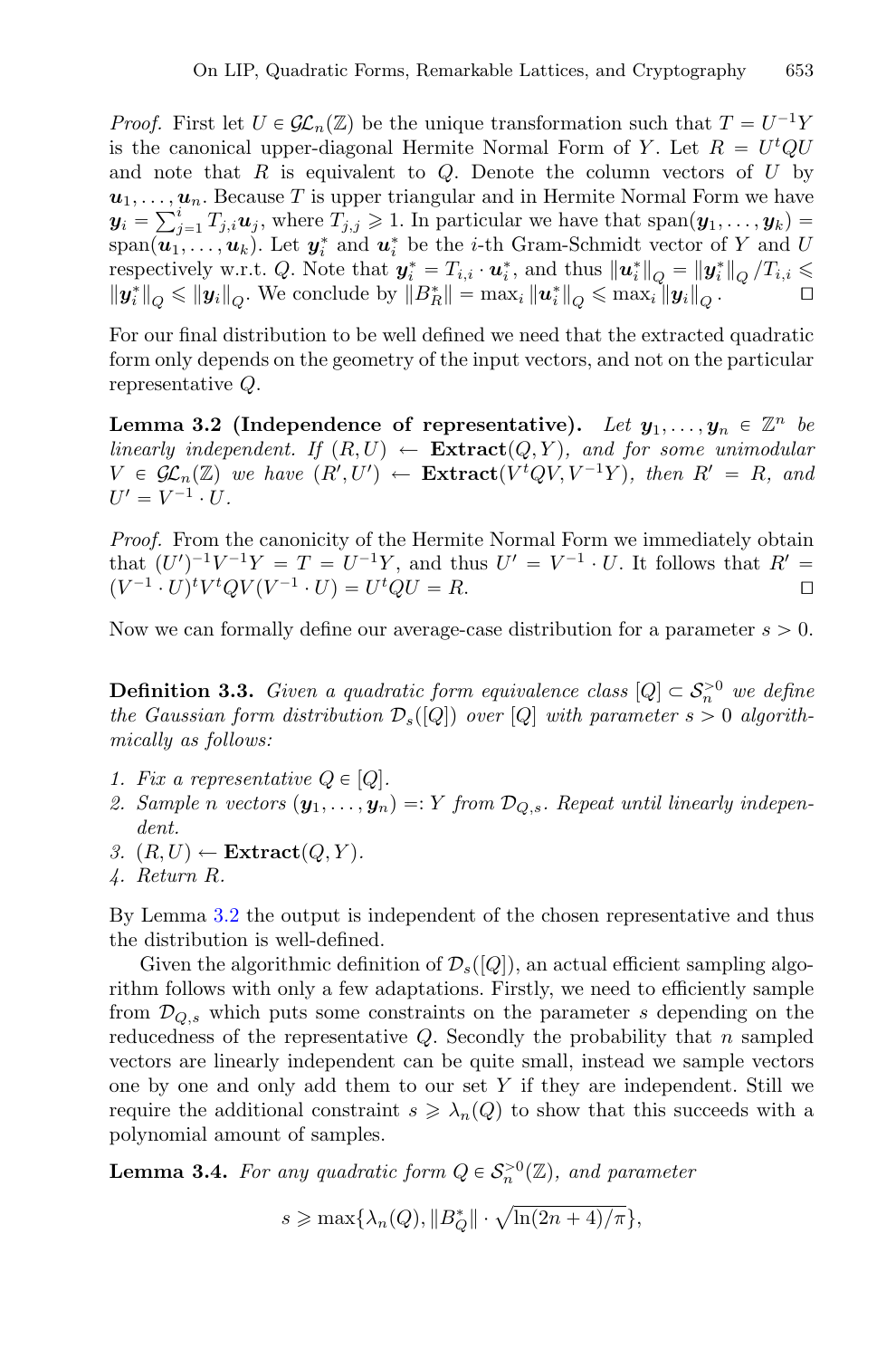<span id="page-11-0"></span>

| <b>Algorithm 1:</b> Sampling from $\mathcal{D}_s([Q])$ .                                                                 |  |
|--------------------------------------------------------------------------------------------------------------------------|--|
| <b>Data:</b> A quadratic form $Q \in S_n^{>0}(\mathbb{Z}^n)$ , and a parameter                                           |  |
| $s \geqslant \max\{\lambda_n(Q),\ B_O^*\  \cdot \sqrt{\ln(2n+4)/\pi}\}.$                                                 |  |
| <b>Result:</b> Sample $R = U^tQU$ from $\mathcal{D}_s([Q])$ , with a transformation $U \in \mathcal{GL}_n(\mathbb{Z})$ . |  |
| $Y \leftarrow \emptyset$                                                                                                 |  |
| while $ Y  < n$ do                                                                                                       |  |
| $x \leftarrow \mathcal{D}_{Q,s}$ ;<br>// Using Lemma 2.9                                                                 |  |
| if $x \notin \text{span}(Y)$ then                                                                                        |  |
| Append $x$ to $Y$ ;                                                                                                      |  |
| end                                                                                                                      |  |
| end                                                                                                                      |  |
| $(R, U) \leftarrow$ Extract $(Q, Y)$ ;                                                                                   |  |
|                                                                                                                          |  |

*Algorithm [1](#page-11-0) runs in expected polynomial time and returns* (R, U) *where* R *is a sample from*  $\mathcal{D}_s([Q])$ *, and a unimodular*  $U \in \mathcal{GL}_n(\mathbb{Z})$  *such that*  $R = U^t Q U$ . *Furthermore, the isomorphism* U *is uniform over the set of isomorphisms from* Q *to* R*.*

*Proof.* By Lemmas [2.9](#page-8-0) and [3.1](#page-9-2) every step in Algorithm [1](#page-11-0) runs in polynomial time. What remains is to show that the number of iterations is polynomially bounded. Let the random variable  $K$  be the number of samples before we find  $n$ independent ones. If  $|Y| < n$ , then because  $s \geq \lambda_n(Q)$  we have by [\[17,](#page-28-2) Lemma 5.1] that every newly sampled vector  $x \leftarrow \mathcal{D}_{Q,s}$  is not in the span of Y with constant probability at least  $C := 1 - (1 + e^{-\pi})^{-1} > 0$ . So K is bounded from above by a negative binomial distribution for  $n$  successes with success probability C, which implies that  $\mathbb{E}[K] \leq \frac{n}{C}$ , and in particular that  $\Pr[K > n^2] \leq e^{-\Omega(n^2)}$ . When the while loop succeeds the set Y is distributed as  $n$  vectors sampled from  $\mathcal{D}_{Q,s}$  under the linear independence condition, following exactly Definition [3.3.](#page-10-1)

Suppose that the algorithm runs and finishes with a final spanning set  $Y$ , and returning  $(R, U) \leftarrow$  **Extract** $(Q, Y)$ . For any automorphism  $V \in Aut(Q)$ , i.e. such that  $V^t Q V = Q$ , it would have been just as likely that the final spanning set equalled VY, because the samples from  $\mathcal{D}_{Q,s}$  only depend on the norm of the vectors w.r.t.  $Q$ . Then by Lemma  $3.2$  we have:

<span id="page-11-1"></span>
$$
\text{Extract}(Q,VY)=\text{Extract}((V^{-1})^tQV^{-1},VY)=(R,VU),
$$

and thus the algorithm would have returned  $VU$  with the same probability as  $U$ . which makes the returned transformation uniform over the set of isomorphisms  $\{VU : V \in \text{Aut}(Q)\}\$ from Q to R.

For (exponentially) large parameters s we can always efficiently sample from the average-case distribution by first LLL-reducing the representative.

**Lemma 3.5.** *Given any quadratic form*  $Q \in S_n^{>0}(\mathbb{Z})$  *we can sample from*  $\mathcal{D}_s([Q])$  *in polynomial time for*  $s \geq 2^{\Theta(n)} \cdot \lambda_n([Q]).$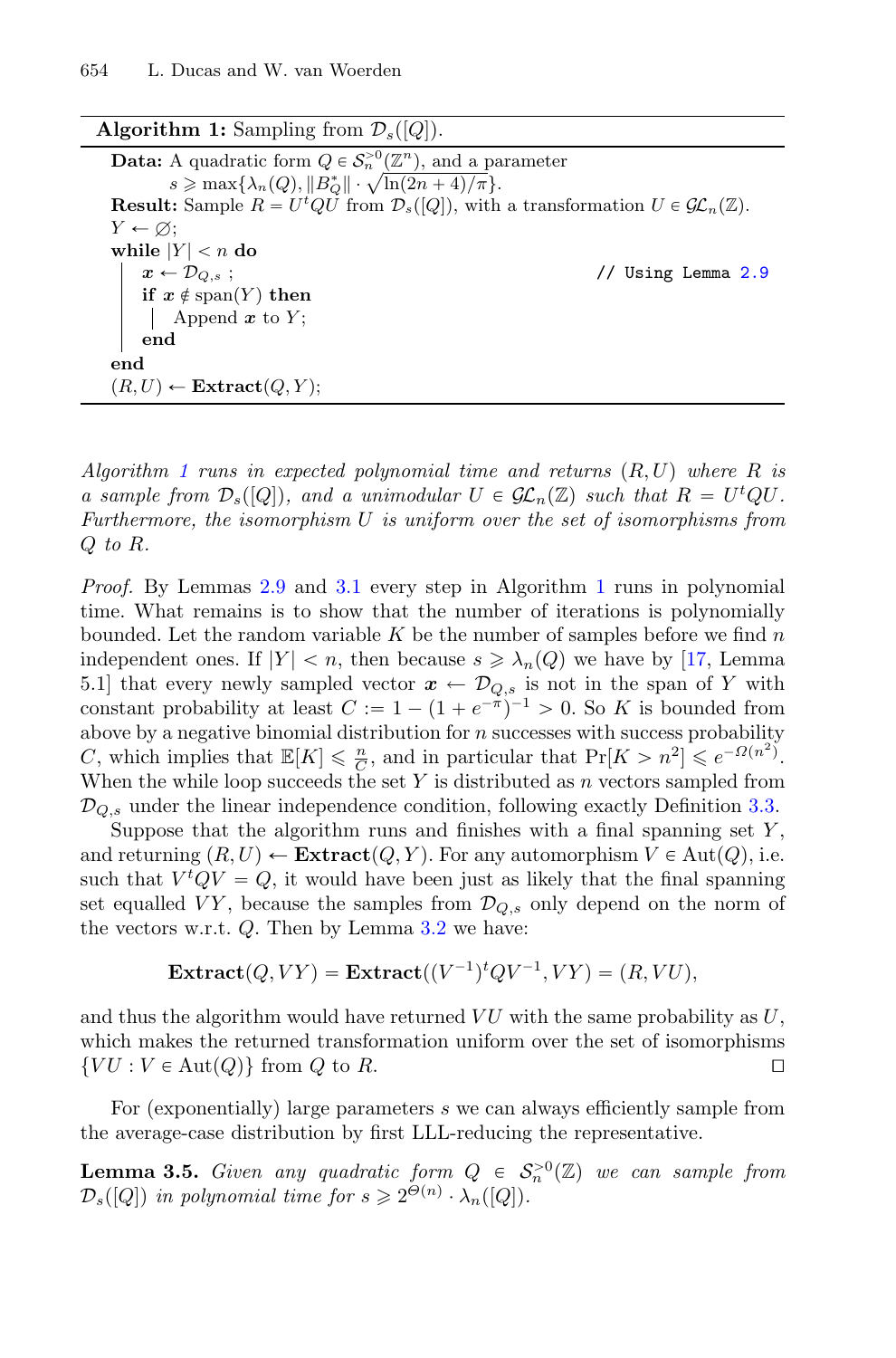*Proof.* Run the LLL algorithm on Q to obtain a representative  $Q' \in [Q]$  for which  $||B_{\alpha}^*|| \leq 2^{\Theta(n)} \cdot \lambda_{\alpha}([Q])$ . Then apply Lemma 3.4. which  $||B_{Q'}^*|| \leq 2^{\Theta(n)} \cdot \lambda_n([Q])$ . Then apply Lemma [3.4.](#page-10-2)

<span id="page-12-1"></span>**Lemma 3.6.** For any quadratic form  $Q \in S_n^{>0}$ , parameter  $\epsilon \in (0,1)$ , and  $s \geq 0$  $\max\{\lambda_n(Q), \eta_{\epsilon}(Q)\}\text{, we have}$ 

$$
\Pr_{Q' \sim \mathcal{D}_s([Q])}[\|B_{Q'}^*\| > s\sqrt{n}] \leqslant \frac{1+\epsilon}{1-\epsilon} \cdot 25n \cdot 2^{-n}.
$$

*Proof.* Given linearly independent vectors  $Y = {\bf y}_1, \ldots, {\bf y}_n \in \mathbb{Z}^n$  the extractor returns a quadratic form  $Q'$  such that  $||B_{Q'}^*|| \leq \max_i ||y_i||_Q$  and thus we can just focus on the norms  $\|\mathbf{y}_i\|_O$ . Let the random variable K be the number of samples  $x_1, \ldots, x_K \leftarrow \mathcal{D}_{Q,s}$  before we find *n* independent ones. By Lemma [2.7](#page-8-1) we have  $\|\mathbf{x}_i\| > s\sqrt{n}$  with probability at most  $(1 + \epsilon)/(1 - \epsilon) \cdot 2^{-n}$ . By the proof of Lemma [3.4](#page-10-2) we have  $\mathbb{E}[K] \leq \frac{n}{C} \leq 25n$ , and by a union bound we conclude:

$$
\Pr\left[\max_{i} \|\mathbf{y}_{i}\|_{Q} > s\sqrt{n}\right] = \sum_{k=n}^{\infty} \Pr[K=k] \Pr\left[\max_{1 \leq i \leq k} \|\mathbf{x}_{i}\|_{Q} > s\sqrt{n}\right]
$$

$$
\leqslant \sum_{k=n}^{\infty} \Pr[K=k] \cdot k \cdot \frac{1+\epsilon}{1-\epsilon} \cdot 2^{-n} \leqslant \frac{n}{C} \cdot \frac{1+\epsilon}{1-\epsilon} \cdot 2^{-n}.
$$

#### **3.2 Average Case LIP**

The above definition of a distribution over a class which is efficiently sampleable from any representative of that class leads us to a natural average-case version of both version of LIP. It is parametrized by a width parameter  $s > 0$ .

**Definition 3.7** (ac-sLIP<sub>s</sub><sup>Q</sup>). For a quadratic form  $Q \in S_n^{>0}$  and  $s > 0$  the prob*lem* ac-sLIP<sub>s</sub> *is, given a quadratic form sampled as*  $Q' \leftarrow \mathcal{D}_s([Q])$ *, to find a unimodular*  $\bar{U} \in \mathcal{GL}_n(\mathbb{Z})$  *such that*  $Q' = U^t Q U$ .

**Definition 3.8** (ac- $\Delta$ LIP<sup>Q<sub>0</sub>,Q<sub>1</sub>)</sub>. *For two quadratic forms*  $Q_0, Q_1 \in S_n^{>0}$  and</sup>  $s > 0$  the problem ac- $\Delta LIP_s^{Q_0,Q_1}$  is, given a quadratic form sampled as  $Q' \leftarrow$  $\mathcal{D}_s([Q_b])$  where  $b \in \{0, 1\}$  *is a uniform random bit, to find b.* 

Trivially the average-case variants can be reduced to their respective worstcase variants. In the following section we show that the reverse is also true.

#### **3.3 A Worst-Case to Average-Case Reduction**

<span id="page-12-0"></span>In general lattice problems become easier when given a short basis; and harder when given a long basis. Similarly one would expect that ac-sLIP<sub>s</sub><sup>Q</sup> and ac- $\Delta LIP_s^{Q_0,Q_1}$  become harder when the parameter  $s > 0$  increases. In fact when s is large enough the average-case problem becomes at least as hard as any worstcase instance; making the average-case and worst-case problems equivalent.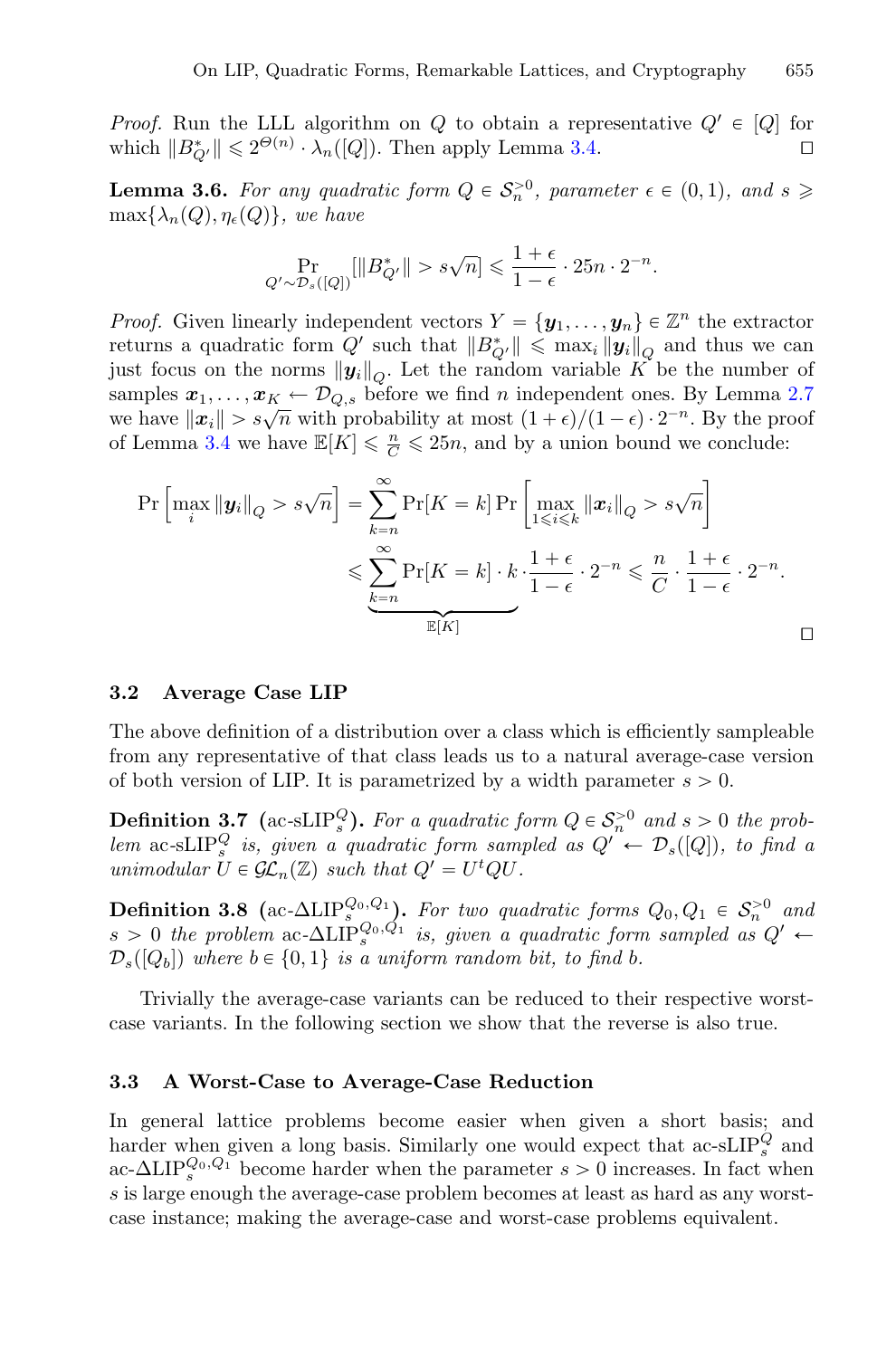**Lemma 3.9** (ac-sLIP<sup>Q</sup>  $\geq$  wc-sLIP<sup>Q</sup> for large s). *Given an oracle that solves*  $\text{arc-sLIP}_{s}^{Q}$  *for some*  $s \geq 2^{\Theta(n)} \cdot \lambda_n(Q)$  *in time*  $T_0$  *with probability*  $\epsilon > 0$ *, we can solve* wc-sLIP<sup>Q</sup> *with probability at least*  $\epsilon$  *in time*  $T = T_0 + poly(n, \log s)$ *.* 

*Proof.* Given any  $Q' \in [Q]$ , apply Lemma [3.5](#page-11-1) to sample  $Q'' \leftarrow \mathcal{D}_s([Q])$  for some  $s \geqslant 2^{O(n)} \cdot \lambda_n([Q])$ , together with a U'' such that  $Q'' = U''^t Q' U''$ . Note that  $\mathcal{D}_s([Q]) = \mathcal{D}_s([Q'])$ ; we can therefore apply our ac-sLIP<sup>Q</sup>-oracle to  $Q''$  and obtain  $U \in \mathcal{GL}_n(\mathbb{Z})$  such that  $Q'' = U^tQU$ . Now for  $U' := UU''^{-1} \in \mathcal{GL}_n(\mathbb{Z})$  we have:

<span id="page-13-0"></span>
$$
U'^tQU' = (U''^{-1})^t U^t QUU''^{-1} = (U''^{-1})^t Q'' U''^{-1} = Q'.
$$

So given an ac-sLIP<sup>Q</sup>-oracle we can solve wc-sLIP<sup>Q</sup>.

To allow for more efficient schemes we would like to decrease the parameter  $s > 0$ in the worst-case to average-case reduction. We can do so at the cost of stronger lattice reduction than LLL.

**Lemma 3.10.** *Given an oracle that solves* ac-sLIP<sub>8</sub> *for some*  $s \geq \lambda_n(Q)$  *in time*  $T_0$  *with probability*  $\epsilon > 0$ , we can solve wc-sLIP<sup>Q</sup> *with probability* at least  $\frac{1}{2}$ *in time*

$$
T = \frac{1}{\epsilon}(T_0 + \text{poly}(n, \log s)) + C\left(n, \frac{s}{\lambda_n(Q) \cdot \sqrt{\ln(2n+4)/\pi}}\right)
$$

*where*  $C(n, f)$  *is the cost of solving the Shortest Independent Vector Problem (SIVP, [\[39\]](#page-30-1)) within an approximation factor of* f*.*

*Proof.* The f-approx-SIVP oracle returns n linearly independent vectors of norm at most  $f \cdot \lambda_n(Q)$ , and thus using Lemma [3.1](#page-9-2) we can construct an equivalent form  $Q' \in [Q]$  with  $||B^*_{Q'}|| \leq f \cdot \lambda_n(Q)$ . For  $f := s/(\lambda_n(Q) \cdot \sqrt{\ln(2n+4)/\pi})$  we obtain that  $s \geq \|B_{Q'}^*\| \cdot \sqrt{\ln(2n+4)/\pi}$ , and thus we can sample efficiently from  $\mathcal{D}_s([Q])$ . The rest of the proofs follows similar to that of Lemma [3.9.](#page-12-0) Additionally the reduction succeeds with some probability  $\epsilon > 0$ , so we need to repeat it  $\frac{1}{\epsilon}$ times to obtain a success probability of at least  $\frac{1}{2}$ . Note that each additional sample can be computed in polynomial time from the same representative  $Q'$ .  $\Box$ 

*Remark 3.11.* Note that the overhead is entirely additive, in particular it does not suffer from the  $\frac{1}{\epsilon}$  amplification. So, while the reduction is not polynomial time, concretely, one can afford huge overheads; for example an overhead of  $2^{100}$ would barely affect a underlying hardness of  $2^{128}$  as  $2^{128} - 2^{100} = 2^{127.999...}$ . This situation is quite different from the usual innefficient reductions found in the literature, where the overhead is multiplicative.

In Lemma [3.10,](#page-13-0) the SIVP oracle can be instantiated by a variant of the BKZ algorithm [\[40\]](#page-30-3). With a sub-linear blocksize of  $\beta := n/\log(n)$  we could decrease s to a quasi-polynomial factor  $\exp(\log^2(n)) \cdot \lambda_n(Q)$ , with only a sub-exponential additive cost to the reduction. For security based on exponential hardness (e.g.  $T_0/\epsilon = \exp(\Omega(n))$  this would still be meaningful, while maintaining a polylogarithmic bitlength for the integer entries of the manipulated matrices.

,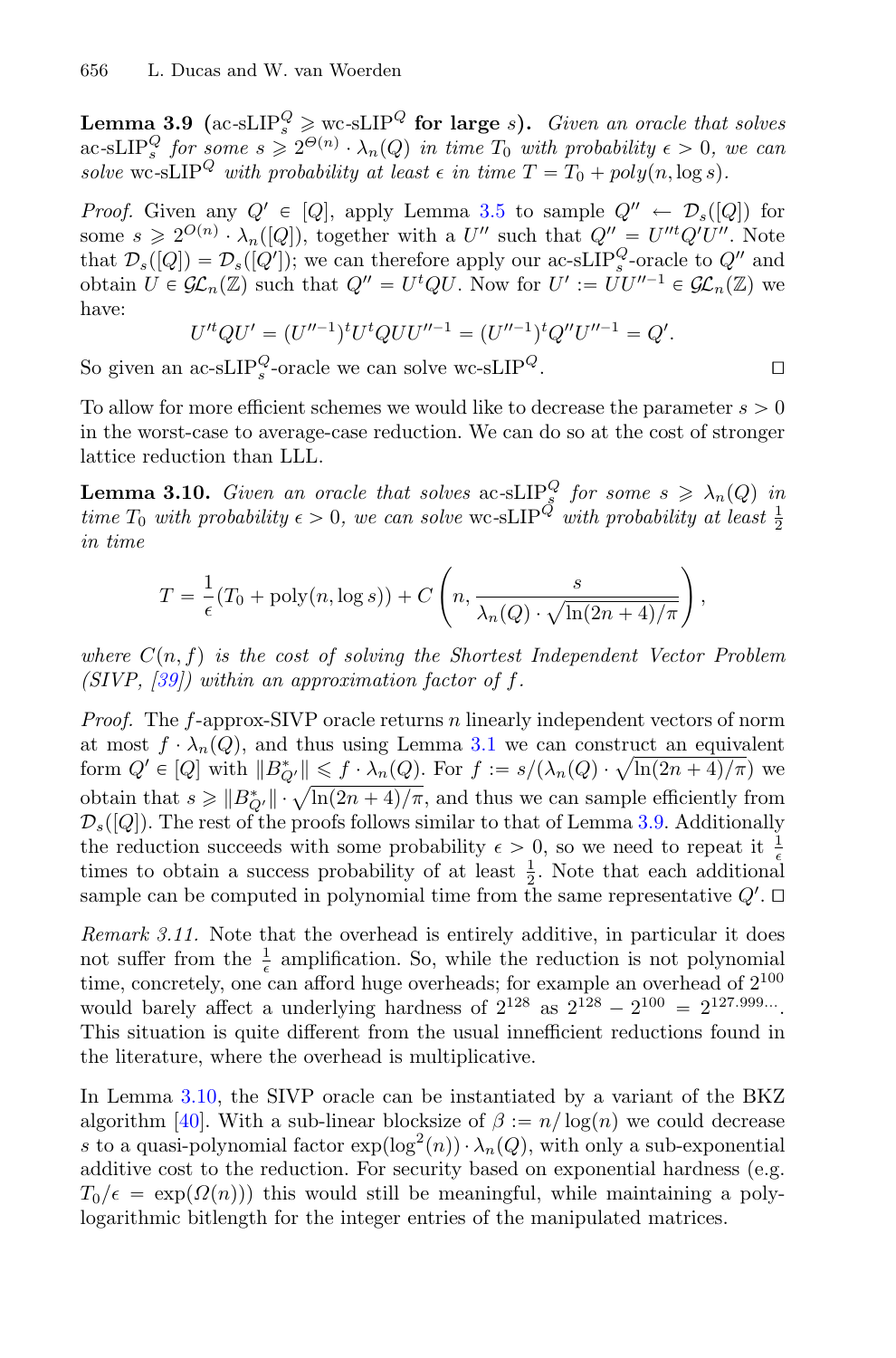Going down to polynomial factors  $s = \text{poly}(n) \cdot \lambda_n(Q)$  (and hence single logarithmic integer bitlength) would require a linear blocksize  $\beta := \Theta(n)$ , and an exponential cost  $2^{cn}$ . For small constants  $c > 0$  such that cn is smaller than the security parameter the reduction would still be meaningful. However for provable algorithms this constant c is rather large, and the gap between provable  $[1]$  $[1]$  and heuristic results [\[4](#page-28-12)] is significant. As we want to keep our reduction non-heuristic in this initial work, we will leave this regime for further research.

Using a similar strategy, one can also establish a worst-case to average-case reduction for ΔLIP. Note that, because it is a distinguishing problem, the advantage amplification now requires  $O(1/\alpha^2)$  calls to the average-case oracle.

**Lemma 3.12** (ac- $\Delta$ LIP<sup>Q<sub>0</sub>,Q<sub>1</sub></sub>)  $\geq$  wc- $\Delta$ LIP<sup>Q<sub>0</sub>,Q<sub>1</sub></sub> **for large** s). *Given an oracle*</sup></sup> *that solves* ac- $\Delta$ LIP<sup>Q<sub>0</sub>, $Q_1$ </sup> *for some*  $s \geq 2^{\Theta(n)} \cdot \max\{\lambda_n(Q_0), \lambda_n(Q_1)\}$  *in time*  $T_0$ *with advantage*  $\alpha > 0$ , we can solve wc- $\Delta$ LIP<sup>Q0, $\overline{Q_1}$ </sup> *with advantage*  $\alpha$  *in time*  $T + poly(n, \log s)$ .

**Lemma 3.13.** *Given an oracle that solves* ac- $\Delta LIP_s^{Q_0,Q_1}$  *in time*  $T_0$  *for some*  $s \geqslant \max\{\lambda_n(Q_0), \lambda_n(Q_1)\}\$  *with advantage*  $\alpha > 0$ , we can solve wc- $\Delta$ LIP<sup>Q<sub>0</sub>,Q<sub>1</sub></sub></sup> with advantage at least  $\frac{1}{4}$  in time

$$
T = \frac{1}{\alpha^2} (T_0 + \text{poly}(n, \log s)) + C \left( n, \frac{s}{\max\{\lambda_n(Q_0), \lambda_n(Q_1)\} \cdot \sqrt{\ln(2n + 4)/\pi}} \right),
$$

*where* C(n, f) *is the cost of solving the Shortest Independent Vector Problem (SIVP, [\[39](#page-30-1)]) within an approximation factor of* f*.*

# <span id="page-14-0"></span>**4 Zero Knowledge Proof of Knowledge**

At high level, the protocol of Haviv and Regev [\[17](#page-28-2)], as well as ours, is very similar to protocols for other types of isomorphisms, in particular protocols for graph ismorphism [\[14\]](#page-28-13) and for code isomorphism [\[5\]](#page-28-14).

A notable difference however, is that both these protocols [\[5](#page-28-14)[,14](#page-28-13)] relied on the action of a finite group (permutations), allowing to show zero-knowledgness by uniformity of the distribution over an orbit. In our case, the group acting  $\mathcal{GL}_n(\mathbb{Z})$ is not finite, and not even compact, admitting no such uniform distribution. It is perhaps surprising to see that uniformity is in fact not required.

#### **4.1 The** *Σ***-Protocol**

*Efficiency and Completeness.* For efficiency of  $\Sigma$  we have to check that Algorithm [1](#page-11-0) runs in polynomial time, and indeed by Lemma [3.4](#page-10-2) this is the case because

$$
s \geqslant \max\left\{\lambda_n([Q_0]), \|B^*_{Q_0}\| \cdot \sqrt{\ln(2n+4)/\pi}\right\}.
$$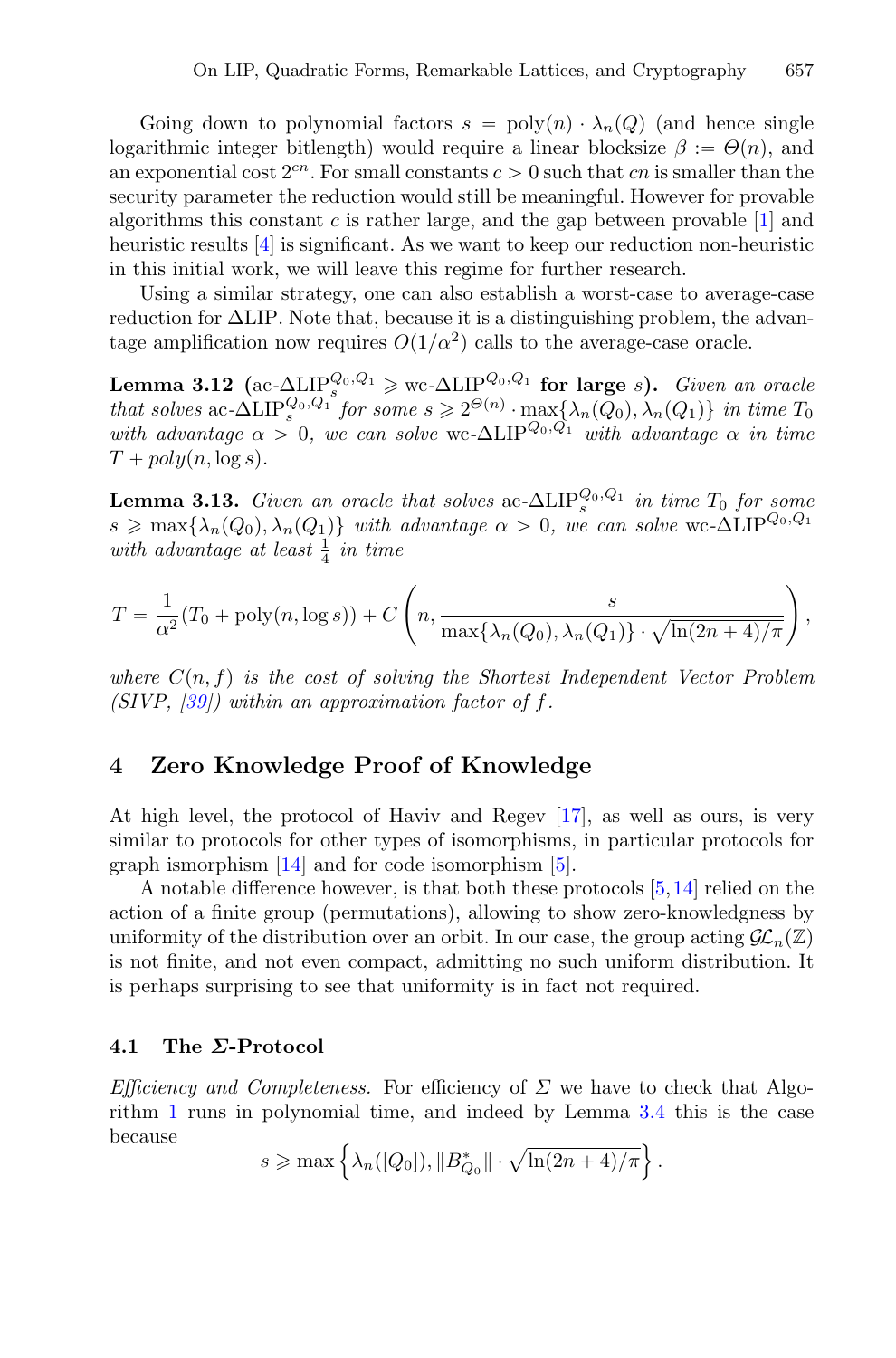Zero Knowledge Proof of Knowledge Σ

Consider two equivalent public quadratic forms  $Q_0, Q_1 \in S_n^{>0}(\mathbb{Z})$  and a secret unimodular  $U \in \mathcal{GL}_n(\mathbb{Z})$  such that  $Q_1 = U^t Q_0 U$ . Given the public parameter

 $s\geqslant \max\left\{\lambda_n([Q_0]),\max\left\{\|B^*_{Q_0}\|,\|B^*_{Q_1}\|\right\}\cdot\sqrt{\ln(2n+4)/\pi}\right\},$ 

we define the following protocol  $\Sigma$  that gives a zero-knowledge proof of knowledge of an isomorphism between  $Q_0$  and  $Q_1$ :

| Prover                                       | Verifier      |                                                                      |
|----------------------------------------------|---------------|----------------------------------------------------------------------|
| Sample $Q' \leftarrow D_s([Q_0])$ by Alg. 1, |               |                                                                      |
| together with $V$ s.t. $Q' = V^t Q_0 V$      | $Q'$          | Sample $c \leftarrow U(\{0, 1\})$                                    |
| Compute $W = U^{-c} \cdot V$                 | $\frac{c}{W}$ | Check if $W \in \mathcal{GL}_n(\mathbb{Z})$ , and $Q' = W^t Q_c W$ . |

For the verification we have that  $W \in \mathcal{GL}_n(\mathbb{Z})$  if and only if W is integral and  $\det(W) = \pm 1$ , both of which are easy to check in polynomial time.

For the completeness of  $\Sigma$  note that when the prover executes the protocol honestly we have  $W := U^{-c} \cdot V \in \mathcal{GL}_n(\mathbb{Z})$  because U and V are both unimodular by definition. Additionally we have

$$
Q' = V^t Q_0 V = \underbrace{(V^t (U^{-c})^t)}_{W^t} \underbrace{((U^c)^t Q_0 U^c)}_{Q_c} \underbrace{(U^{-c} V)}_{W} = W^t Q_c W,
$$

and thus the verifier accepts.

*Special Soundness.* Suppose we have two accepting conversations  $(Q', 0, W_0)$  and  $(Q', 1, W_1)$  of  $\Sigma$  where the first message is identical. The acceptance implies that  $W_0, W_1 \in \mathcal{GL}_n(\mathbb{Z})$  and  $W_0^t Q_0 W_0 = Q' = W_1^t Q_1 W_1$ , and thus  $U' := W_0 W_1^{-1} \in$  $\mathcal{GL}_n(\mathbb{Z})$  gives an isomorphism from  $Q_0$  to  $Q_1$  as

$$
U'^t Q_0 U' = (W_1^{-1})^t (W_0^t Q_0 W_0) W_1^{-1} = (W_1^{-1})^t (W_1^t Q_1 W_1) W_1^{-1} = Q_1.
$$

We conclude that  $\Sigma$  has the special soundness property.

*Special Honest-Verifier Zero-Knowledge.* We create a simulator that given the public input  $Q_0, Q_1$  outputs an accepting conversation with the same probability distribution as between a honest prover and verifier. Note that the first message Q' is always distributed as  $\mathcal{D}_s([Q_0])$ , the challenge c as  $\mathcal{U}(\{0,1\})$ , and V is uniform over the set of isomorphisms from  $Q_0$  to  $Q'$  by Lemma [3.4.](#page-10-2) Because U is an isomorphism from  $Q_0$  to  $Q_1$  we have, given the challenge c, that  $W = U^{-c} \cdot V$ is uniform over the set of isomorphisms from  $Q_c$  to  $Q'$ .

To simulate this we first sample the uniformly random challenge  $c \leftarrow$  $\mathcal{U}(\{0,1\})$ . If  $c = 0$  we can proceed the same as in  $\Sigma$  itself, e.g. sample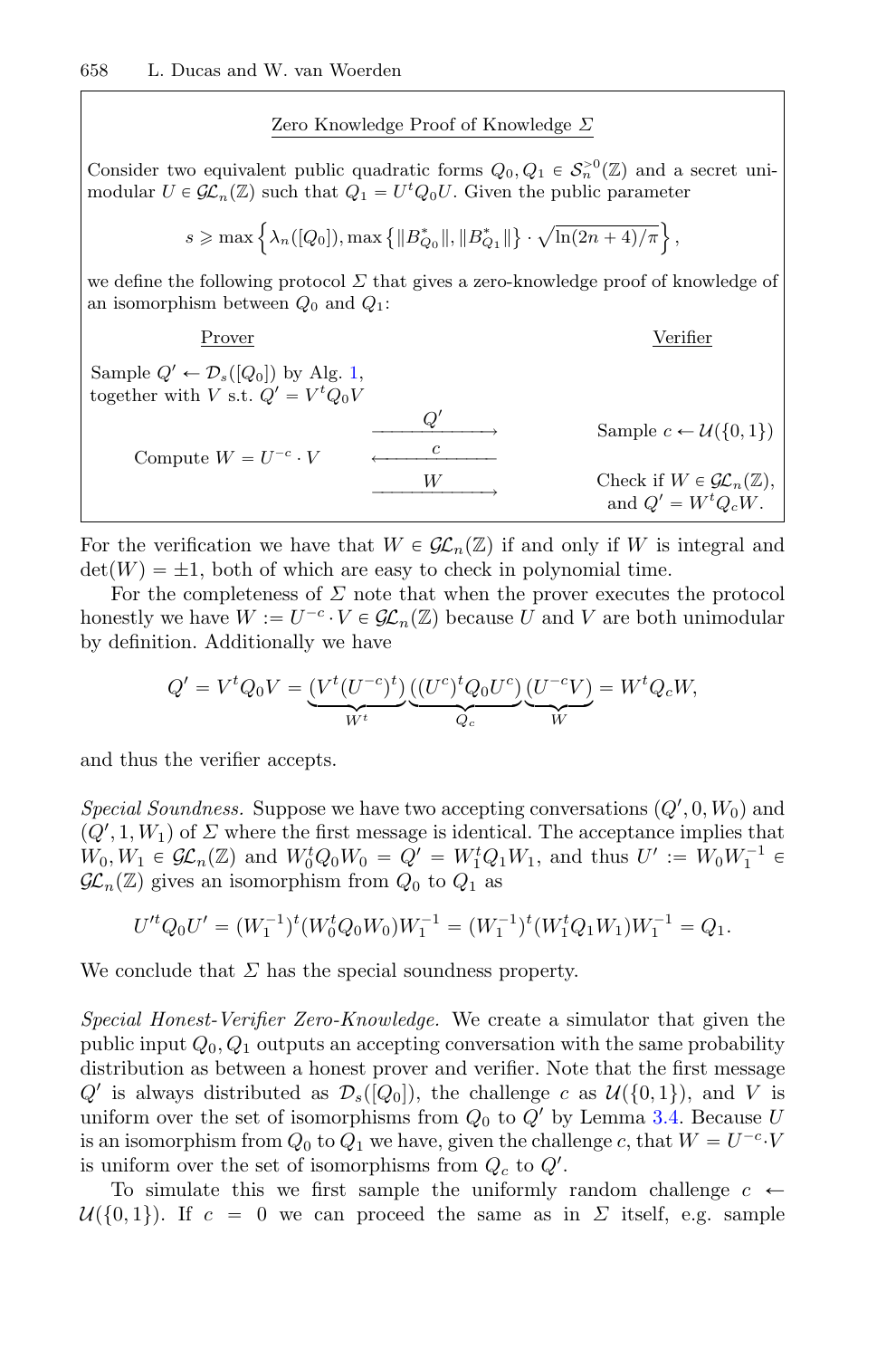$Q' \leftarrow \mathcal{D}_s([Q_0])$  using Algorithm [1,](#page-11-0) together with a V such that  $Q' = V^t Q_0 V$ , and set  $W := V$ . The final conversation  $(Q', 0, W)$  is accepting and follows by construction the same distribution as during an honest execution conditioned on challenge  $c = 0$ .

If  $c = 1$  $c = 1$  we use the fact that  $[Q_0] = [Q_1]$ , and that we can use Algorithm 1 with representative  $Q_1$  as input instead of  $Q_0$ . So again we obtain  $Q' \leftarrow$  $\mathcal{D}_s([Q_1]) = \mathcal{D}_s([Q_0])$  following the same distribution, but now together with a unimodular  $W \in \mathcal{GL}_n(\mathbb{Z})$  such that  $Q' = W^t Q_1 W$ . The conversation  $(Q', 1, W)$  is accepting by construction, and Q' follows the same distribution  $\mathcal{D}_s([Q_0])$ . Addi-tionally by Lemma [3.4](#page-10-2) the transformation  $W$  is indeed uniform over the set of isomorphisms from  $Q_1$  to  $Q'$ .

We conclude that  $\Sigma$  has the special honest-verifier zero-knowledge property.

#### **4.2 Identification Scheme**

The Zero Knowledge Proof of Knowledge in the previous section is worst-case in the sense that given any two equivalent forms  $Q_0, Q_1 \in S_n^{>0}(\mathbb{Z})$  and a secret isomorphism  $U \in \mathcal{GL}_n(\mathbb{Z})$  from  $Q_0$  to  $Q_1$  we can show knowledge of such an isomorphism. However to turn this  $\Sigma$ -protocol into an Identification Scheme (see e.g. [\[10\]](#page-28-15)) we need to define a distribution of  $U \in \mathcal{GL}_n(\mathbb{Z})$  (or alternatively of  $Q_1$  w.r.t  $Q_0$ ). Finding an isomorphism between  $Q_0$  and  $Q_1$  is at most as hard as solving either ac-sLIP<sup>Q<sub>0</sub></sup> or ac-sLIP<sup>Q<sub>1</sub></sup> for parameter s as in  $\Sigma$ . Therefore a natural choice is to have  $Q_1$  distributed according to  $\mathcal{D}_{s'}([Q_0])$  for some parameter  $s' \ge \max\{\lambda_n([Q_0]), \|B_{Q_0}^*\| \cdot \sqrt{\ln(2n+4)/\pi}\}\)$ , which we can efficiently sample from using Algorithm [1.](#page-11-0) The security of our identification scheme is then solely based on the hardness of ac-sLIP $_{s'}^{Q_0}$ .

# <span id="page-16-0"></span>**5 Key Encapsulation Mechanism**

In this section we construct a Key Encapsulation Mechanism (KEM) with a security proof based on the hardness of  $\Delta LIP$ . In short we will need a quadratic form S along with an efficient decoder up to some radius  $\rho < \lambda_1(S)/2$ . The public key will consist of a long equivalent form  $P := U^t SU \leftarrow \mathcal{D}_s([S])$ , while the unimodular transformation U will be the secret key. Knowledge of the transformation  $U$ allows to decode w.r.t.  $P$  via  $S$ ; without any loss in decoding performance. The key will be a random error *e* of norm  $||e||_p \leq \rho$ , and it can be encapsulated as the syndrome  $\bar{e} := e \mod \mathbb{Z}^n \in [0, 1)^n$ . The receiver with knowledge of the secret transformation U can recover *e* by decoding via S. The correctness follows from the fact that the decoding is unique due to  $\rho < \lambda_1(S)/2$ .

For the security we assume that it is (computationally) hard to differentiate between  $P \leftarrow \mathcal{D}_s([S])$  and some random sample  $R \leftarrow \mathcal{D}_s([Q])$  from a special class  $[Q]$ , a class corresponding to a lattice admitting a dense sublattice. This assumption allows us to replace  $P$  by  $R$ , which completely breaks the uniqueness of the decoding. That is, the syndrome  $\bar{e}$  has many (say exp  $\Omega(\lambda)$ ) nearby points w.r.t. R, and retrieving the exact original point becomes statistically hard.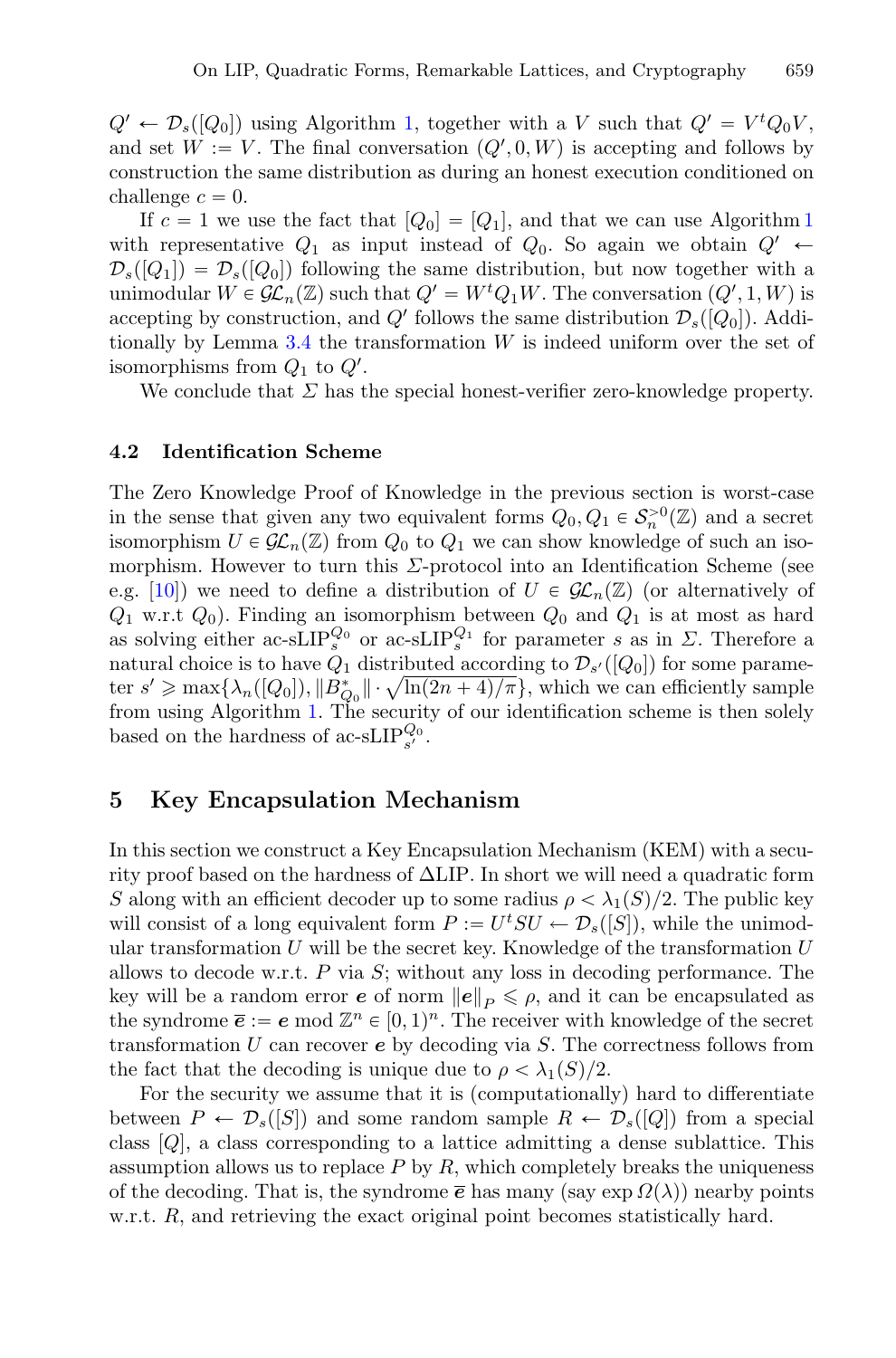#### Key Encapsulation Scheme

Let  $\rho < \lambda_1(S)/2$  and let  $S \in S_n^{>0}(\mathbb{Z})$  be a quadratic form with an efficient decoder **Decode** with decoding radius  $\rho$ . Let  $\mathcal{E} : \frac{1}{q} \mathbb{Z}^n \times \{0, 1\}^z \to \{0, 1\}^{\ell}$  be a  $(\ell, \text{negl}(n))$ extractor for some  $\ell = \Theta(n)$ . Given the public parameters

$$
s \ge \max\{\lambda_n(S), ||B_S^*|| \cdot \sqrt{\ln(2n+4)/\pi}\}, \text{ and}
$$
  

$$
q := \left\lceil \frac{s \cdot n}{\rho} \cdot \sqrt{\ln(2n+4)/\pi} \right\rceil,
$$

we define the KEM  $K := (\textbf{Gen}, \textbf{Encaps}, \textbf{Decaps})$  as follows:

–  $(pk, sk)$  ← **Gen**(1<sup>n</sup>): on input 1<sup>n</sup> do: 1. Sample  $P \leftarrow \mathcal{D}_s([S])$  using Alg. [1,](#page-11-0) together with U such that  $P = U^t S U$ . 2. Output  $(pk, sk) = (P, U)$ . –  $(c, k)$  ← **Encaps** $(pk)$ : on input 1<sup>n</sup> and a public key  $P = pk$  do: 1. Sample  $e \leftarrow \frac{1}{q} \mathcal{D}_{P,q\rho/\sqrt{n}} \in \frac{1}{q} \mathbb{Z}^n$  using Lemma [2.9.](#page-8-0) 2. Compute  $c \leftarrow e \mod \mathbb{Z}^n$  s.t.  $c \in \mathbb{T}_q^n = \{0, \frac{1}{q}, \dots, \frac{q-1}{q}\}^n$ . 3. Sample a random extractor seed  $Z \leftarrow \{0, 1\}^z$ . 4. Compute  $k \leftarrow \mathcal{E}(e, Z)$ . 5. Output  $(c, k)$  where  $c := (c, Z)$ .  $-k \leftarrow \mathbf{Decaps}(sk, c)$ : on input  $c = (c, Z)$  and a secret key  $U := sk$  do: 1. Compute  $y \leftarrow \textbf{Decode}(S, Uc) \text{ s.t. } ||y - Uc||_S \leq \rho,$ output  $\perp$  on failure. 2. Compute  $k \leftarrow \mathcal{E}(\boldsymbol{c} - U^{-1}\boldsymbol{y}, Z)$ .

3. Output k.

*Efficiency and Correctness.* We consider the efficiency and correctness of the KEM  $\mathcal{K}$  := (Gen, **Encaps**, **Decaps**) instantiated with quadratic form  $S \in$  $\mathcal{S}_n^{>0}(\mathbb{Z})$  and public parameter

$$
s \geqslant \max\{\lambda_n(S), \|B_S^*\| \cdot \sqrt{\ln(2n+4)/\pi}\}.
$$

By the above constraint on  $s$ , Algorithm [1](#page-11-0) will run in polynomial-time by Lemma [3.4.](#page-10-2) Furthermore by Lemma [3.6](#page-12-1) we have with overwhelming prob ability that

$$
q\rho/\sqrt{n} \geqslant s\sqrt{n} \cdot \sqrt{\ln(2n+4)/\pi} \geqslant ||B_P^*|| \cdot \sqrt{\ln(2n+4)/\pi},
$$

and thus we can efficiently sample from  $\mathcal{D}_{P,q\rho/\sqrt{n}}$  by Lemma [2.9.](#page-8-0)

For correctness note that in the key encapsulation algorithm the sampled error *e* has norm at most  $||e||_p \leq \rho$  except with negligible probability by Lemma [2.7,](#page-8-1) and we denote the encapsulated key by  $k := \mathcal{E}(e, Z)$ , where Z denotes the randomness extractor's seed. Because  $\rho < \lambda_1(S)/2$  the vector  $x := c - e \in \mathbb{Z}^n$ is the unique closest vector to  $c$  with respect to  $P$ , which makes  $U\mathbf{x}$  the unique closest vector to U<sub>c</sub> with respect to  $S = (U^{-1})^t P U^{-1}$ . In the decapsulation the decoder computes the unique vector  $y$  at distance at most  $\rho$  from  $U_c$ , which implies that  $y = Ux$ . So indeed the output  $k' := \mathcal{E}(c-U^{-1}y, Z) = \mathcal{E}(c-x, Z)$  $\mathcal{E}(\mathbf{e}, Z) = k$  equals the encapsulated key with overwhelming probability.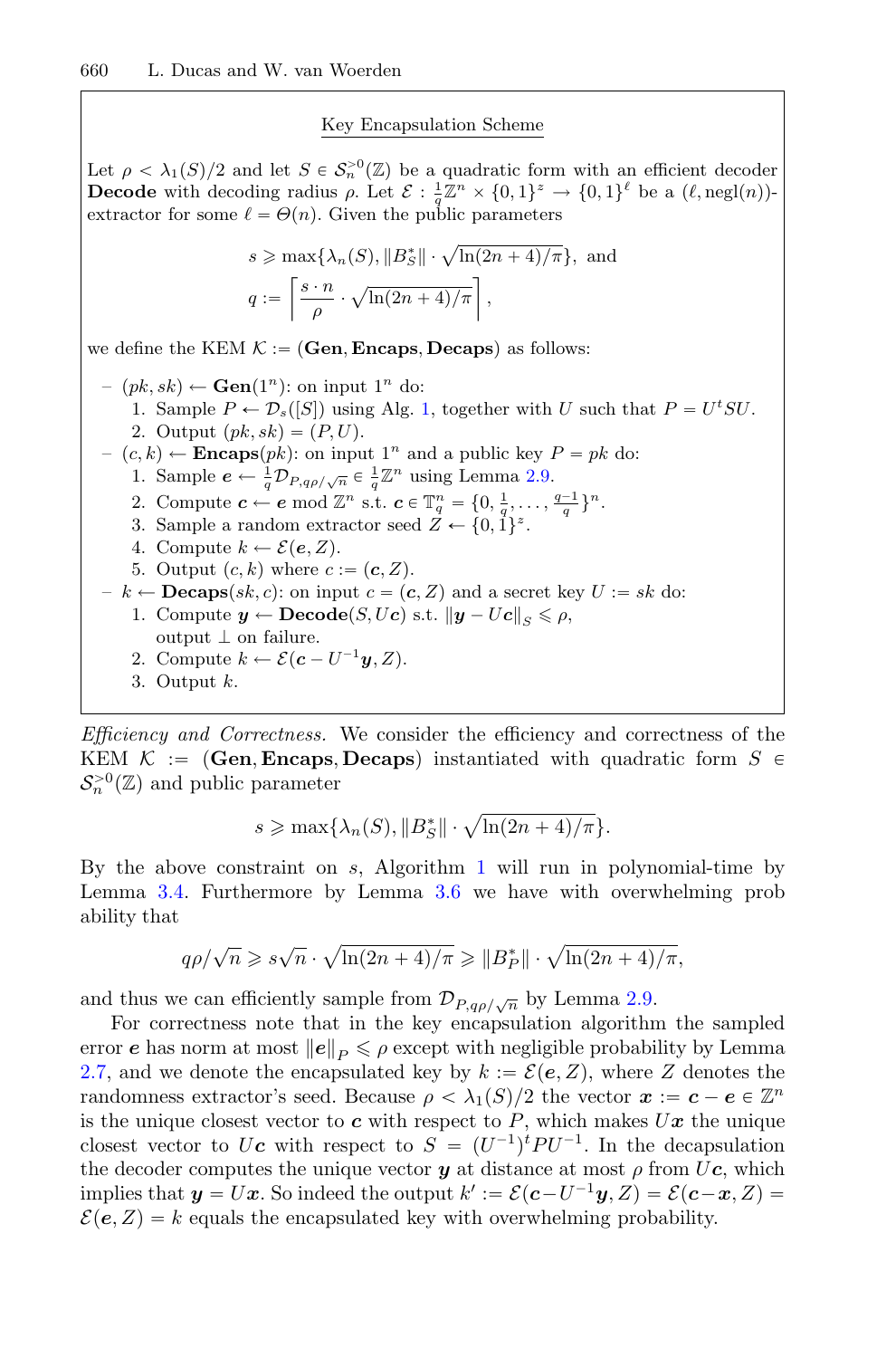*CPA Security.* To show that our KEM is CPA-secure we fall back to a lossy trapdoor argument a la [\[36\]](#page-29-11). Under the hardness of decisional LIP we can replace our unique  $\rho$ -decodable quadratic form by one that is far from uniquely decodable. For the latter it is enough to have a dense sublattice.

**Lemma 5.1.** Let  $Q \in S_n^{>0}(\mathbb{Z})$  be a quadratic form with a rank r sublattice  $D\mathbb{Z}^r \subset \mathbb{Z}^n$ . For positive  $\epsilon > 0$ , center  $c \in \mathbb{R}^n$ , parameter  $s := \rho/\sqrt{n} \geq$  $2\eta_{\epsilon}([D^t Q D]),$  and for every  $\boldsymbol{x} \in \mathbb{Z}^n$  we have

<span id="page-18-0"></span>
$$
\Pr_{X \sim \mathcal{D}_{Q,s,c}}[X = x] \leqslant \frac{1+\epsilon}{1-\epsilon} \cdot 2^{-r}.
$$

*Proof.* Let  $y := x - c \in \mathbb{R}^n$ , and decompose  $y = y_D + y_{D^{\perp}}$  where  $y_D \in$ span( $D\mathbb{Z}^r$ ), and  $\mathbf{y}_{D^{\perp}}$  is orthogonal to  $\mathbf{y}_D$  w.r.t Q. Then we have

$$
\Pr_{X \sim \mathcal{D}_{Q,s,c}}[X = \boldsymbol{x}] = \frac{\rho_{Q,s,c}(\boldsymbol{x})}{\rho_{Q,s,c}(\mathbb{Z}^n)} = \frac{\rho_{Q,s}(\boldsymbol{y})}{\rho_{Q,s}(\boldsymbol{y} + \mathbb{Z}^n)} \leqslant \frac{\rho_{Q,s}(\boldsymbol{y})}{\rho_{Q,s}(\boldsymbol{y} + D\mathbb{Z}^r)} = \frac{\rho_{Q,s}(\boldsymbol{y}_{D\perp}) \cdot \rho_{Q,s}(\boldsymbol{y}_{D})}{\rho_{Q,s}(\boldsymbol{y}_{D\perp}) \cdot \rho_{Q,s}(\boldsymbol{y}_{D} + D\mathbb{Z}^r)} = \frac{\rho_{Q,s}(\boldsymbol{y}_{D})}{\rho_{Q,s}(\boldsymbol{y}_{D} + D\mathbb{Z}^r)}.
$$

Note that we can write  $y_D = Dz$  for some  $z \in \mathbb{R}^r$ , then the above equals  $\Pr_{x \sim \mathcal{D}}$   $[X = 0]$ , which by Lemma 2.8 is bounded by  $\frac{1+\epsilon}{2} \cdot 2^{-r}$ . Pr<sub>X∼ $\mathcal{D}_{D^t Q D,s,z}$  [X = 0], which by Lemma [2.8](#page-8-2) is bounded by  $\frac{1+\epsilon}{1-\epsilon} \cdot 2^{-r}$ .  $\Box$ </sub>

<span id="page-18-1"></span>**Theorem 5.2.** We consider the KEM  $K := (\textbf{Gen}, \textbf{Encaps}, \textbf{Decaps})$  instanti*ated with quadratic form*  $S \in S_n^{>0}(\mathbb{Z})$ *, decoding radius*  $\rho$ *, and public key parameter*  $s > 0$ *. Let*  $Q \in S_n^{>0}(\mathbb{Z})$  *be a quadratic form with a dense rank*  $r = \Theta(n)$  *sublattice*  $D\mathbb{Z}^r \subset \mathbb{Z}^n$ , in particular such that  $\eta_{\frac{1}{2}}(D^t Q D) \leq \rho/(2\sqrt{n})$ . Then K is  $CPA\text{-}secure \text{ if } ac\text{-}\Delta\text{LIP}_s^{S,Q} \text{ is hard.}$ 

*Proof.* Let A be a probabilistic polynomial-time adversary. We present two games  $Game_1$  and  $Game_2$ , where  $Game_1$  is the regular CPA-security game with the original scheme, and **Game**<sub>2</sub> is almost identical but with the only change that the public key is drawn from  $\mathcal{D}_s([Q])$  instead of  $\mathcal{D}_s([S])$ . By the hardness of ac- $\Delta LIP_s^{S,Q}$  the two games are computationally indistinguishable, and due to the dense sublattice we can conclude that winning  $\text{Game}_2$  with a non-negligible advantage is statistically impossible.

Let the key-size  $\ell = \Theta(n)$  be such that  $\ell \leq r - \log_2(3)$ . The original KEM CPA game  $Game<sub>1</sub>$  is as follows [\[18](#page-28-16)]:

- $-$  **Gen**(1<sup>n</sup>) is run to obtain a public key  $pk = P$ . Then **Encaps**(*pk*) is run to generate  $(c, k)$  with  $k \in \{0, 1\}^{\ell}$ .
- A uniform bit  $b \in \{0, 1\}$  is chosen. If  $b = 0$ , set  $\hat{k} := k$ , if  $b = 1$ , choose a uniform  $\hat{k} \in \{0, 1\}^{\ell}$ .
- Given  $(pk, c = (c, Z), \hat{k})$  the adversary A wins the experiment if b is guessed correctly.

The only difference between **Game**<sup>1</sup> and **Game**<sup>2</sup> is that in **Game**<sup>2</sup> we sample the public key P from  $\mathcal{D}_s([Q])$  instead of  $\mathcal{D}_s([S])$ . Note that  $\mathbf{Game}_1$  and  $\mathbf{Game}_2$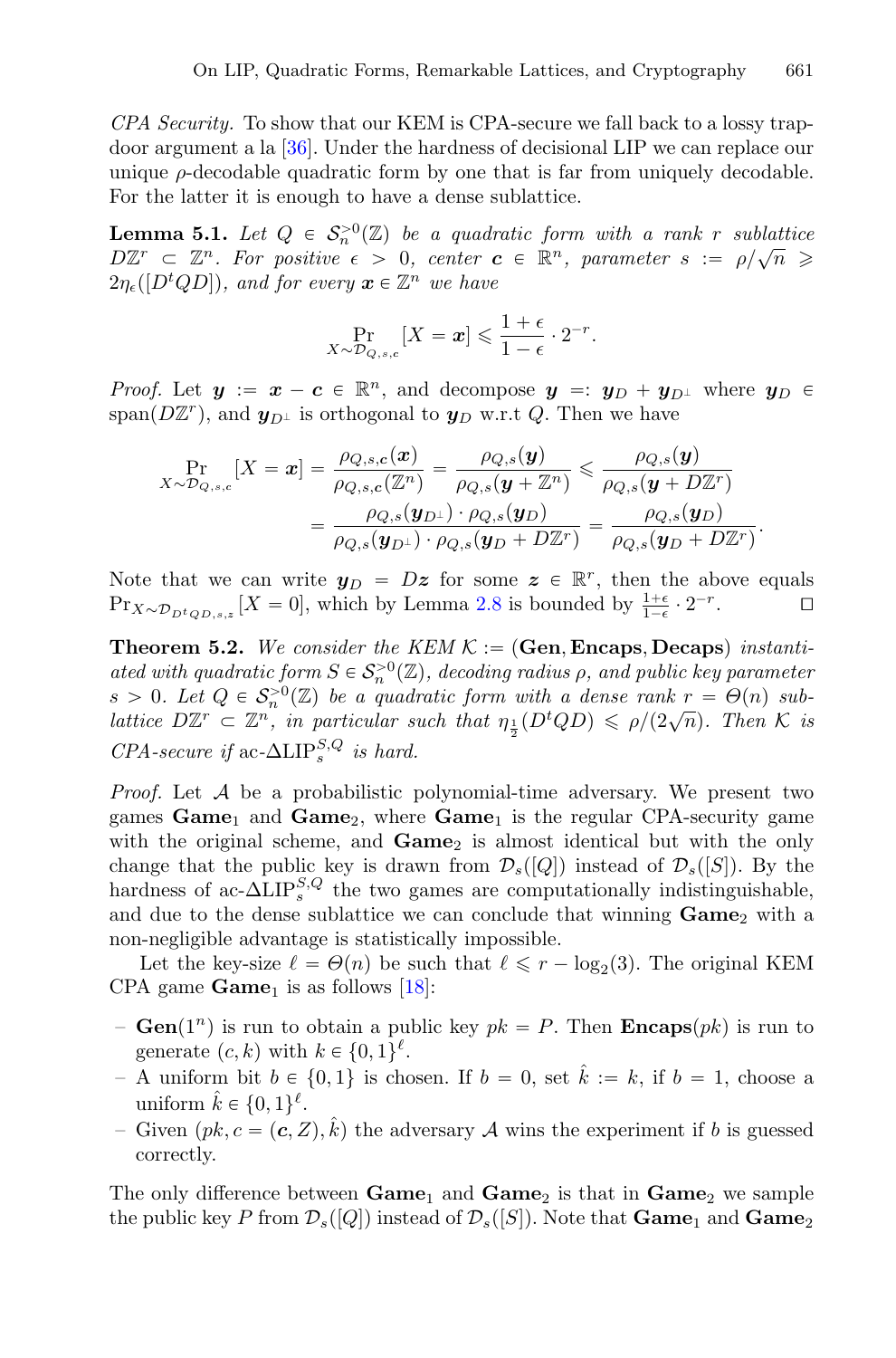both only use public information and thus by the hardness of  $\mathrm{ac}\text{-}\Delta\mathrm{LIP}_{s}^{S,Q}$  the two are computationally indistinguishable by A.

Now we take a look at **Game**<sub>2</sub>. Consider the output  $(c = (\mathbf{c}, Z), k) \leftarrow$ **Encaps**(*pk*) where  $pk := Q' \in [Q]$ . For any fixed *c* we have by construction that  $k := \mathcal{E}(e, Z)$ , where  $e \leftarrow \frac{1}{q} \mathcal{D}_{Q', q\rho/\sqrt{n}}$  under the condition that  $e = c \mod \mathbb{Z}^n$ . Equivalently we could say that  $e \leftarrow c - \mathcal{D}_{Q',\rho/\sqrt{n},c}$ , then by Lemma [5.1](#page-18-0) we know that *e* has a min-entropy of at least  $r - \log_2(3) \geq l$ , and thus  $k := \mathcal{E}(e, Z) \in \{0, 1\}^l$ is negligibly close to uniform independent of c. So in  $\textbf{Game}_2$  we have that  $\hat{k}$  is negligibly close to uniform, independent of c and the choice of  $b \in \{0, 1\}$ , making<br>it impossible for A to guess h with non-negligible advantage it impossible for  $A$  to guess  $b$  with non-negligible advantage.

# <span id="page-19-0"></span>**6 Signature Scheme**

Similar to the Key Encapsulation Mechanism we propose in this section a *hashthen-sign* signature scheme based on ΔLIP. The main requirement is a quadratic form S along with an efficient discrete Gaussian sampling algorithm of smallish width  $\rho/\sqrt{n} \geqslant \eta_{2^{-\Theta(n)}}(S)$ .

Again the public key will consist of some lesser reduced form  $P := U^t SU \leftarrow$  $\mathcal{D}_s([S])$  equivalent to S, where the unimodular transformation U is the secret key. To sign a message we use a full domain hash to obtain a uniform coset  $t + \mathbb{Z}^n$ , the signature then consists of a nearby vector  $\sigma \leftarrow \mathcal{D}_{P,\rho/\sqrt{n},t}$  w.r.t. the form  $P$ . The nearby vector is obtained via  $S$  by the secret transformation  $U$ .

The security assumption is similar, but in some way dual to that of the KEM. Again assume that it is computationally hard to differentiate between P and some special class of forms  $[Q]$ ; however in this case Q must admit a sparse projection (equivalently, their dual should contain a dense lattice). The sparsity implies that a uniformly random target *t* does not have a nearby vector with overwhelming probability, making the signage vacuously hard.

*Correctness.* For correctness we mainly have to check that the returned signature  $\sigma \in \mathbb{Z}^n$  is indeed close to  $t := \mathcal{H}(m)$  w.r.t *P*. Because  $P = U^t S U$  we have:

<span id="page-19-1"></span>
$$
\|\sigma - \bm{t}\|_{P} = \|U(\sigma - \bm{t})\|_{S} = \|\sigma' - Ut\|_{S},
$$

and by Lemma [2.7](#page-8-1) we have with overwhelming probability that  $\|\sigma - t\|_p =$  $\|\boldsymbol{\sigma}' - \boldsymbol{U}\boldsymbol{t}\|_{S} \leq \rho/\sqrt{n} \cdot \sqrt{n} = \rho$ , concluding the correctness.

*Security.* For the security proof we first consider a class of quadratic forms for which the signage is vacuously hard, e.g. for a random target  $t \in \mathbb{R}^n/\mathbb{Z}^n$  there exists no nearby vector.

**Lemma 6.1.** *Let*  $Q \in S_n^{>0}(\mathbb{Z})$  *be a quadratic form with a dense rank k sublattice*  $D\mathbb{Z}^k \subset \mathbb{Z}^n$ , in particular such that  $\rho/\sqrt{k} \leq 1/(\sqrt{8\pi e} \cdot \det(D^t Q D)^{1/2k})$ *. Then for the dual form*  $Q^{-1}$  *we have* 

$$
\Pr_{t \sim \mathcal{U}([0,1]^n)}[|(t + \mathcal{B}_{Q^{-1},\rho}^n) \cap \mathbb{Z}^n| \geqslant 1] \leqslant 2^{-k}.
$$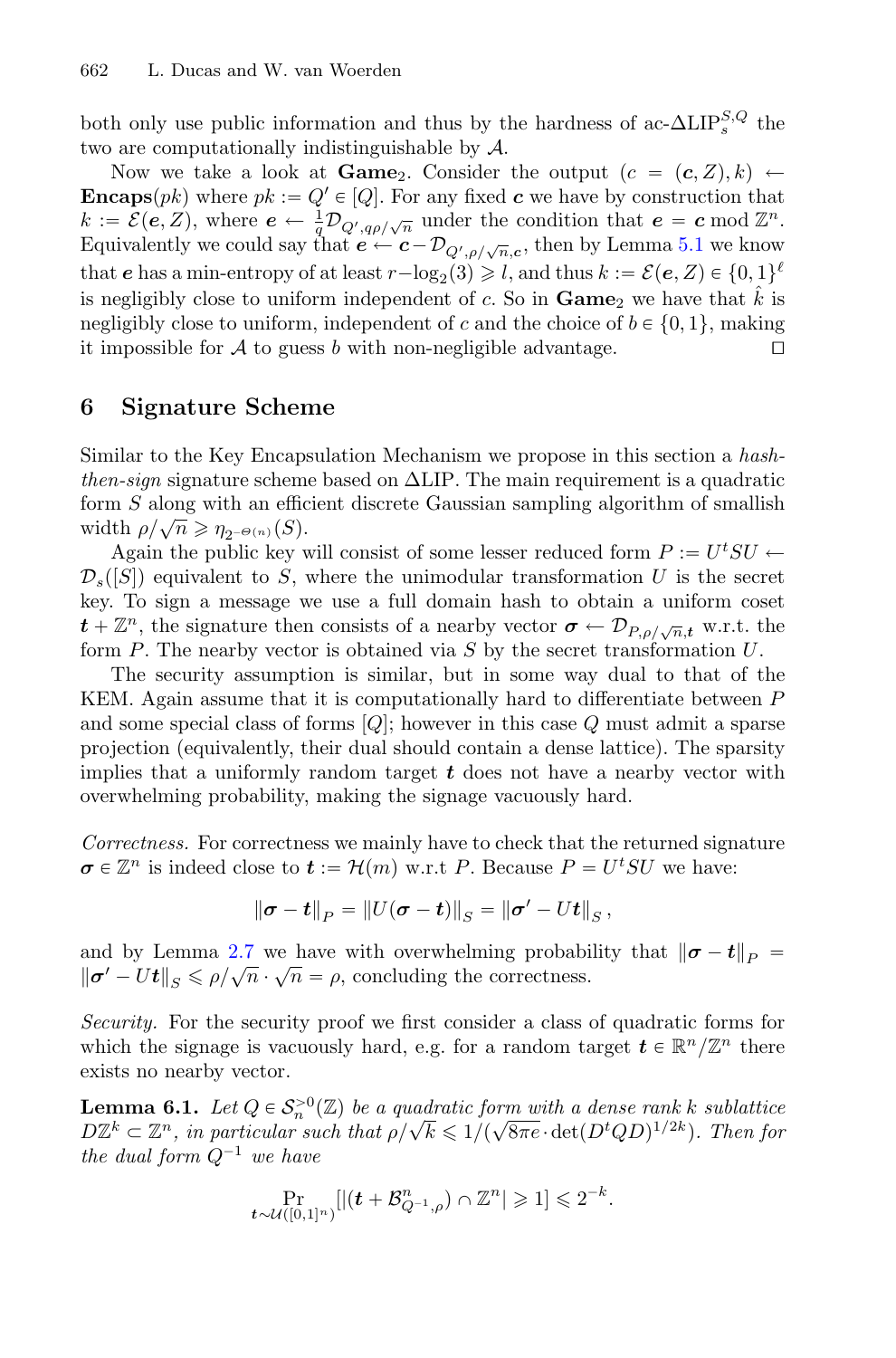#### Signature Scheme

Let  $S \in S_n^{\geq 0}(\mathbb{Z})$  be a quadratic form together with a sampling algorithm **DiscreteSample** that allows to sample statistically close to  $\mathcal{D}_{P,\rho/\sqrt{n}}(t + \mathbb{Z}^n)$  for some parameter  $\rho/\sqrt{n} \geq \eta_{2^{-\Theta(n)}}([S])$  and any target  $\boldsymbol{t} \in \mathbb{T}_q^n$ . Let  $\mathcal{H}: \mathcal{M} \to \mathbb{T}_q^n$  be a full domain hash function (modeled as a random oracle). Given the public parameters

$$
s \ge \max\{\lambda_n(S), ||B_S^*|| \cdot \sqrt{\ln(2n+4)/\pi}\}, \text{ and}
$$
  

$$
q := \left\lceil \frac{s \cdot n}{\rho} \cdot \sqrt{\ln(2n+4)/\pi} \right\rceil,
$$

we define the signature scheme  $S := (\mathbf{Gen}, \mathbf{Sign}, \mathbf{Verify})$  as follows:

- $(pk, sk)$  ← **Gen**(1<sup>n</sup>): on input 1<sup>n</sup> do:
	- 1. Sample  $P \leftarrow \mathcal{D}_s([S])$  using Alg. [1,](#page-11-0) together with U s.t.  $P = U^t SU$ .
	- 2. Output  $(pk, sk) = (P, U) \in S_n^{>0}(\mathbb{Z}) \times \mathcal{GL}_n(\mathbb{Z}).$
- $\sigma \leftarrow \text{Sign}(sk, m)$ : on input a message m and a secret key  $U := sk$  do:
	- 1. Compute  $t \leftarrow \mathcal{H}(m)$ .
	- 2. Sample  $\sigma' \leftarrow \mathcal{D}_{S, \rho/\sqrt{n}, Ut}$  using **DiscreteSample**.
	- 3. Compute  $\boldsymbol{\sigma} \leftarrow U^{-1} \boldsymbol{\sigma}'$ .
	- 4. Output  $\boldsymbol{\sigma} \in \mathbb{Z}^n$ .
- $b := \text{Verify}(pk, m, \sigma)$ : on input a public key  $P = pk$ , a message m and a signature *σ* do:
	- 1. Compute  $t \leftarrow \mathcal{H}(m)$ .
	- 2. If  $\boldsymbol{\sigma} \in \mathbb{Z}^n$ , and  $\|\boldsymbol{t} \boldsymbol{\sigma}\|_P \leqslant \rho$ , output  $b = 1$ .
	- 3. Otherwise, output  $b = 0$ .

*Proof.* Let  $V := \text{span}(D) \subset \mathbb{R}^n$  such that the orthogonal projection w.r.t.  $Q^{-1}$ of  $\mathbb{Z}^n$  onto V defines a projected lattice  $C\mathbb{Z}^k := \pi_{Q^{-1},V}(\mathbb{Z}^n)$  of rank k, with  $\det(C^t Q^{-1} C) \geq 1/\det(D^t Q D)$ . Because a projection is non-increasing in length we have

$$
\Pr_{\boldsymbol{t}\sim\mathcal{U}(\mathbb{R}^n/\mathbb{Z}^n)}[|( \boldsymbol{t}+\mathcal{B}^n_{Q^{-1},\rho})\cap \mathbb{Z}^n|\geqslant 1]\leqslant \Pr_{\boldsymbol{t}\sim\mathcal{U}(\mathbb{R}^k/\mathbb{Z}^k)}[|( \boldsymbol{t}+\mathcal{B}^k_{C^tQ^{-1}C,\rho})\cap \mathbb{Z}^n|\geqslant 1]=(*\text{.}
$$

Then using Markov's inequality we can bound the above by

$$
(*) \leq \mathbb{E}_{t \sim \mathcal{U}(\mathbb{R}^k/\mathbb{Z}^k)}[|(t + \mathcal{B}_{C^t Q^{-1} C, \rho}^k) \cap \mathbb{Z}^n]| = \frac{\text{Vol}_{C^t Q^{-1} C}(\mathcal{B}_{C^t Q^{-1} C, \rho}^k)}{\text{Vol}_{C^t Q^{-1} C}(\mathbb{R}^k/\mathbb{Z}^k)} \leq \frac{(2\pi e/k)^{k/2} \cdot \rho^k}{\sqrt{\det(C^t Q^{-1} C)}} \leq 2^{-k}.
$$

<span id="page-20-0"></span>**Theorem 6.2.** We consider the signature scheme  $S := (\text{Gen}, \text{Sign}, \text{Verify})$ *instantiated with quadratic form*  $S \in S_n^{>0}(\mathbb{Z})$ *, sampling parameter*  $\rho$ *, and public key parameter*  $s > 0$ *. Let*  $Q \in S_n^{\geq 0}(\mathbb{Z})$  *be a quadratic form with a dense rank*  $k = \Theta(n)$  *sublattice*  $D\mathbb{Z}^k \subset \mathbb{Z}^n$ , *in particular such that*  $2\rho/\sqrt{k} \leq$  $(\sqrt{8\pi e} \cdot \det(D^t Q D^t)^{1/k})^{-1}$ . Then *S* is EUF-CMA secure if ac- $\Delta LIP_s^{S,Q^{-1}}$  is hard.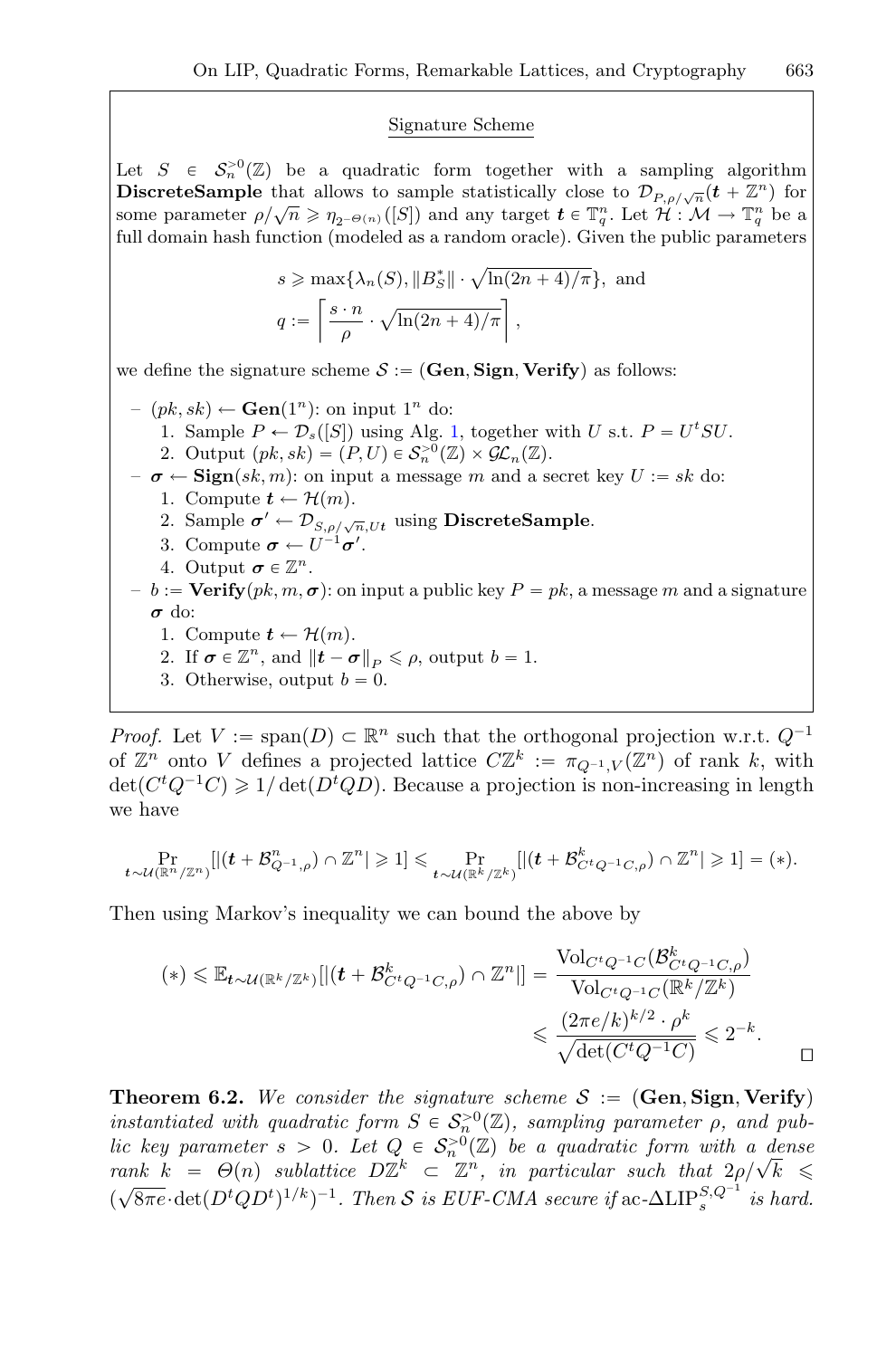*Proof.* Let A be a probabilistic polynomial-time adversary. We present three games **Game**1, **Game**2, **Game**<sup>3</sup> where **Game**<sup>1</sup> is the regular EUF-CMA game with the original scheme, **Game**<sub>2</sub> reprograms the random oracle to generate valid signatures without knowledge of the secret key, and **Game**<sup>3</sup> samples the public key from  $[Q^{-1}]$  instead of  $[S]$ . By a standard smoothness argument the adversary's view of **Game**<sup>1</sup> and **Game**<sup>2</sup> is statistically indistinguishable, and **Game**<sup>2</sup> and **Game**<sub>3</sub> are indistinguishable by the hardness of ac- $\Delta LIP_s^{S,Q^{-1}}$ . Then we conclude by Lemma [6.1](#page-19-1) that the problem of forging a signature in **Game**<sub>3</sub> is statistically hard. The original EUF-CMA game **Game**<sub>1</sub> is as follows [\[18](#page-28-16)]:

- $-$  **Gen** $(1^n)$  is run to obtain keys  $(pk = P, sk = U)$ .
- Adversary A is given  $pk = P$  and access to an oracle  $\textbf{Sign}(sk, \cdot)$ . The adversary then outputs  $(m, \sigma)$  where m was not queried before to the oracle.
- $-$  A succeeds if and only if  $$

To show that our signature scheme  $S$  is EUF-CMA secure we have to show that **Game**<sup>1</sup> succeeds only with negligible probability. We assume that the adversary queries the oracle on  $l = \text{poly}(n)$  distinct<sup>[6](#page-21-0)</sup> message  $m_1, \ldots, m_l$ . In **Game**<sub>1</sub> the secret key is used to obtain a valid signature  $(m_i, \sigma_i)$  where  $\sigma_i \leftarrow \mathcal{D}_{P,\rho/\sqrt{n},\mathcal{H}(m_i)}$ . In  $\bf{Game}_2$  instead we first sample a random error  $\bm{e}_i \leftarrow \frac{1}{q} \cdot \mathcal{D}_{P, q\rho/\sqrt{n}}.$  By Lemma [3.6](#page-12-1) we have  $q\rho/\sqrt{n} \geqslant ||B_P^*|| \cdot \sqrt{\ln((2n+4)/\pi)}$  with overwhelming probability, and thus by Lemma [2.9](#page-8-0) we can do the sampling without using the secret key. Then we reprogram the random oracle such that  $\mathcal{H}(m_i) := \mathbf{t}_i = \mathbf{e} \mod \mathbb{Z}^n \in \mathbb{T}_q$ , and return the signature pair  $(m_i, \sigma_i := t_i - e_i)$ . Note that the probability that  $\vec{t}_i$  equals any target  $t \in \mathbb{T}_q^n$  is proportional to  $\rho_{P,\rho/\sqrt{n},t}(\mathbb{Z}^n)$ . So  $t_i$  is close to uniform by Lemma [2.5](#page-7-0) because  $\rho/\sqrt{n} \geq \eta_{2^{-\Theta(n)}}([S]) = \eta_{2^{-\Theta(n)}}([P]),$  and thus the random oracle is still simulated correctly. Additionally the conditional probability of  $\sigma_i$  conditioned on  $t_i$  is exactly the same as in  $Game_1$ , so we can conclude that  $Game_1$  and  $Game_2$ are statistically indistinguishable from the adversary's point of view.

The only difference between **Game**<sup>2</sup> and **Game**<sup>3</sup> is that in **Game**<sup>3</sup> we sample the public key P from  $\mathcal{D}_s([Q^{-1}])$  instead of  $\mathcal{D}_s([S])$ . Note that **Game**<sub>2</sub> and **Game**<sup>3</sup> both only use public information and thus by the hardness of ac- $\Delta LIP_s^{S,Q^{-1}}$  the two are computationally indistinguishable.

To conclude note that for any message m we obtain a random target  $t :=$  $\mathcal{H}(m) \in \mathbb{T}_q^n$ . Let  $e'$  be uniform over the Babai nearest plane region defined by P, then  $||e'||_P \le \frac{\sqrt{n}}{2} ||B_P^*||$ , and  $t' := t + \frac{1}{q}e'$  is uniform over  $\mathbb{R}^n/\mathbb{Z}^n$ . By Lemma [6.1](#page-19-1) the uniformly random target  $t'$  lies at distance at least  $2\rho$  from  $\mathbb{Z}^n$  w.r.t. P with overwhelming probability. So for *t* we have with overwhelming probability that:

$$
\text{dist}_P(\boldsymbol{t}, \mathbb{Z}^n) \geq \text{dist}_P(\boldsymbol{t}', \mathbb{Z}^n) - \left\| \frac{1}{q} \boldsymbol{e}' \right\|_P \geq 2\rho - \frac{\sqrt{n} \cdot \|B_P^*\|}{2q}
$$

$$
\geq 2\rho - \rho/(2\sqrt{\ln(2n+4)/\pi}) > \rho.
$$

Therefore it is statistically impossible for the adversary to return a valid signature for m, and thus to win **Game**<sub>3</sub>.

<span id="page-21-0"></span><sup>6</sup> This can be enforced by salting messages or by derandomization.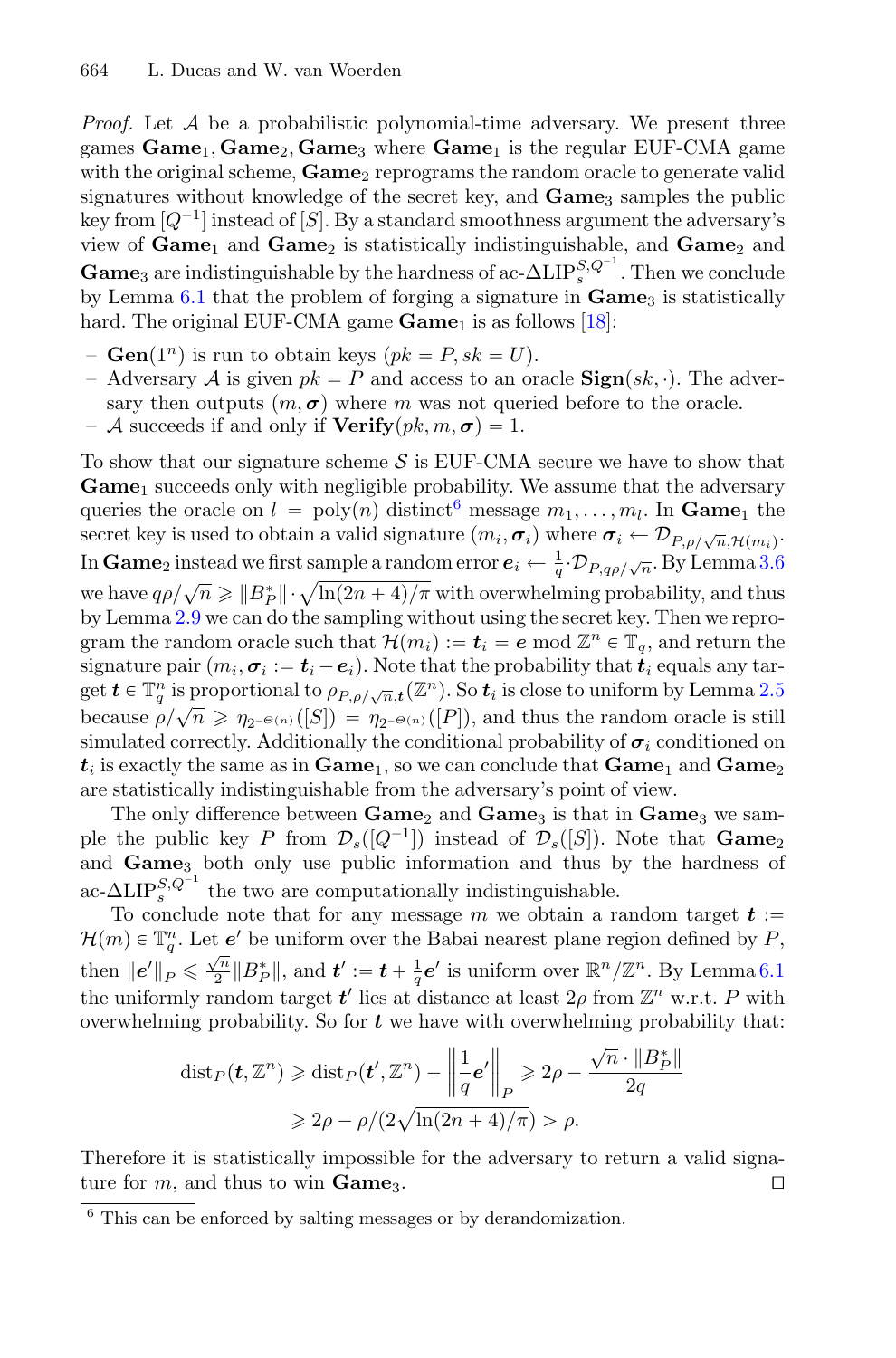# <span id="page-22-0"></span>**7 Cryptanalysis of LIP**

Equivalent quadratic forms  $Q, Q' := U^t QU$  (for some  $U \in \mathcal{GL}_n(\mathbb{Z})$ ) share many common properties, and these invariants can be used to decide that two quadratic forms cannot be equivalent, or can guide the search for an isomorphism.

#### **7.1 Invariants**

*Arithmetic Invariants.* Firstly we have  $\det(U) = \pm 1$ , and thus for two equivalent quadratic forms we have  $\det(Q') = \det(U^t) \det(Q) \det(U) = \det(Q)$ . Secondly because U and  $U^{-1}$  are both integral, the quantity  $gcd(Q) = gcd{Q_{ij} : 1 \leq$  $i, j \leq n$  is also an invariant.

A third and less obvious invariant is the parity of the quadratic form. The notion is standard for unimodular lattices: it is called even if all norms are even, and odd otherwise. More generally, writing  $\|\mathbf{x}\|_Q = \sum_i Q_{ii}x_i^2 + 2\sum_{i < j} x_j Q_{ij}x_i$ one gets that  $gcd{\{\Vert x\Vert_Q : x \in \mathbb{Z}^n\}} \in \{1, 2\} \cdot gcd(Q)$ . We call this factor par(Q)  $\in$  $\{1,2\}$  the parity of Q. It is also efficiently computable by noting that  $par(Q) =$  $gcd({Q_{ii} : 1 \leq i \leq n} \cup {2 gcd(Q)})/ gcd(Q).$ 

Further arithmetic invariants are induced by R-equivalence of quadratic forms for extensions  $R \supset \mathbb{Z}$ . The invariants for Q-equivalence can be decomposed via a local-global principle, namely the Hasse-Minkowski theorem [\[42,](#page-30-6) Thm. 9, pp. 44]. Together with the discriminant, these invariants are complete (they entirely determine quadratic forms up to Q-equivalence), and they can be computed efficiently. They consists of the signature, and the Cassel-Hasse invariant at each prime p. The Sylvester signature ( $\mathbb{R}$ -equivalence) is always  $(n, 0)$ in our case as we are only considering positive quadratic forms. The Cassel-Hasse invariant ( $\mathbb{Q}_p$ -invariance) for a prime p is given for a diagonal matrix  $D = diag(d_1, \ldots, d_n)$  by

$$
h_p = \prod_{i < j} (d_i, d_j)_p \tag{1}
$$

where  $(\cdot, \cdot)_p$  denotes the Hilbert Symbol at p. Using  $LDL^t$  decomposition (Cholesky decomposition over the rationals), one can efficiently compute Hasse invariant for any positive quadratic form.

Similarly, there are also invariants induced by  $p$ -adic equivalence of quadratic forms:  $Q' = V^t Q V$  for  $V \in \mathcal{GL}_n(\mathbb{Z}_p)$ , see [\[9,](#page-28-7) Chap. 15, Sec 4.1].

All these arithmetic invariants provide a fingerprint

$$
\operatorname{ari}(Q) = (\det(Q), \operatorname{gcd}(Q), \operatorname{par}(Q), [Q]_{\mathbb{Q}}, ([Q]_{\mathbb{Z}_p})_p)
$$
(2)

and they appear to all be efficiently computable, but are essentially only useful to answer the  $\Delta LIP$  problem in the negative. When instantiating  $\Delta LIP$ , we should therefore make sure that these fingerprint matches.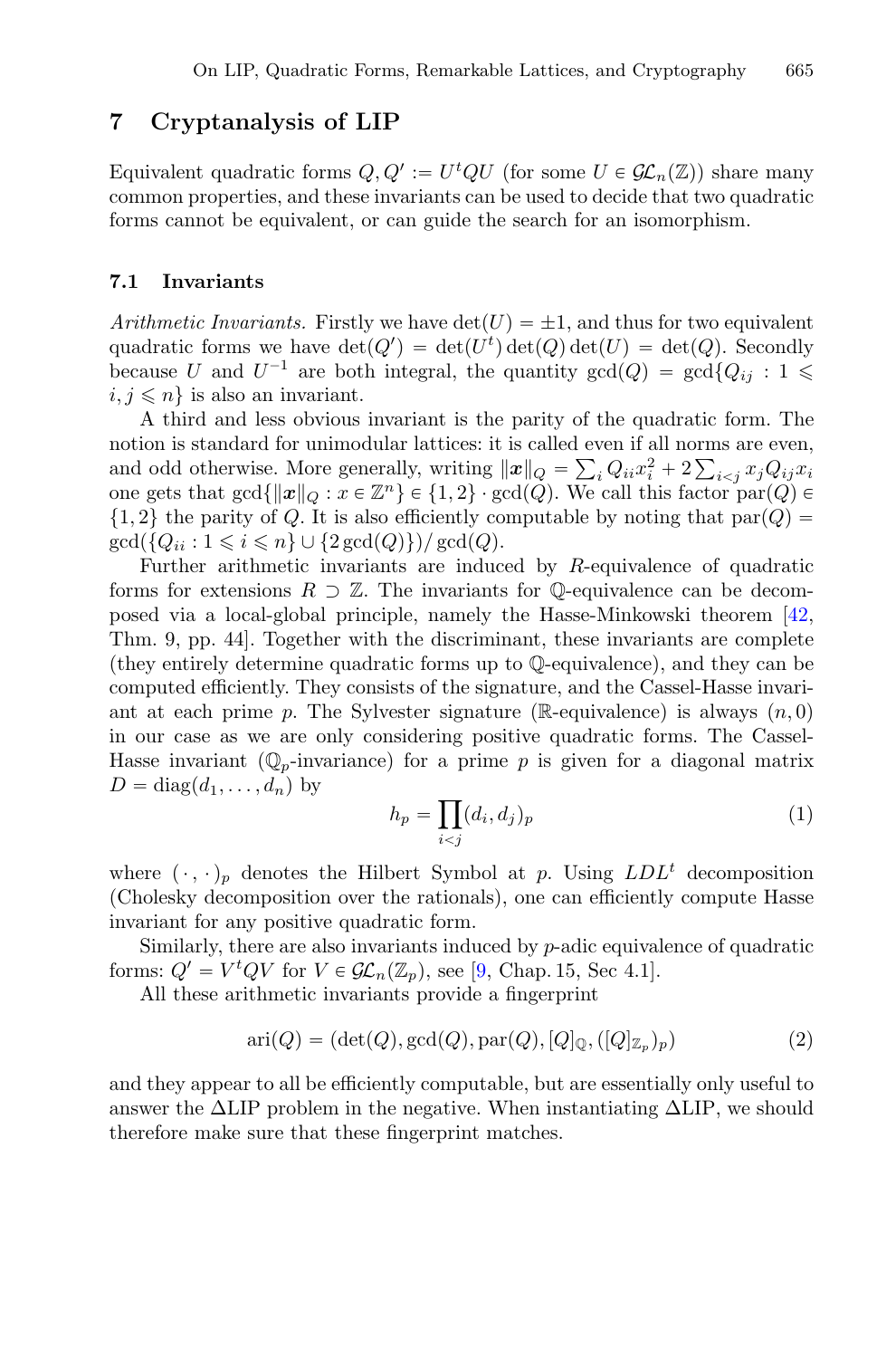*The Hull.* In the literature for linear code equivalence a relevant notion is that of the efficiently computable hull  $C \cap C^{\perp}$  of a code  $C \subset \mathbb{F}_q^n$ . Properties such as the rank of the hull are invariant under equivalence, and a small rank even allows to efficiently find the isometry [\[41](#page-30-7)]. For a lattice  $\mathcal L$  and its dual  $\mathcal L^*$  we could define the hull as  $\mathcal{L} \cap \mathcal{L}^*$ . However, for integral lattices (or more generally if the associated quadratic form is integral) we always have  $\mathcal{L} \subset \mathcal{L}^*$  and thus the hull  $\mathcal{L} \cap \mathcal{L}^* = \mathcal{L}$  does not present us with new information. We could generalize definition to consider  $\mathcal{L} \cap (k \cdot \mathcal{L}^*)$  for rational  $k \in \mathbb{Q}_{\neq 0}$ , and although we do not see a direct threat for our instantiation (in Sect. [8\)](#page-25-0) from this, we do encourage more research into the geometric properties of the resulting lattices.

*Geometric Invariant.* The defining and most important property of a unimodular transformation  $U \in \mathcal{GL}_n(\mathbb{Z})$  is that it gives a bijection  $\mathbb{Z}^n \to \mathbb{Z}^n$  by  $x \mapsto Ux$  (or  $\mathbf{x} \mapsto U^{-1}\mathbf{x}$ . With respect to the quadratic forms  $Q, Q' := U^tQU$  this even gives an isometry (from  $Q'$  to  $Q$ ) as

$$
\langle x,y\rangle_{Q'}=x^tQ'y=x^tU^tQUy=\langle Ux,Uy\rangle_{Q} \text{ for } x,y\in\mathbb{R}^n.
$$

This isometry results in several natural geometric invariants related to the norms and inner products of integral vectors. We have already seen some, namely the first minimum  $\lambda_1(Q)$  and the *i*-th minimum  $\lambda_i(Q)$ . Further geometric invariants can be defined, such as the kissing number  $\kappa(Q) = |\text{Min}(Q)|$  where

Min(Q) := {
$$
x \in \mathbb{Z}^n
$$
 :  $||x||_Q = \lambda_1(Q)$ },

and more generally the (formal) Theta-series  $\Theta_Q(q) = \sum_{\ell \geq 0} N_\ell q^\ell$  associated to Q, where  $N_{\ell} = |\{x \in \mathbb{Z}^n : ||x||_Q = \ell\}|.$ 

All these geometric invariant appears to involve finding or even enumerating short vectors; in particular they are plausibly hard to compute.

### <span id="page-23-0"></span>**7.2 Algorithms for Distinguish-LIP and Hardness Conjecture**

In Sect. [8,](#page-25-0) we will use  $\Delta LIP$  with quadratic forms with different minimal distances  $\lambda_1(Q_0) < \lambda_1(Q_1)$ . However we will be careful to ensure that their arithmetic invariant match  $\text{ari}(Q_0) = \text{ari}(Q_1)$  to not make the problem trivial.

*Approximate-SVP Oracle.* An f-approx-SVP oracle applied to a form Q finds a short vector of length at most  $f \cdot \lambda_1(Q)$ . So  $\Delta LIP$  is no harder than f-approx-SVP for  $f = \lambda_1(Q_1)/\lambda_1(Q_0)$  in any of those lattices.

*Unusual-SVP via Lattice Reduction.* However even when the gap between  $\lambda_1(Q_0)$ and  $\lambda_1(Q_1)$  is small, the minimal vectors may individually still be unusually short, which make them significantly easier to find than in a random lattice. This is usually formalized via the f-unique-SVP problem, but many instances of interest do not have such a gap between  $\lambda_1$  and  $\lambda_2$ ; in fact  $\mathbb{Z}^n$ , Barnes-Wall and Barnes-Sloane lattices all have  $\lambda_1 = \lambda_2 = \cdots = \lambda_n$ . But practical and heuristic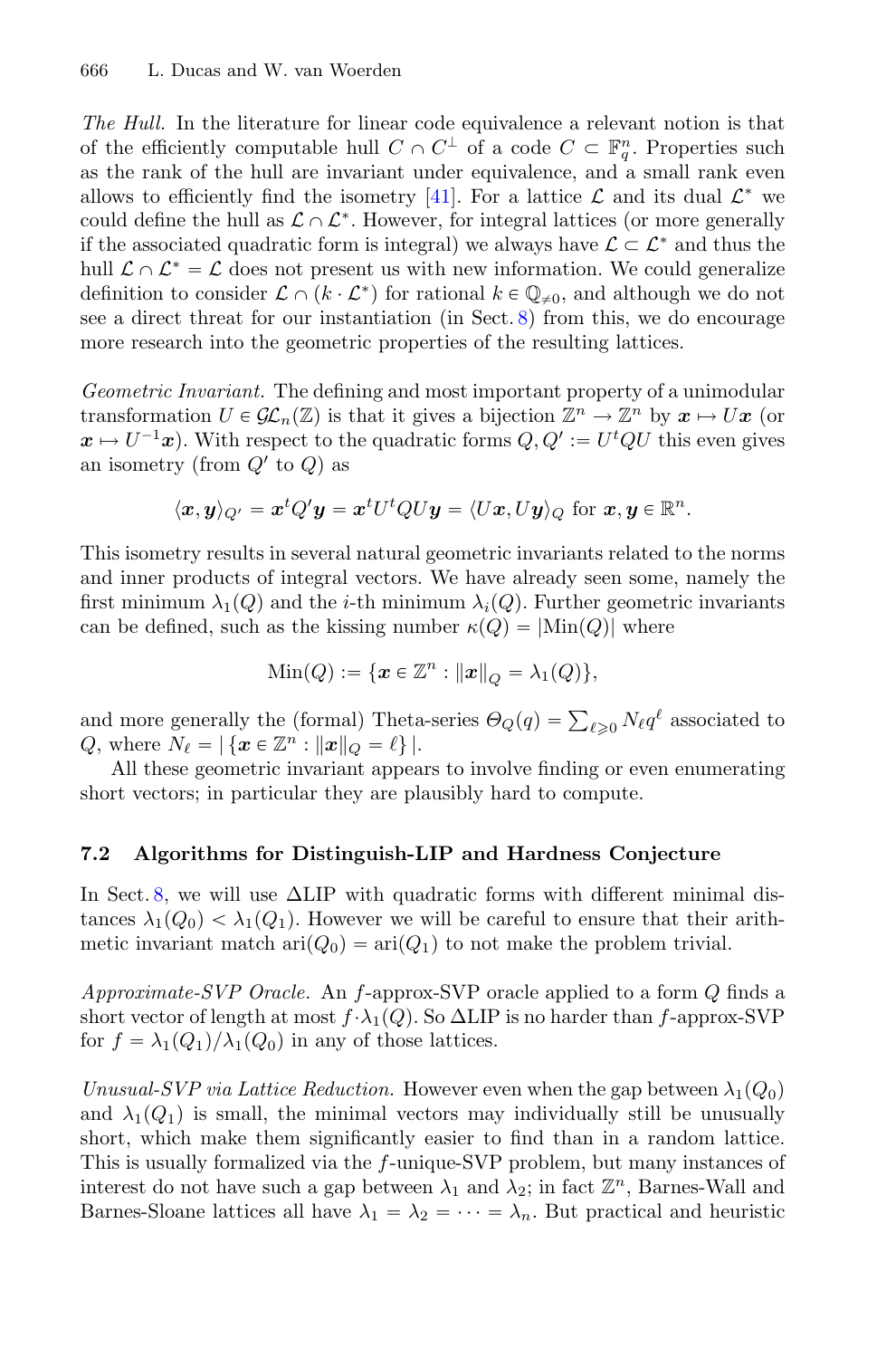studies have showed that uniqueness is not that relevant to lattice attacks [\[2\]](#page-28-17). We therefore introduce yet another lattice problem, called *unusual-SVP* to discuss such instances. A formal complexity reduction between unusual-SVP and unique-SVP matching or approaching the heuristic state of the art appears to be a valuable research objective, but is beyond the scope of the present article.

We define f-unusual-SVP: find a minimal vector under the promise that  $\lambda_1(Q) \le \frac{\text{gh}(Q)}{f}$ , where the Gaussian Heuristic gh(Q) is a heuristic estimate for  $\lambda_1(Q)$  given by:

$$
gh(Q) := det(Q)^{1/2n} \cdot \frac{1}{\sqrt{\pi}} \cdot \Gamma(1 + n/2)^{1/n} \approx det(Q)^{1/2n} \cdot \sqrt{\frac{n}{2\pi e}}.
$$

State of the art lattice reduction techniques find these unusually short vector more easily than longer vectors with length around  $gh(Q)$ , and (heuristically) the hardness is directly driven by the ratio  $f = gh(Q)/\lambda_1(Q)$  [\[2\]](#page-28-17). Given a form  $Q' \in [Q_0] \cup [Q_1]$  we parametrize the lattice reduction algorithm to find a unusual short vector with length  $\min{\{\lambda_1(Q_0), \lambda_1(Q_1)\}}$ , then depending on success we learn that either  $Q' \in [Q_0]$  or  $Q' \in [Q_1]$ .

*An Approach of Szydlo.* Additionally there is one heuristic algorithm in the literature  $[46]$  for  $\Delta$ LIP, that applies to lattices obtained by mild sparsification of the orthogonal lattice  $\mathbb{Z}^n$ . This algorithm proceeds by sampling vectors of length  $O(\sqrt{n})$  and then decides via a statistical test: the Theta-series appears sufficiently different at such low lengths to distinguish the two lattices. Remarkably, the parameters for state of the art lattice reduction algorithms parametrized to solve  $O(\sqrt{n})$ -approx-SVP for (mild sparsifications of)  $\mathbb{Z}^n$ , match those to solve gh $(\mathbb{Z}^n)/\lambda_1(\mathbb{Z}^n) = O(\sqrt{n})$ -unusual-SVP; instead of finding approximate vectors we immediately find the shortest vectors. Again we see that the ratio  $\text{gh}(Q)/\lambda_1(Q)$  is what seems to matter.

*Conclusion.* To conclude, let us also note that any of the above attack can also be run over the dual. To state a hardness conjecture capturing these attacks we define the primal-dual gap to the Gaussian Heuristic as:

$$
gap(Q) = \max \left\{ \frac{gh(Q)}{\lambda_1(Q)}, \frac{gh(Q^{-1})}{\lambda_1(Q^{-1})} \right\}.
$$

Note that this quantity might be slightly lower than 1 (but no lower than  $1/2$ ) by Minkowski bound): there might exist excellent lattice packings beating the Gaussian Heuristic. We will be assuming<sup>[7](#page-24-0)</sup> gap $(Q_i) \geq 1$ , which implies that  $\lambda_1(Q_i)/\lambda_1(Q_{1-i}) \leq \text{gap}(Q_i)$ , therefore also capturing the first approach.

In all the attacks above, one first searches for vector no larger than  $f \cdot \lambda_1(Q_i)$ w.r.t.  $Q_i$  for  $f = \text{gap}(Q_i)$ , hence the following conjecture.

<span id="page-24-1"></span><span id="page-24-0"></span> $\frac{7}{7}$  That is, we cowardly shy away from making hardness conjecture on such exceptionally dense lattice packings. Such a regime has never been considered in practical cryptanalysis and would deserve specific attention. We suspect that SVP in such lattices to be even harder than in random lattices.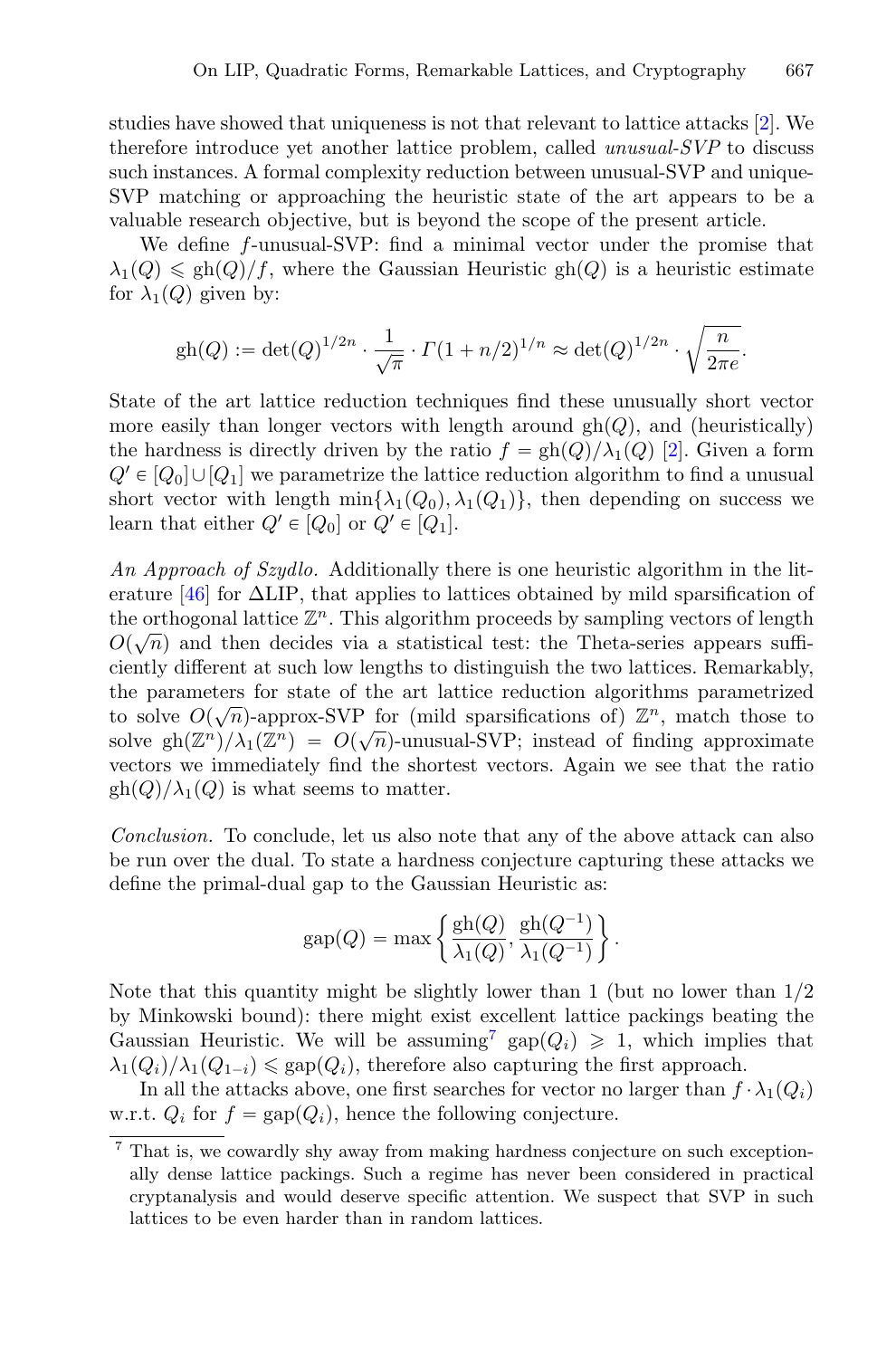*Conjecture 7.1 (Hardness of* ΔLIP *(Strong)).* For any class of quadratic forms  $[Q_0], [Q_1]$  of dimension n, with ari $([Q_0]) = \text{ari}([Q_1]), 1 \leq \text{gap}([Q_i]) \leq f$ , the best attack against wc- $\Delta LIP^{Q_0,Q_1}$  requires solving f-approx-SVP in the worst-case from either  $[Q_0]$  or  $[Q_1]$ .

This conjecture is meant to offer a comparison point with existing latticebased cryptography in terms of the approximating factor. Beyond contradicting this assumption, we also invite cryptanalysis effort toward concrete comparison of f-approx-SVP on those instances to SIS and LWE with the same approximation factor f. If one only wishes to argue exponential security in  $n$  of the schemes proposed in this paper, a sufficient conjecture is the following.

*Conjecture 7.2 (Hardness of* ΔLIP *(Mild)).* For any class of quadratic forms  $[Q_0], [Q_1]$  of dimension n, with  $ari([Q_0]) = \text{ari}([Q_1]),$  gap $([Q_i]) \leq \text{poly}(n),$ wc- $\Delta LIP^{Q_0,Q_1}$  is  $2^{\Theta(n)}$ -hard.

Note that the conjecture above are "best-case" over the choice of the isomorphism class, and worst-case over the representation of the class (however note that we have a worst-case to average-case reduction over that representation). That is, even though we may only want to use  $\Delta LIP$  for specific choices of isomorphism classes, we gladly invite cryptanalysis effort on  $\Delta LIP$  on any choice of isomorphism classes.

#### **7.3 Algorithms for Search-LIP and Challenges**

While the above invariants allow to semi-decide LIP, the search version requires more effort; though all methods known to us at least require the enumeration of short primal or dual vectors. In the extended version of this work<sup>[8](#page-25-1)</sup> we discuss these methods in more detail.

# <span id="page-25-0"></span>**8 Instantiating ΔLIP Pairs from Remarkable Lattices**

To instantiate our schemes, we do not only need a lattice with efficient decoding or sampling; we also need a second lattice with a specific property to instantiate the  $\Delta$ LIP problem and argue security. This section deals with how the  $\Delta$ LIP pair is constructed from a single remarkable lattice.

#### **8.1 Key Encapsulation Mechanism**

To instantiate our KEM we need two quadratic forms: a form S along with an efficient decoder that can decode up to some distance  $\rho < \lambda_1(Q)/2$ , and a form Q with a dense rank k sublattice  $D \cdot \mathbb{Z}^k \subset \mathbb{Z}^n$  such that  $\eta_{\frac{1}{2}}(D^t Q D) \leq \rho/(2\sqrt{n}).$ For simplicity of notation we move to the lattice point of view.

We assume to have an *n*-dimensional lattice  $\Lambda$  for which gap( $\Lambda$ )  $\leq$   $f =$  $f(n)$ , and for which we can decode up to  $\rho = \Theta(1/f) \cdot \text{gh}(A) < \lambda_1(A)/2$ . We

<span id="page-25-1"></span><sup>8</sup> The full version of this work is available at [https://eprint.iacr.org/2021/1332.](https://eprint.iacr.org/2021/1332)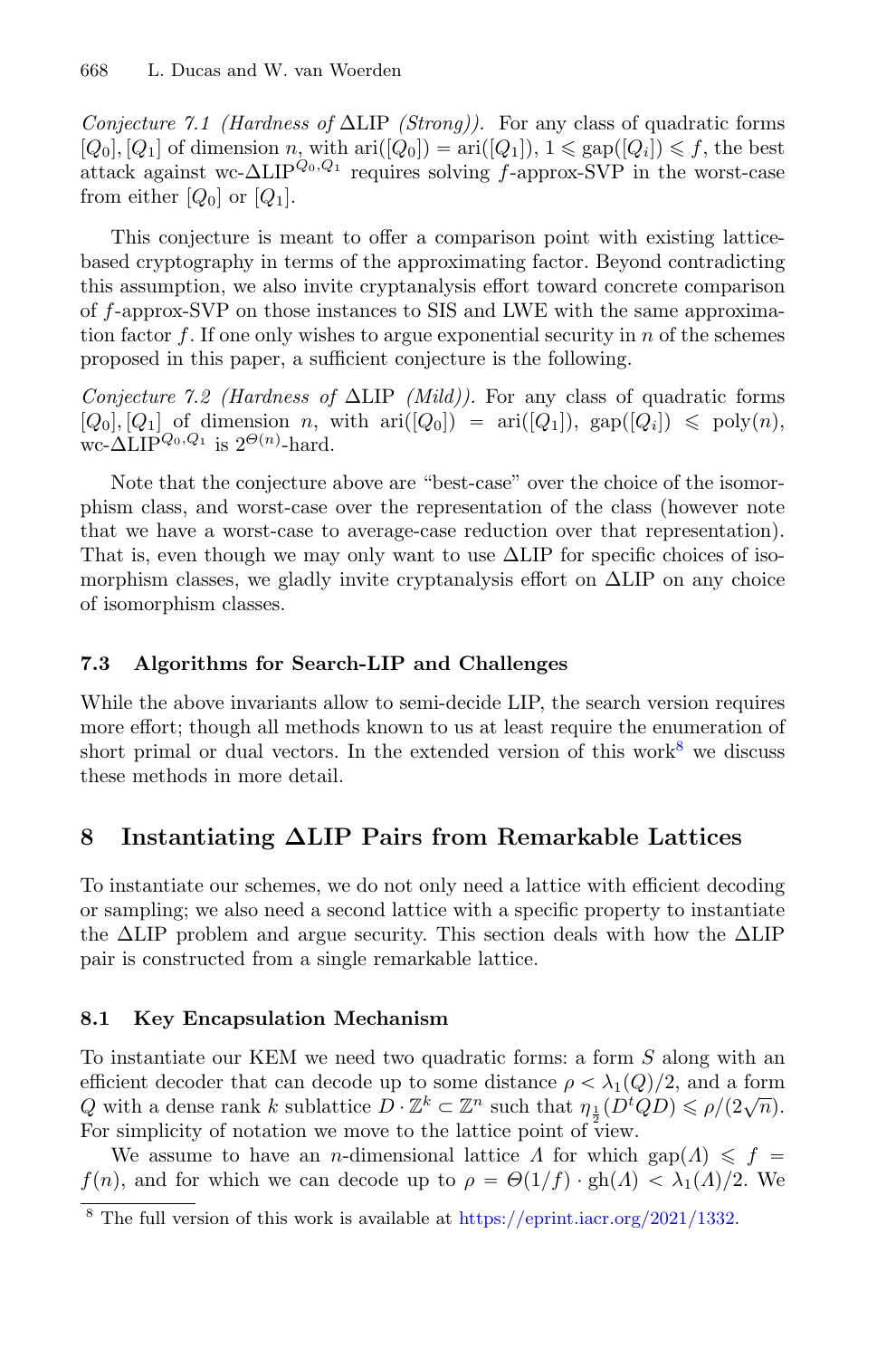consider a general construction leading to a 2n-dimensional primary lattice  $\Lambda_S$ and secondary lattice  $\Lambda_Q$  with gap bounded by  $O(f^3)$  and such that  $\Lambda_Q$  has a dense enough sublattice to instantiate our KEM.

Note that due to the bounded gap of  $\Lambda$  we have by Lemma [2.6](#page-8-3) that

$$
\eta_{\frac{1}{2}}(A) \leqslant \eta_{2^{-n}}(A) \leqslant \frac{\sqrt{n}}{\lambda_1(A^*)} \leqslant \frac{\sqrt{n}\cdot f}{\mathrm{gh}(A^*)} = \varTheta(f \cdot \det(A)^{1/n}).
$$

Now let  $g = \Theta(f^2)$  be a positive integer and consider the lattices:

$$
\Lambda_S := g \cdot \Lambda \oplus (g+1) \cdot \Lambda, \text{ and } \Lambda_Q := \Lambda \oplus g(g+1)\Lambda,
$$

where by construction  $\Lambda_Q$  has a dense sublattice  $\Lambda$ . Note that we can still decode  $\Lambda_S$  up to radius  $\rho' := g \cdot \rho = \Theta(g/f) \cdot \mathrm{gh}(\Lambda)$ .

*Invariants Match.* Both lattices have determinant  $q^n(q+1)^n \det(\Lambda)^2$ . Due to the coprimality of g and  $g + 1$  we still have  $gcd(\Lambda_S) = gcd(\Lambda_O) = gcd(\Lambda)$ , and similarly for the parity. It remains to check rational equivalence and  $p$ -adic equivalence for all primes p. Let R denote a quadratic form representing  $\Lambda$ . Up to integral equivalence, we have:

$$
S:=\begin{pmatrix} g^2 R & 0 \\ 0 & (g+1)^2 R \end{pmatrix} \hspace{1.5cm} Q:=\begin{pmatrix} R & 0 \\ 0 & g^2 (g+1)^2 R \end{pmatrix}.
$$

Let  $I_n$  be the  $n \times n$  identity matrix and consider the transformations:

$$
U_1 := \begin{pmatrix} g^{-1}I_n & 0 \\ 0 & gI_n \end{pmatrix} \qquad \qquad U_2 := \begin{pmatrix} 0 & (g+1)I_n \\ (g+1)^{-1}I_n & 0 \end{pmatrix}
$$

Then  $Q = U_1^t SU_1$  over  $\mathbb{Q}$ : this implies  $[S]_{\mathbb{Q}} = [Q]_{\mathbb{Q}}$ . For any prime p we have that either  $gcd(g, p) = 1$  or  $gcd(g + 1, p) = 1$  (or both). So either g or  $(g + 1)$ is invertible over the *p*-adic integers  $\mathbb{Z}_p$ , and thus either  $U_1 \in \mathcal{GL}_d(\mathbb{Z}_p)$  exists and  $Q = U_1^t SU_1$  over  $\mathbb{Z}_p$  or  $U_2 \in \mathcal{GL}_d(\mathbb{Z}_p)$  exists and  $Q = U_2^t SU_2$  over  $\mathbb{Z}_p$ . In either case, we have established  $[S]_{\mathbb{Z}_p} = [Q]_{\mathbb{Z}_p}$ , which concludes the comparison of arithmetic invariants:  $ari(S) = ari(Q)$ .

*Dense Sublattice.* We now check the requirements for Theorem [5.2,](#page-18-1) namely that  $\eta_{\frac{1}{2}}(\Lambda) \leq \rho'/(2\sqrt{2n})$ . Given that  $\eta_{\frac{1}{2}}(\Lambda) \leq \Theta(f \cdot \mathrm{gh}(\Lambda)/\sqrt{n})$ , it is sufficient if

$$
\Theta(f \cdot \mathrm{gh}(A)/\sqrt{n}) \leqslant \rho'/(2\sqrt{2n}) = \Theta(g/f) \cdot \mathrm{gh}(A)/\sqrt{n},
$$

and thus we can conclude that some  $g = \Theta(f^2)$  indeed suffices.

Following the conclusions from the cryptanalysis in Sect. [7.2](#page-23-0) and more specif-ically Conjecture [7.1,](#page-24-1) we take a look at the primal-dual gap for  $\Lambda_S$  and  $\Lambda_Q$ . We have that  $\text{gap}(A_S) = \Theta(\text{gap}(A)) \leq \text{O}(f)$ , and  $\text{gap}(A_Q) = \Theta(g \cdot \text{gap}(A)) \leq \text{O}(f^3)$ . Note that following the same computation above but for a primal gap of  $f$ , dual gap of  $f^*$ , and a decoding gap of  $f' \geq 2f$  we would have  $g = \Theta(f^* \cdot f')$  and obtain a final primal-dual gap of  $O(\max(f, f^*) \cdot f^* \cdot f')$ .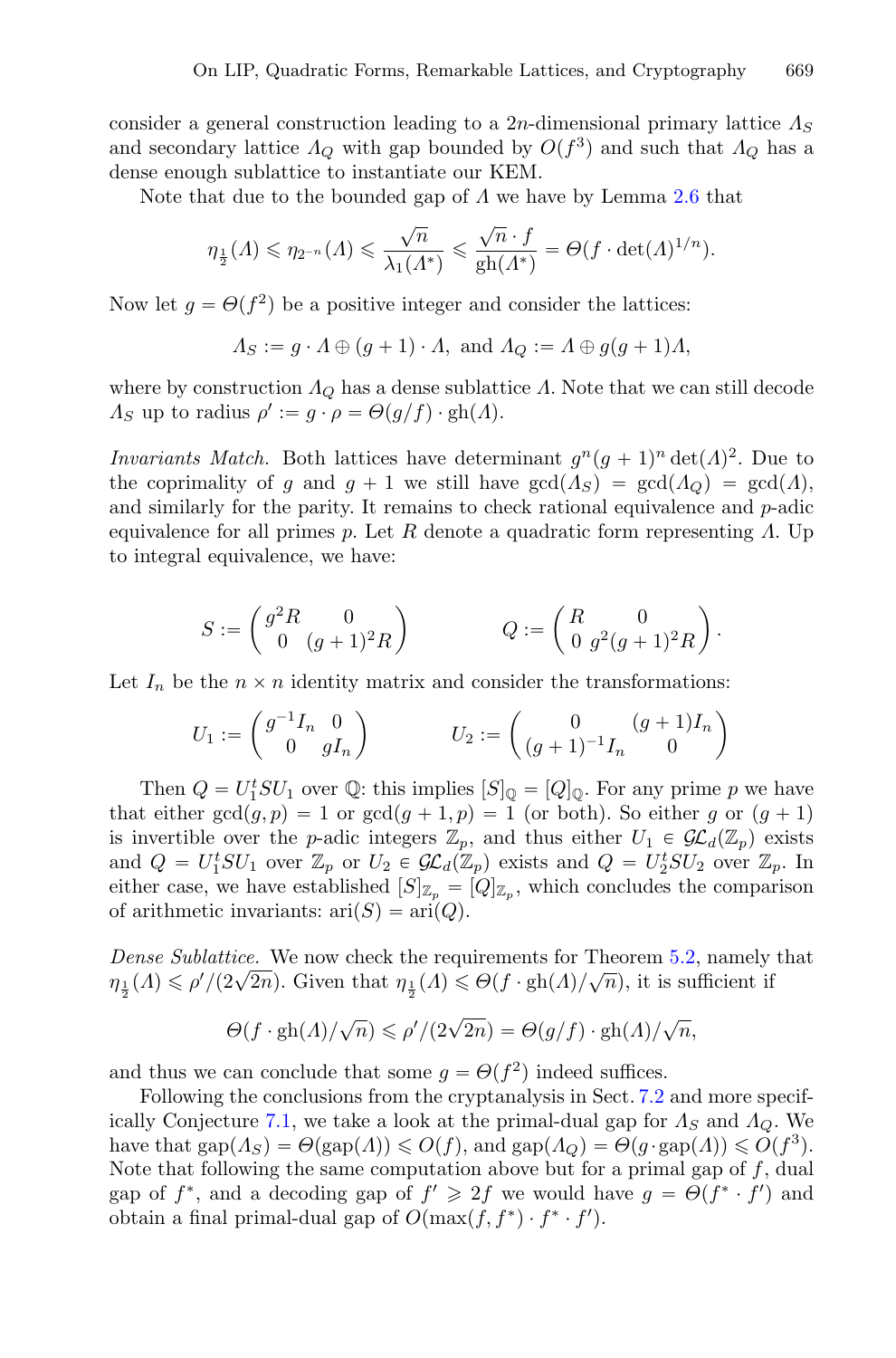#### **8.2 Signature Scheme**

Our signature scheme can be instantiated with any lattice for which we can sample efficiently at small Gaussian widths, following a similar ΔLIP pair as above. Namely, we assume to have a lattice  $\Lambda$  with gap $(\Lambda) \leq \Lambda$  and such that we can sample efficiently with parameter  $\rho/\sqrt{n} = \Theta(\eta_{2^{-\Theta(n)}}(A))$  close to the smoothing bound. Similarly to the KEM we set  $\Lambda_S := q \cdot \Lambda \oplus (q + 1) \cdot \Lambda$ , and  $A_{Q^{-1}} = A \oplus g(g+1) \cdot A$  for some integer  $g \geq 1$ . In particular, as in the KEM, we do have  $\text{ari}(S) = \text{ari}(Q^{-1}).$ 

Then for the dual we have  $\Lambda_Q = \Lambda^* \oplus \frac{1}{g(g+1)}\Lambda^*$ , with  $\frac{1}{g(g+1)}\Lambda^*$  as a dense sublattice. The constraint of Theorem [6.2](#page-20-0) boils down to the inequality  $\Theta(q \cdot$  $f \cdot det(\Lambda)^{1/n} \leq \Theta(g^2 det(\Lambda)^{1/n})$ , and thus some  $g = \Theta(f)$  suffices. The final primal-dual gap of  $\Lambda_S$  and  $\Lambda_{Q^{-1}}$  is then bounded by  $O(f^2)$ .

The simplest lattice for which we have very efficient samplers is of course the integer lattice  $\mathbb{Z}^n$ , leading to a gap of  $O(n)$  via the above construction. Instantiating our scheme with this lattice would lead to an interesting signature scheme where there is no need to compute any Cholesky decomposition, even for signing, and that could be fully implemented with efficient integer arithmetic.

We refer to our last open question (Sect. [1.3\)](#page-3-0) regarding lattices with a tighter Gaussian sampler, in order to obtain a signature scheme with a better underlying approximation factor.

*Getting Down to*  $O(f)$ . The general constructions presented turn a good decodable or sampleable lattice  $\Lambda$  with gap  $f$  into a primary and secondary lattice with gap  $O(f^3)$  and  $O(f^2)$  to instantiate our KEM and signature scheme respectively. We suggest here that these losses might be an artifact of the security proof.

Suppose we can generate a random lattice  $\Lambda_{\mathcal{O}}$  such that  $\text{ari}(\Lambda_{\mathcal{O}}) = \text{ari}(\Lambda);$ without the arithmetic constraint we would have with overwhelming probability that gap( $\Lambda_Q$ ) =  $O(1)$  (but even  $O(f)$ ) would suffice). Let's assume that the constraint does not affect this gap. Then similar to the scheme of McEliece, by adding the extra security assumption that it is hard to decode in  $\Lambda_Q$  (or hard to sample for the signature scheme), we could remove the lossyness argument from the security proof and directly instantiate our schemes with the pair  $(A, A<sub>O</sub>)$ , leading to a gap of  $O(f)$ .

**Acknowledgments.** The authors would like to express their gratitude to Jelle Don, Chris Peikert, Alice Pellet-Mary, Damien Stehl´e and Benjamin Wesolowski for relevant discussions and their precious feedback. Special thanks go to Aron van Baarsen for bringing the genus to our attention, and to Thomas Debris-Alazard and Alain Couvreur for bringing the hull to our attention.

The research of L. Ducas was supported by the European Union's H2020 Programme under PROMETHEUS project (grant 780701) and the ERC-StG-ARTICULATE project (no. 947821). W. van Woerden is funded by the ERC-ADG-ALGSTRONGCRYPTO project (no. 740972).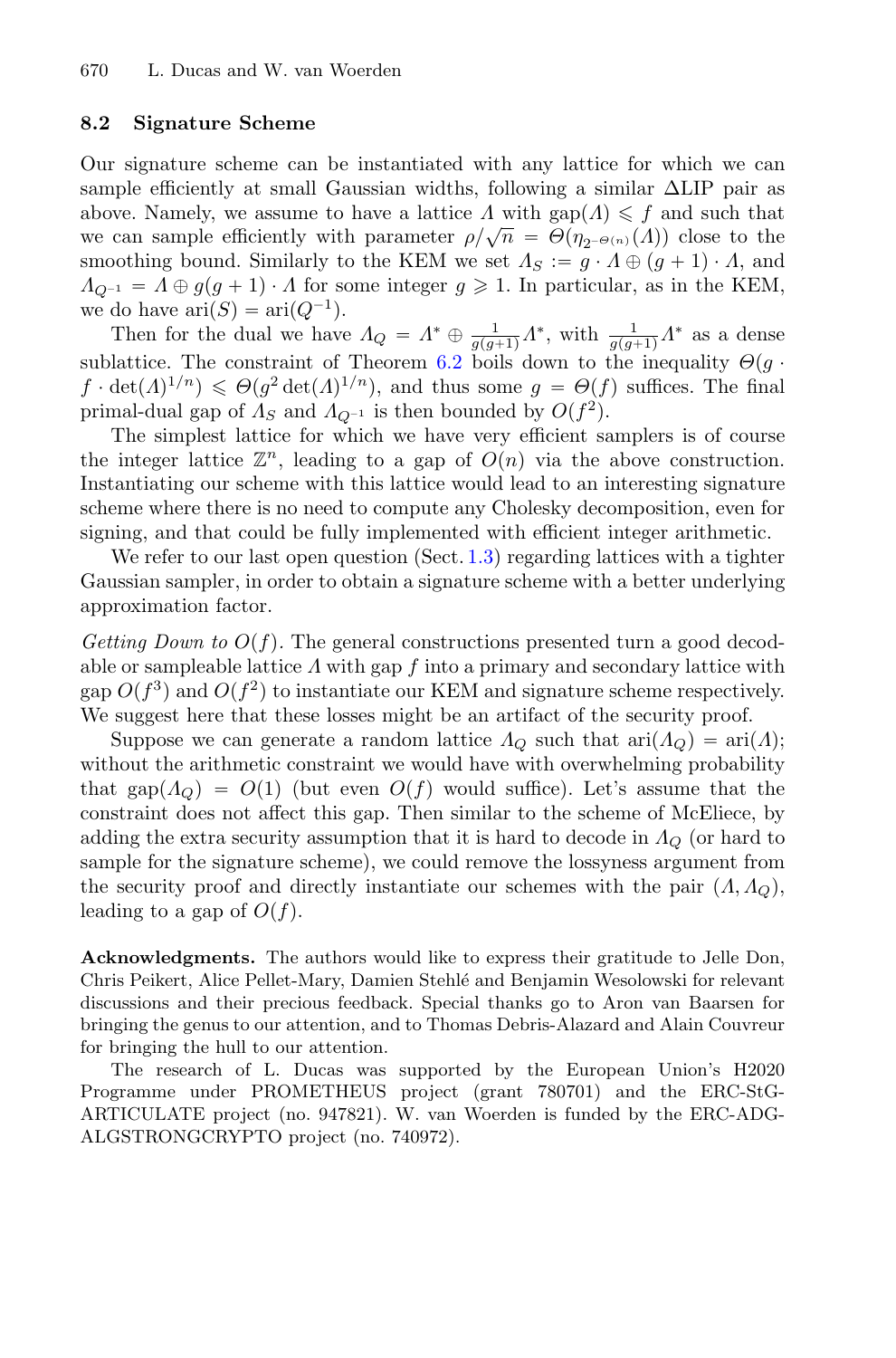# **References**

- <span id="page-28-11"></span>1. Aggarwal, D., Dadush, D., Regev, O., Stephens-Davidowitz, N.: Solving the shortest vector problem in  $2<sup>n</sup>$  time using discrete Gaussian sampling. In: Proceedings of the Forty-Seventh Annual ACM Symposium on Theory of Computing, pp. 733–742 (2015)
- <span id="page-28-17"></span>2. Albrecht, M., Ducas, L.: Lattice attacks on NTRU and LWE: a history of refinements. Cryptology ePrint Archive Report 2021/799 (2021). <https://ia.cr/2021/799>
- <span id="page-28-9"></span>3. Barak, B., et al.: Leftover hash lemma, revisited. In: Rogaway, P. (ed.) CRYPTO 2011. LNCS, vol. 6841, pp. 1–20. Springer, Heidelberg (2011). [https://doi.org/10.](https://doi.org/10.1007/978-3-642-22792-9_1) [1007/978-3-642-22792-9](https://doi.org/10.1007/978-3-642-22792-9_1) 1
- <span id="page-28-12"></span>4. Becker, A., Ducas, L., Gama, N., Laarhoven, T.: New directions in nearest neighbor searching with applications to lattice sieving. In: Proceedings of the Twenty-Seventh Annual ACM-SIAM Symposium on Discrete Algorithms, pp. 10–24. SIAM (2016)
- <span id="page-28-14"></span>5. Biasse, J.-F., Micheli, G., Persichetti, E., Santini, P.: LESS is more: code-based signatures without syndromes. In: Nitaj, A., Youssef, A. (eds.) AFRICACRYPT 2020. LNCS, vol. 12174, pp. 45–65. Springer, Cham (2020). [https://doi.org/10.](https://doi.org/10.1007/978-3-030-51938-4_3) [1007/978-3-030-51938-4](https://doi.org/10.1007/978-3-030-51938-4_3) 3
- <span id="page-28-3"></span>6. Blanks, T.L., Miller, S.D.: Generating cryptographically-strong random lattice bases and recognizing rotations of  $\mathbb{Z}^n$ . CoRR (2021)
- <span id="page-28-8"></span>7. Brakerski, Z., Langlois, A., Peikert, C., Regev, O., Stehl´e, D.: Classical hardness of learning with errors. In: STOC, pp. 575–584 (2013)
- <span id="page-28-0"></span>8. Chor, B., Rivest, R.L.: A knapsack-type public key cryptosystem based on arithmetic in finite fields. IEEE Trans. Inf. Theory **34**(5), 901–909 (1988)
- <span id="page-28-7"></span>9. Conway, J.H., Sloane, N.J.A.: Sphere Packings, Lattices and Groups, vol. 290. Springer, Heidelberg (2013)
- <span id="page-28-15"></span>10. Damgård, I.: On  $\sigma$ -protocols. Lecture Notes, University of Aarhus, Department for Computer Science (2002)
- <span id="page-28-1"></span>11. Ducas, L., Pierrot, C.: Polynomial time bounded distance decoding near Minkowski's bound in discrete logarithm lattices. Des. Codes Crypt. **87**(8), 1737– 1748 (2019). <https://doi.org/10.1007/s10623-018-0573-3>
- <span id="page-28-4"></span>12. Gentry, C., Peikert, C., Vaikuntanathan, V.: Trapdoors for hard lattices and new cryptographic constructions. In: STOC, pp. 197–206 (2008)
- <span id="page-28-6"></span>13. Gentry, C., Szydlo, M.: Cryptanalysis of the revised NTRU signature scheme. In: Knudsen, L.R. (ed.) EUROCRYPT 2002. LNCS, vol. 2332, pp. 299–320. Springer, Heidelberg (2002). [https://doi.org/10.1007/3-540-46035-7](https://doi.org/10.1007/3-540-46035-7_20) 20
- <span id="page-28-13"></span>14. Goldreich, O., Micali, S., Wigderson, A.: Proofs that yield nothing but their validity or all languages in NP have zero-knowledge proof systems. J. ACM (JACM) **38**(3), 690–728 (1991)
- <span id="page-28-10"></span>15. Håstad, J., Impagliazzo, R., Levin, L.A., Luby, M.: A pseudorandom generator from any one-way function. SIAM J. Comput. **28**(4), 1364–1396 (1999)
- <span id="page-28-5"></span>16. Haviv, I., Regev, O.: Hardness of the covering radius problem on lattices. In: IEEE Conference on Computational Complexity, pp. 145–158 (2006)
- <span id="page-28-2"></span>17. Haviv, I., Regev, O.: On the lattice isomorphism problem. In: Proceedings of the Twenty-Fifth Annual ACM-SIAM Symposium on Discrete Algorithms, pp. 391– 404. SIAM (2014)
- <span id="page-28-16"></span>18. Katz, J., Lindell, Y.: Introduction to Modern Cryptography. CRC Press, Boca Raton (2020)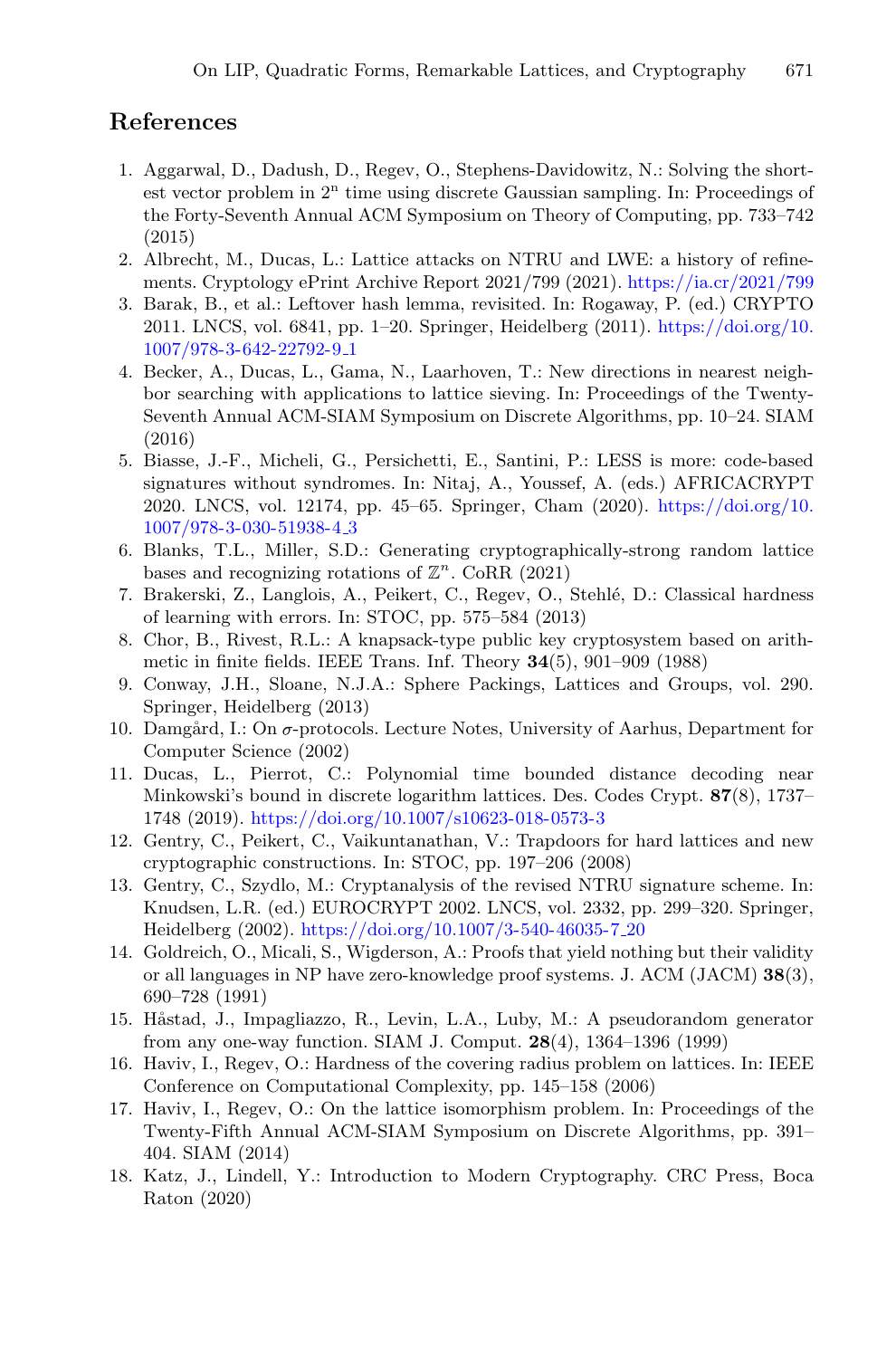- <span id="page-29-18"></span>19. Klein, P.N.: Finding the closest lattice vector when it's unusually close. In: SODA, pp. 937–941 (2000)
- <span id="page-29-6"></span>20. Lapiha, O.: Comparing lattice families for bounded distance decoding near Minkowski's bound. Cryptology ePrint Archive Report 2021/1052 (2021). [https://](https://ia.cr/2021/1052) [ia.cr/2021/1052](https://ia.cr/2021/1052)
- <span id="page-29-7"></span>21. Lenstra, A.K., Lenstra, H.W., Jr., Lov´asz, L.: Factoring polynomials with rational coefficients. Math. Ann. **261**(4), 515–534 (1982)
- <span id="page-29-0"></span>22. Lenstra, H.W.: On the Chor-Rivest knapsack cryptosystem. J. Cryptol. **3**(3), 149– 155 (1991). <https://doi.org/10.1007/BF00196908>
- <span id="page-29-14"></span>23. Lenstra, H.W., Silverberg, A.: Revisiting the Gentry-Szydlo algorithm. In: Garay, J.A., Gennaro, R. (eds.) CRYPTO 2014. LNCS, vol. 8616, pp. 280–296. Springer, Heidelberg (2014). [https://doi.org/10.1007/978-3-662-44371-2](https://doi.org/10.1007/978-3-662-44371-2_16) 16
- <span id="page-29-1"></span>24. Li, Z., Ling, S., Xing, C., Yeo, S.L.: On the bounded distance decoding problem for lattices constructed and their cryptographic applications. IEEE Trans. Inf. Theory **66**(4), 2588–2598 (2020)
- <span id="page-29-3"></span>25. McEliece, R.J.: A public-key cryptosystem based on algebraic coding theory. Coding Thv **4244**, 114–116 (1978)
- <span id="page-29-4"></span>26. Merkle, R., Hellman, M.: Hiding information and signatures in trapdoor knapsacks. IEEE Trans. Inf. Theory **24**(5), 525–530 (1978)
- <span id="page-29-19"></span>27. Micciancio, D., Goldwasser, S.: Complexity of Lattice Problems: A Cryptographic Perspective. The Kluwer International Series in Engineering and Computer Science, vol. 671. Kluwer Academic Publishers, Boston (2002)
- <span id="page-29-12"></span>28. Micciancio, D., Nicolosi, A.: Efficient bounded distance decoders for Barnes-Wall lattices. In: 2008 IEEE International Symposium on Information Theory, pp. 2484– 2488. IEEE (2008)
- <span id="page-29-15"></span>29. Micciancio, D., Regev, O.: Worst-case to average-case reductions based on gaussian measures. SIAM J. Comput. **37**(1), 267–302 (2007). [https://doi.org/10.1137/](https://doi.org/10.1137/S0097539705447360) [S0097539705447360](https://doi.org/10.1137/S0097539705447360)
- <span id="page-29-16"></span>30. Micciancio, D., Regev, O.: Worst-case to average-case reductions based on Gaussian measures. SIAM J. Comput. **37**(1), 267–302 (2007). Preliminary version in FOCS 2004
- <span id="page-29-13"></span>31. Mook, E., Peikert, C.: Lattice (list) decoding near Minkowski's inequality. IEEE Trans. Inf. Theory **68**(2), 863–870 (2022)
- <span id="page-29-5"></span>32. Odlyzko, A.M.: The rise and fall of knapsack cryptosystems. In: Pomerance, C. (ed.) Cryptology and Computational Number Theory. Proceedings of Symposia in Applied Mathematics, vol. 42, pp. 75–88 (1990)
- <span id="page-29-2"></span>33. Okamoto, T., Tanaka, K., Uchiyama, S.: Quantum public-key cryptosystems. In: Bellare, M. (ed.) CRYPTO 2000. LNCS, vol. 1880, pp. 147–165. Springer, Heidelberg (2000). [https://doi.org/10.1007/3-540-44598-6](https://doi.org/10.1007/3-540-44598-6_9) 9
- <span id="page-29-10"></span>34. Peikert, C.: An efficient and parallel Gaussian sampler for lattices. In: Rabin, T. (ed.) CRYPTO 2010. LNCS, vol. 6223, pp. 80–97. Springer, Heidelberg (2010). [https://doi.org/10.1007/978-3-642-14623-7](https://doi.org/10.1007/978-3-642-14623-7_5)<sub>-5</sub>
- <span id="page-29-17"></span>35. Peikert, C., Rosen, A.: Efficient collision-resistant hashing from worst-case assumptions on cyclic lattices. In: Halevi, S., Rabin, T. (eds.) TCC 2006. LNCS, vol. 3876, pp. 145–166. Springer, Heidelberg (2006). [https://doi.org/10.1007/11681878](https://doi.org/10.1007/11681878_8) 8
- <span id="page-29-11"></span>36. Peikert, C., Waters, B.: Lossy trapdoor functions and their applications. SIAM J. Comput. **40**(6), 1803–1844 (2011)
- <span id="page-29-8"></span>37. Plesken, W., Pohst, M.: Constructing integral lattices with prescribed minimum. I. Math. Comput. **45**(171), 209–221 (1985)
- <span id="page-29-9"></span>38. Plesken, W., Souvignier, B.: Computing isometries of lattices. J. Symb. Comput. **24**(3–4), 327–334 (1997)